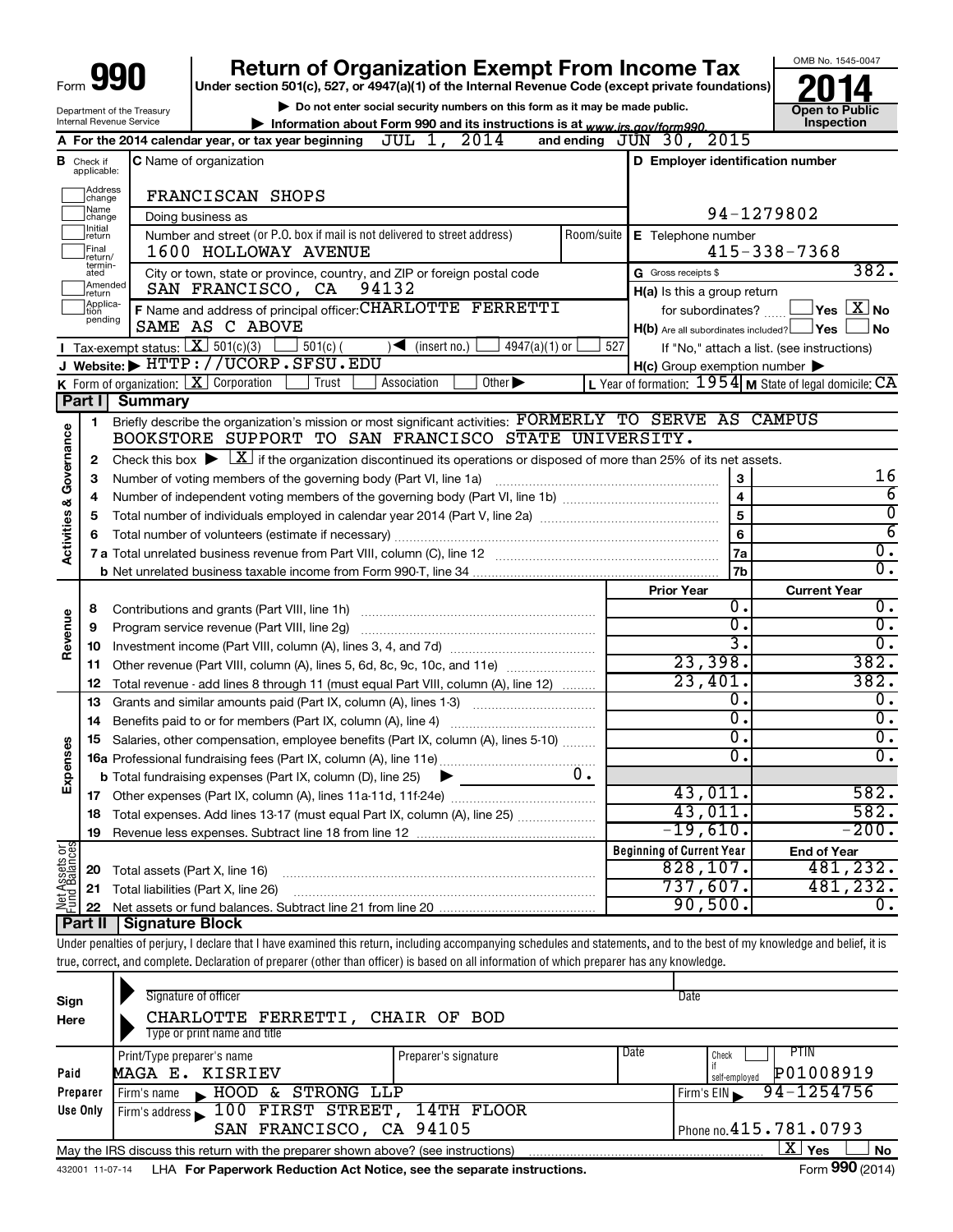|                             | Form 8868 (Rev. 1-2014)                                                                                                                                                                                                                                                                                                                                                                                                                     |                  |                                                                |              |                                                    | Page 2                  |
|-----------------------------|---------------------------------------------------------------------------------------------------------------------------------------------------------------------------------------------------------------------------------------------------------------------------------------------------------------------------------------------------------------------------------------------------------------------------------------------|------------------|----------------------------------------------------------------|--------------|----------------------------------------------------|-------------------------|
|                             | • If you are filing for an Additional (Not Automatic) 3-Month Extension, complete only Part II and check this box                                                                                                                                                                                                                                                                                                                           |                  |                                                                |              |                                                    | 1 X                     |
|                             | Note. Only complete Part II if you have already been granted an automatic 3-month extension on a previously filed Form 8868.                                                                                                                                                                                                                                                                                                                |                  |                                                                |              |                                                    |                         |
|                             | . If you are filing for an Automatic 3-Month Extension, complete only Part I (on page 1).                                                                                                                                                                                                                                                                                                                                                   |                  |                                                                |              |                                                    |                         |
| <b>Part II</b>              | Additional (Not Automatic) 3-Month Extension of Time. Only file the original (no copies needed).                                                                                                                                                                                                                                                                                                                                            |                  |                                                                |              |                                                    |                         |
|                             |                                                                                                                                                                                                                                                                                                                                                                                                                                             |                  |                                                                |              | Enter filer's identifying number, see instructions |                         |
| Type or                     | Name of exempt organization or other filer, see instructions.                                                                                                                                                                                                                                                                                                                                                                               |                  |                                                                |              | Employer identification number (EIN) or            |                         |
| print                       |                                                                                                                                                                                                                                                                                                                                                                                                                                             |                  |                                                                |              | 94-1279802                                         |                         |
| File by the<br>due date for | <b>FRANCISCAN SHOPS</b>                                                                                                                                                                                                                                                                                                                                                                                                                     |                  |                                                                |              | Social security number (SSN)                       |                         |
| filing your<br>retum. See   | Number, street, and room or suite no. If a P.O. box, see instructions.<br><b>1600 HOLLOWAY AVENUE</b>                                                                                                                                                                                                                                                                                                                                       |                  |                                                                |              |                                                    |                         |
| instructions.               | City, town or post office, state, and ZIP code. For a foreign address, see instructions.<br>94132<br><b>SAN FRANCISCO, CA</b>                                                                                                                                                                                                                                                                                                               |                  |                                                                |              |                                                    |                         |
|                             | Enter the Return code for the return that this application is for (file a separate application for each return)                                                                                                                                                                                                                                                                                                                             |                  |                                                                |              |                                                    | 0 <br>1                 |
|                             |                                                                                                                                                                                                                                                                                                                                                                                                                                             |                  |                                                                |              |                                                    |                         |
| <b>Application</b>          |                                                                                                                                                                                                                                                                                                                                                                                                                                             | Return           | <b>Application</b>                                             |              |                                                    | Return                  |
| ls For                      |                                                                                                                                                                                                                                                                                                                                                                                                                                             | Code             | Is For                                                         |              |                                                    | Code                    |
|                             | Form 990 or Form 990-EZ                                                                                                                                                                                                                                                                                                                                                                                                                     | 01               |                                                                |              |                                                    |                         |
|                             | Form 990-BL                                                                                                                                                                                                                                                                                                                                                                                                                                 | 02               | Form 1041-A                                                    |              |                                                    | 08                      |
|                             | Form 4720 (individual)                                                                                                                                                                                                                                                                                                                                                                                                                      | 03               | Form 4720 (other than individual)                              |              |                                                    | 09                      |
|                             | Form 990-PF                                                                                                                                                                                                                                                                                                                                                                                                                                 | 04               | Form 5227                                                      |              |                                                    | 10<br>11                |
|                             | Form 990-T (sec. 401(a) or 408(a) trust)                                                                                                                                                                                                                                                                                                                                                                                                    | 05               | Form 6069                                                      |              |                                                    | 12                      |
|                             | Form 990-T (trust other than above)<br>STOP! Do not complete Part II if you were not already granted an automatic 3-month extension on a previously filed Form 8868.                                                                                                                                                                                                                                                                        | 06               | Form 8870                                                      |              |                                                    |                         |
|                             | • The books are in the care of $\triangleright$ 1600 HOLLOWAY AVENUE - SAN FRANCISCO, CA 94132<br>Telephone No. $\triangleright$ 415-338-7368<br>If this is for a Group Return, enter the organization's four digit Group Exemption Number (GEN) _______. If this is for the whole group, check this<br>. If it is for part of the group, check this box     and attach a list with the names and EINs of all members the extension is for. |                  | Fax No.                                                        |              |                                                    |                         |
| $box \triangleright$        |                                                                                                                                                                                                                                                                                                                                                                                                                                             |                  | MAY 15, 2016                                                   |              |                                                    |                         |
| 4                           | I request an additional 3-month extension of time until<br>For calendar year ________, or other tax year beginning __ JUL _ 1, 2014                                                                                                                                                                                                                                                                                                         |                  |                                                                |              | and ending JUN 30, 2015                            |                         |
| 5<br>6                      | If the tax year entered in line 5 is for less than 12 months, check reason:                                                                                                                                                                                                                                                                                                                                                                 |                  | Initial return                                                 | Final return |                                                    |                         |
|                             | Change in accounting period                                                                                                                                                                                                                                                                                                                                                                                                                 |                  |                                                                |              |                                                    |                         |
| 7.                          | State in detail why you need the extension<br>THE TAXPAYER'S FINANCIAL MATTERS ARE QUITE COMPLEX. ADDITIONAL TIME<br>REQUIRED TO FILE A COMPLETE AND ACCURATE RETURN.                                                                                                                                                                                                                                                                       |                  |                                                                |              |                                                    | ΙS                      |
|                             |                                                                                                                                                                                                                                                                                                                                                                                                                                             |                  |                                                                |              |                                                    |                         |
|                             |                                                                                                                                                                                                                                                                                                                                                                                                                                             |                  |                                                                |              |                                                    |                         |
|                             |                                                                                                                                                                                                                                                                                                                                                                                                                                             |                  |                                                                |              |                                                    |                         |
|                             |                                                                                                                                                                                                                                                                                                                                                                                                                                             |                  |                                                                |              |                                                    |                         |
| 8а                          | If this application is for Forms 990-BL, 990-PF, 990-T, 4720, or 6069, enter the tentative tax, less any                                                                                                                                                                                                                                                                                                                                    |                  |                                                                |              |                                                    |                         |
|                             | nonrefundable credits. See instructions.                                                                                                                                                                                                                                                                                                                                                                                                    |                  |                                                                | 8a           | s                                                  | Ο.                      |
| ь                           | If this application is for Forms 990-PF, 990-T, 4720, or 6069, enter any refundable credits and estimated                                                                                                                                                                                                                                                                                                                                   |                  |                                                                |              |                                                    |                         |
|                             | tax payments made. Include any prior year overpayment allowed as a credit and any amount paid                                                                                                                                                                                                                                                                                                                                               |                  |                                                                |              |                                                    | 0.                      |
|                             | previously with Form 8868.                                                                                                                                                                                                                                                                                                                                                                                                                  |                  |                                                                | 8b           | s                                                  |                         |
| c                           | Balance due. Subtract line 8b from line 8a. Include your payment with this form, if required, by using                                                                                                                                                                                                                                                                                                                                      |                  |                                                                |              |                                                    | 0.                      |
|                             | EFTPS (Electronic Federal Tax Payment System). See instructions.                                                                                                                                                                                                                                                                                                                                                                            |                  |                                                                | 8c           | \$                                                 |                         |
|                             | Under penatties of perjury, I declare that I have examined this form, including accompanying schedules and statements, and to the best of my knowledge and belief,<br>it is true, correct, and complete, and that I am authorized                                                                                                                                                                                                           |                  | Signature and Verification must be completed for Part II only. |              |                                                    |                         |
|                             | Signature                                                                                                                                                                                                                                                                                                                                                                                                                                   | Title ACCOUNTANT |                                                                |              | 2/3/16<br>Date $\blacktriangleright$               |                         |
|                             |                                                                                                                                                                                                                                                                                                                                                                                                                                             |                  |                                                                |              |                                                    | Form 8868 (Rev. 1-2014) |
|                             |                                                                                                                                                                                                                                                                                                                                                                                                                                             |                  |                                                                |              |                                                    |                         |

423842<br>09-15-14

 $\lambda$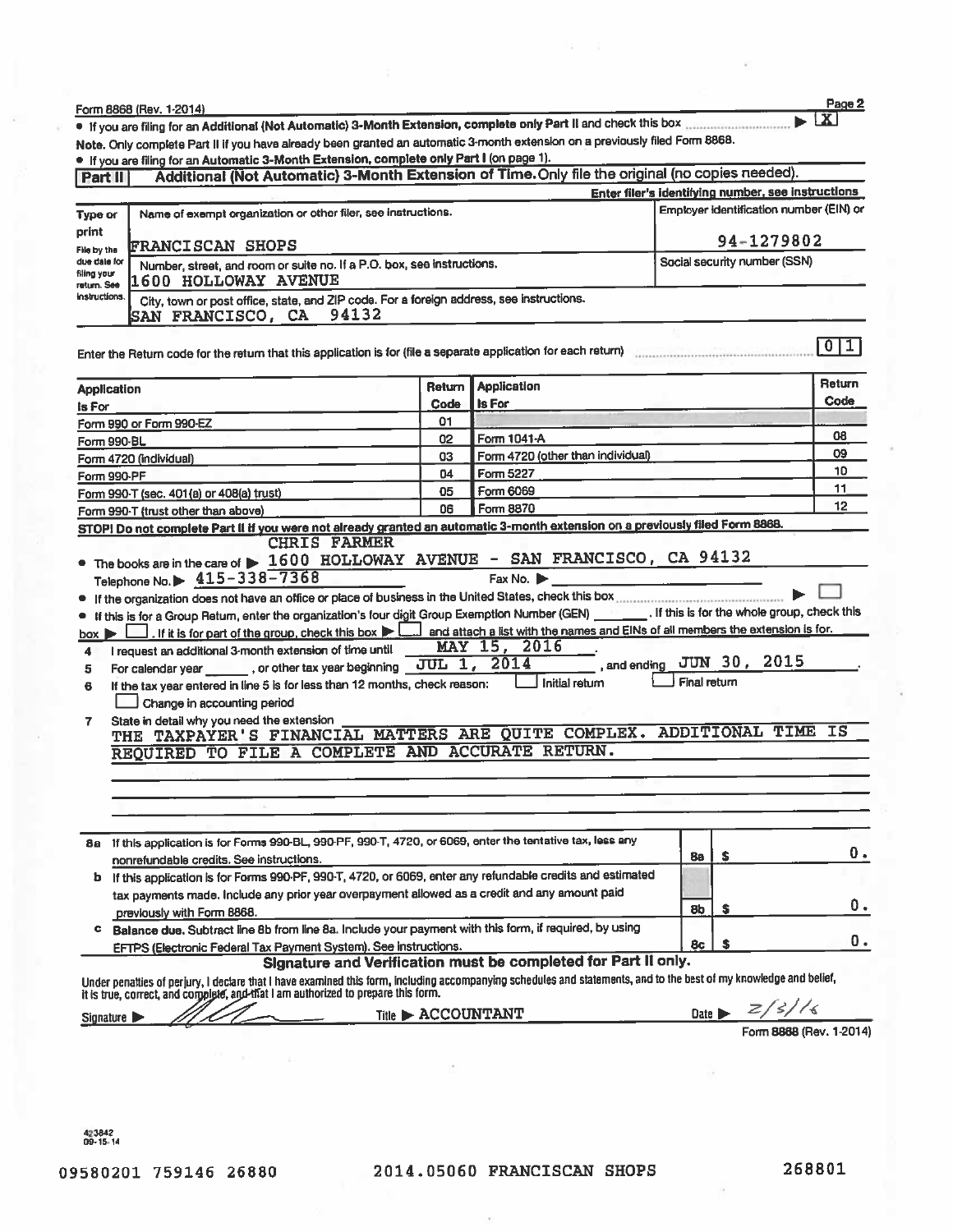| 8868<br>Form |  |
|--------------|--|
|--------------|--|

# (Rev. January 2014) **Cxempt Organization Return** Manuary 2014) **CMB No. 1545-1709 8868 Application for Extension of Time To File an**

† X

 $\Box$ 

| Department of the Treasury |
|----------------------------|
| Internal Revenue Service   |

#### **| File a separate application for each return.**

▶ Information about Form 8868 and its instructions is at www*.irs.gov/form8868* ⋅

**If you are filing for an Automatic 3-Month Extension, complete only Part I** and check this box  $\ldots$  $\ldots$  $\ldots$  $\ldots$ 

**• If you are filing for an Additional (Not Automatic) 3-Month Extension, complete only Part II (on page 2 of this form).** 

Do not complete Part II unless vou have already been granted an automatic 3-month extension on a previously filed Form 8868.

**Electronic filing .**  You can electronically file Form 8868 if you need a 3-month automatic extension of time to file (6 months for a corporation  *(e-file)* visit www.irs.gov/efile and click on e-file for Charities & Nonprofits. required to file Form 990-T), or an additional (not automatic) 3-month extension of time. You can electronically file Form 8868 to request an extension of time to file any of the forms listed in Part I or Part II with the exception of Form 8870, Information Return for Transfers Associated With Certain Personal Benefit Contracts, which must be sent to the IRS in paper format (see instructions). For more details on the electronic filing of this form,

# **Part I Automatic 3-Month Extension of Time.** Only submit original (no copies needed).

| required to file Form 990-T and requesting an automatic 6-month extension -<br>check this box<br>Δ |
|----------------------------------------------------------------------------------------------------|
| Part                                                                                               |

**Enter filer's identifying number** *All other corporations (including 1120-C filers), partnerships, REMICs, and trusts must use Form 7004 to request an extension of time to file income tax returns.*

| Type or                                                                    | Name of exempt organization or other filer, see instructions.                                                       | Employer identification number (EIN) or |  |  |  |
|----------------------------------------------------------------------------|---------------------------------------------------------------------------------------------------------------------|-----------------------------------------|--|--|--|
| print                                                                      | FRANCISCAN SHOPS                                                                                                    | 94-1279802                              |  |  |  |
| File by the<br>due date for<br>filing your<br>return. See<br>instructions. | Number, street, and room or suite no. If a P.O. box, see instructions.<br>1600 HOLLOWAY AVENUE                      | Social security number (SSN)            |  |  |  |
|                                                                            | City, town or post office, state, and ZIP code. For a foreign address, see instructions.<br>SAN FRANCISCO, CA 94132 |                                         |  |  |  |

| Enter the Return code for the return that this application is for (file a separate application for each return) |  |  |  |
|-----------------------------------------------------------------------------------------------------------------|--|--|--|
|                                                                                                                 |  |  |  |

| <b>Application</b>                                                                                                                                                                 | Return | Application                       |                |                         | Return |  |
|------------------------------------------------------------------------------------------------------------------------------------------------------------------------------------|--------|-----------------------------------|----------------|-------------------------|--------|--|
| Is For                                                                                                                                                                             | Code   | Is For                            |                |                         | Code   |  |
| Form 990 or Form 990-EZ                                                                                                                                                            | 01     | Form 990-T (corporation)          |                |                         | 07     |  |
| Form 990-BL                                                                                                                                                                        | 02     | Form 1041-A                       |                |                         |        |  |
| Form 4720 (individual)                                                                                                                                                             | 03     | Form 4720 (other than individual) |                |                         | 09     |  |
| Form 990-PF                                                                                                                                                                        | 04     | Form 5227                         |                |                         | 10     |  |
| Form 990-T (sec. 401(a) or 408(a) trust)                                                                                                                                           | 05     | Form 6069                         |                |                         |        |  |
| Form 990-T (trust other than above)                                                                                                                                                | 06     | Form 8870                         |                |                         | 12     |  |
| <b>CHRIS FARMER</b>                                                                                                                                                                |        |                                   |                |                         |        |  |
| • The books are in the care of $\blacktriangleright$ 1600 HOLLOWAY AVENUE - SAN FRANCISCO, CA 94132                                                                                |        |                                   |                |                         |        |  |
| Telephone No. $\triangleright$ 415-338-7368                                                                                                                                        |        | Fax No. $\blacktriangleright$     |                |                         |        |  |
| ٠                                                                                                                                                                                  |        |                                   |                |                         |        |  |
| If this is for a Group Return, enter the organization's four digit Group Exemption Number (GEN) [If this is for the whole group, check this                                        |        |                                   |                |                         |        |  |
| . If it is for part of the group, check this box $\blacktriangleright$ and attach a list with the names and EINs of all members the extension is for.<br>$box \blacktriangleright$ |        |                                   |                |                         |        |  |
| I request an automatic 3-month (6 months for a corporation required to file Form 990-T) extension of time until<br>1                                                               |        |                                   |                |                         |        |  |
| FEBRUARY $15$ , $2016$ , to file the exempt organization return for the organization named above. The extension                                                                    |        |                                   |                |                         |        |  |
| is for the organization's return for:                                                                                                                                              |        |                                   |                |                         |        |  |
| calendar year or                                                                                                                                                                   |        |                                   |                |                         |        |  |
| $\overline{X}$ tax year beginning JUL 1, 2014 , and ending JUN 30, 2015                                                                                                            |        |                                   |                |                         |        |  |
|                                                                                                                                                                                    |        |                                   |                |                         |        |  |
| $\overline{2}$<br>If the tax year entered in line 1 is for less than 12 months, check reason:                                                                                      |        | Initial return                    | Final return   |                         |        |  |
| Change in accounting period                                                                                                                                                        |        |                                   |                |                         |        |  |
| If this application is for Forms 990-BL, 990-PF, 990-T, 4720, or 6069, enter the tentative tax, less any<br>За                                                                     |        |                                   |                |                         |        |  |
| nonrefundable credits. See instructions.                                                                                                                                           |        |                                   | За             | \$                      | 0.     |  |
| If this application is for Forms 990-PF, 990-T, 4720, or 6069, enter any refundable credits and<br>b                                                                               |        |                                   |                |                         |        |  |
| estimated tax payments made. Include any prior year overpayment allowed as a credit.                                                                                               |        |                                   | 3 <sub>b</sub> | \$                      | 0.     |  |
| Balance due. Subtract line 3b from line 3a. Include your payment with this form, if required,<br>c                                                                                 |        |                                   |                |                         |        |  |
| by using EFTPS (Electronic Federal Tax Payment System). See instructions.                                                                                                          |        |                                   | 3 <sub>c</sub> | S                       | 0.     |  |
| Caution. If you are going to make an electronic funds withdrawal (direct debit) with this Form 8868, see Form 8453-EO and Form 8879-EO for payment<br>instructions.                |        |                                   |                |                         |        |  |
| For Privacy Act and Paperwork Reduction Act Notice, see instructions.<br>LHA<br>423841<br>$05 - 01 - 14$                                                                           |        |                                   |                | Form 8868 (Rev. 1-2014) |        |  |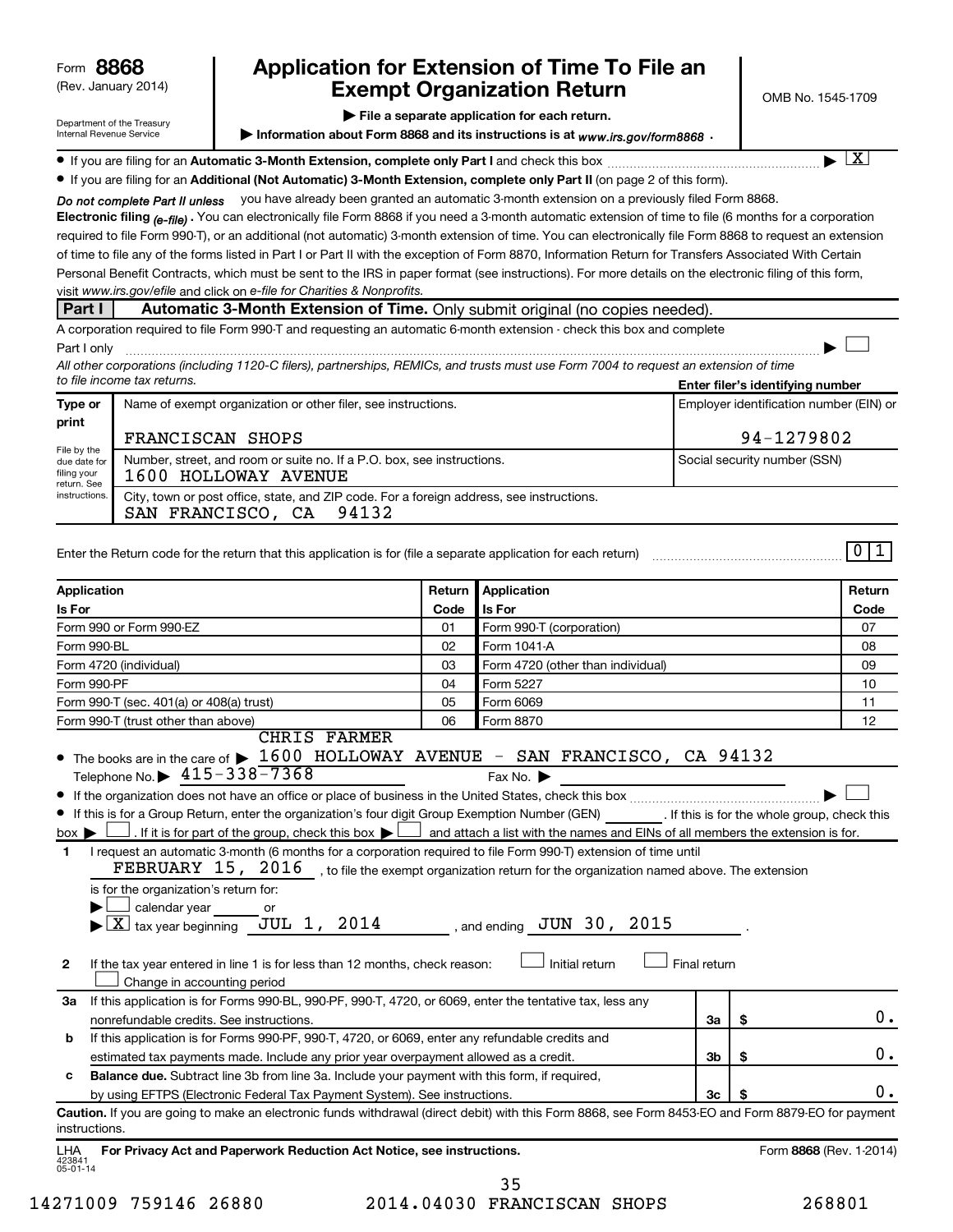|                | FRANCISCAN SHOPS<br>Form 990 (2014)<br>Part III   Statement of Program Service Accomplishments                                                                  | 94-1279802<br>Page 2                    |
|----------------|-----------------------------------------------------------------------------------------------------------------------------------------------------------------|-----------------------------------------|
|                |                                                                                                                                                                 |                                         |
| 1.             | Briefly describe the organization's mission:                                                                                                                    |                                         |
|                | <b>NONE</b>                                                                                                                                                     |                                         |
|                |                                                                                                                                                                 |                                         |
|                |                                                                                                                                                                 |                                         |
|                |                                                                                                                                                                 |                                         |
| $\overline{2}$ | Did the organization undertake any significant program services during the year which were not listed on                                                        |                                         |
|                | the prior Form 990 or 990-EZ?                                                                                                                                   | $\Box$ Yes $[\overline{\mathrm{X}}]$ No |
|                | If "Yes," describe these new services on Schedule O.                                                                                                            | $\exists$ Yes $\boxed{\text{X}}$ No     |
| 3              | Did the organization cease conducting, or make significant changes in how it conducts, any program services?<br>If "Yes," describe these changes on Schedule O. |                                         |
| 4              | Describe the organization's program service accomplishments for each of its three largest program services, as measured by expenses.                            |                                         |
|                | Section 501(c)(3) and 501(c)(4) organizations are required to report the amount of grants and allocations to others, the total expenses, and                    |                                         |
|                | revenue, if any, for each program service reported.                                                                                                             |                                         |
| 4a             | ) (Expenses \$<br>(Code:<br>) (Revenue \$<br>including grants of \$                                                                                             |                                         |
|                | THE ORGANIZATION CEASED OPERATIONS ON 6/30/2012.                                                                                                                |                                         |
|                |                                                                                                                                                                 |                                         |
|                |                                                                                                                                                                 |                                         |
|                |                                                                                                                                                                 |                                         |
|                |                                                                                                                                                                 |                                         |
|                |                                                                                                                                                                 |                                         |
|                |                                                                                                                                                                 |                                         |
|                |                                                                                                                                                                 |                                         |
|                |                                                                                                                                                                 |                                         |
|                |                                                                                                                                                                 |                                         |
|                |                                                                                                                                                                 |                                         |
| 4b             | $\left(\text{Code:} \right) \left(\text{Expenses } \$\right)$                                                                                                   |                                         |
|                |                                                                                                                                                                 |                                         |
|                |                                                                                                                                                                 |                                         |
|                |                                                                                                                                                                 |                                         |
|                |                                                                                                                                                                 |                                         |
|                |                                                                                                                                                                 |                                         |
|                |                                                                                                                                                                 |                                         |
|                |                                                                                                                                                                 |                                         |
|                |                                                                                                                                                                 |                                         |
|                |                                                                                                                                                                 |                                         |
|                |                                                                                                                                                                 |                                         |
|                |                                                                                                                                                                 |                                         |
| 4c             | (Code: ) (Expenses \$<br>) (Revenue \$<br>including grants of \$                                                                                                |                                         |
|                |                                                                                                                                                                 |                                         |
|                |                                                                                                                                                                 |                                         |
|                |                                                                                                                                                                 |                                         |
|                |                                                                                                                                                                 |                                         |
|                |                                                                                                                                                                 |                                         |
|                |                                                                                                                                                                 |                                         |
|                |                                                                                                                                                                 |                                         |
|                |                                                                                                                                                                 |                                         |
|                |                                                                                                                                                                 |                                         |
|                |                                                                                                                                                                 |                                         |
|                |                                                                                                                                                                 |                                         |
|                |                                                                                                                                                                 |                                         |
|                | 4d Other program services (Describe in Schedule O.)                                                                                                             |                                         |
|                | (Expenses \$<br>Revenue \$<br>including grants of \$                                                                                                            |                                         |
| 432002         | 4e Total program service expenses                                                                                                                               | Form 990 (2014)                         |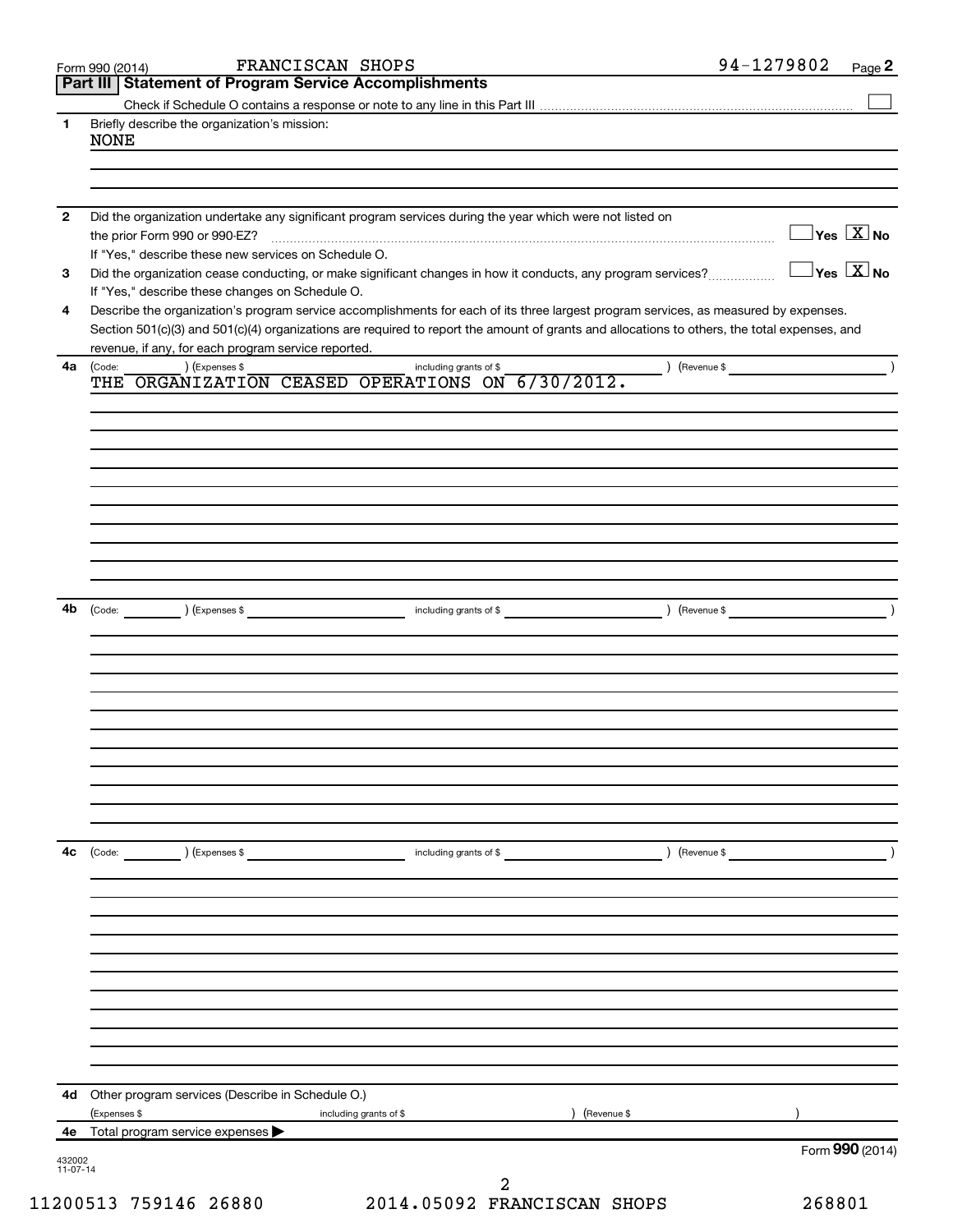| Form 990 (2014) |                                                  | FRANCISCAN S |  |
|-----------------|--------------------------------------------------|--------------|--|
|                 | <b>Part IV   Checklist of Required Schedules</b> |              |  |

|     |                                                                                                                                                                 |                 | Yes | No                      |
|-----|-----------------------------------------------------------------------------------------------------------------------------------------------------------------|-----------------|-----|-------------------------|
| 1.  | Is the organization described in section $501(c)(3)$ or $4947(a)(1)$ (other than a private foundation)?                                                         |                 |     |                         |
|     |                                                                                                                                                                 | 1               | х   |                         |
| 2   | Is the organization required to complete Schedule B, Schedule of Contributors? [11] The organization required to complete Schedule B, Schedule of Contributors? | $\mathbf{2}$    |     | x                       |
| З   | Did the organization engage in direct or indirect political campaign activities on behalf of or in opposition to candidates for                                 |                 |     | х                       |
|     |                                                                                                                                                                 | 3               |     |                         |
| 4   | Section 501(c)(3) organizations. Did the organization engage in lobbying activities, or have a section 501(h) election in effect                                | 4               |     | х                       |
| 5   | Is the organization a section 501(c)(4), 501(c)(5), or 501(c)(6) organization that receives membership dues, assessments, or                                    |                 |     |                         |
|     |                                                                                                                                                                 | 5               |     | х                       |
| 6   | Did the organization maintain any donor advised funds or any similar funds or accounts for which donors have the right to                                       |                 |     |                         |
|     | provide advice on the distribution or investment of amounts in such funds or accounts? If "Yes," complete Schedule D, Part I                                    | 6               |     | x                       |
| 7   | Did the organization receive or hold a conservation easement, including easements to preserve open space,                                                       |                 |     |                         |
|     |                                                                                                                                                                 | $\overline{7}$  |     | х                       |
| 8   | Did the organization maintain collections of works of art, historical treasures, or other similar assets? If "Yes," complete                                    |                 |     |                         |
|     |                                                                                                                                                                 | 8               |     | x                       |
| 9   | Did the organization report an amount in Part X, line 21, for escrow or custodial account liability; serve as a custodian for                                   |                 |     |                         |
|     | amounts not listed in Part X; or provide credit counseling, debt management, credit repair, or debt negotiation services?                                       |                 |     |                         |
|     | If "Yes," complete Schedule D, Part IV                                                                                                                          | 9               |     | х                       |
| 10  | Did the organization, directly or through a related organization, hold assets in temporarily restricted endowments, permanent                                   |                 |     |                         |
|     |                                                                                                                                                                 | 10              |     | х                       |
| 11  | If the organization's answer to any of the following questions is "Yes," then complete Schedule D, Parts VI, VII, VIII, IX, or X                                |                 |     |                         |
|     | as applicable.                                                                                                                                                  |                 |     |                         |
|     | a Did the organization report an amount for land, buildings, and equipment in Part X, line 10? If "Yes," complete Schedule D,                                   |                 |     |                         |
|     |                                                                                                                                                                 | 11a             |     | x                       |
|     | <b>b</b> Did the organization report an amount for investments - other securities in Part X, line 12 that is 5% or more of its total                            |                 |     | х                       |
|     | c Did the organization report an amount for investments - program related in Part X, line 13 that is 5% or more of its total                                    | 11b             |     |                         |
|     |                                                                                                                                                                 | 11c             |     | х                       |
|     | d Did the organization report an amount for other assets in Part X, line 15 that is 5% or more of its total assets reported in                                  |                 |     |                         |
|     |                                                                                                                                                                 | 11d             | х   |                         |
|     |                                                                                                                                                                 | 11e             |     | x                       |
| f   | Did the organization's separate or consolidated financial statements for the tax year include a footnote that addresses                                         |                 |     |                         |
|     | the organization's liability for uncertain tax positions under FIN 48 (ASC 740)? If "Yes," complete Schedule D, Part X                                          | 11f             | х   |                         |
|     | 12a Did the organization obtain separate, independent audited financial statements for the tax year? If "Yes," complete                                         |                 |     |                         |
|     | Schedule D, Parts XI and XII                                                                                                                                    | 12a             |     | x                       |
|     | <b>b</b> Was the organization included in consolidated, independent audited financial statements for the tax year?                                              |                 |     |                         |
|     | If "Yes," and if the organization answered "No" to line 12a, then completing Schedule D, Parts XI and XII is optional                                           | 12 <sub>b</sub> | х   |                         |
| 13  |                                                                                                                                                                 | 13              |     | $\overline{\mathbf{X}}$ |
| 14a |                                                                                                                                                                 | 14a             |     | x                       |
|     | <b>b</b> Did the organization have aggregate revenues or expenses of more than \$10,000 from grantmaking, fundraising, business,                                |                 |     |                         |
|     | investment, and program service activities outside the United States, or aggregate foreign investments valued at \$100,000                                      | 14b             |     | x                       |
| 15  | Did the organization report on Part IX, column (A), line 3, more than \$5,000 of grants or other assistance to or for any                                       |                 |     |                         |
|     |                                                                                                                                                                 | 15              |     | x                       |
| 16  | Did the organization report on Part IX, column (A), line 3, more than \$5,000 of aggregate grants or other assistance to                                        |                 |     |                         |
|     |                                                                                                                                                                 | 16              |     | х                       |
| 17  | Did the organization report a total of more than \$15,000 of expenses for professional fundraising services on Part IX,                                         |                 |     |                         |
|     |                                                                                                                                                                 | 17              |     | x                       |
| 18  | Did the organization report more than \$15,000 total of fundraising event gross income and contributions on Part VIII, lines                                    |                 |     |                         |
|     |                                                                                                                                                                 | 18              |     | x                       |
| 19  | Did the organization report more than \$15,000 of gross income from gaming activities on Part VIII, line 9a? If "Yes,"                                          |                 |     |                         |
|     |                                                                                                                                                                 | 19              |     | х                       |
|     |                                                                                                                                                                 | 20a             |     | x                       |
|     |                                                                                                                                                                 | 20 <sub>b</sub> |     |                         |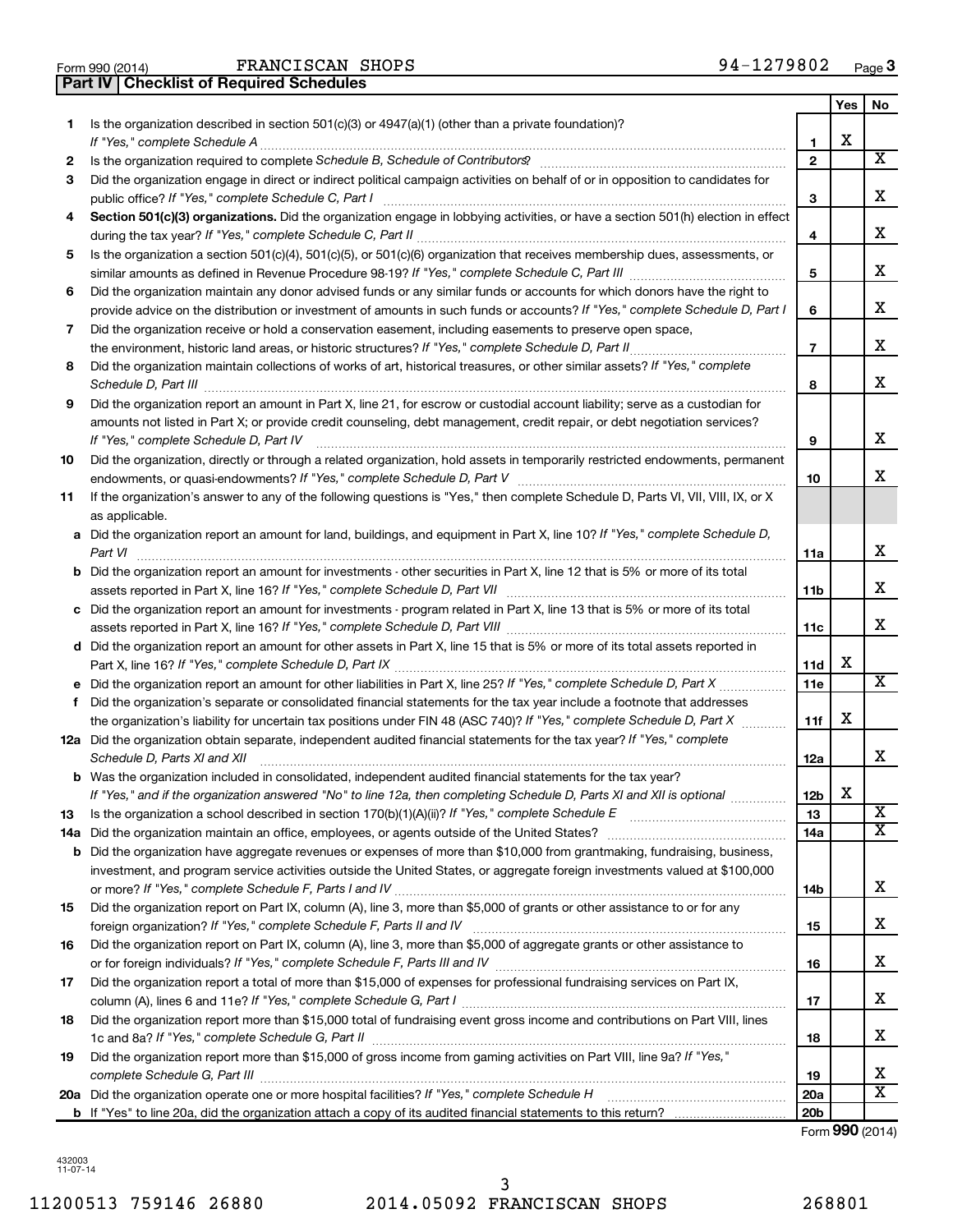|  | Form 990 (2014) |
|--|-----------------|
|  |                 |

|    | <b>Part IV   Checklist of Required Schedules (continued)</b>                                                                                                                                                                                    |     |     |                       |
|----|-------------------------------------------------------------------------------------------------------------------------------------------------------------------------------------------------------------------------------------------------|-----|-----|-----------------------|
|    |                                                                                                                                                                                                                                                 |     | Yes | No                    |
| 21 | Did the organization report more than \$5,000 of grants or other assistance to any domestic organization or                                                                                                                                     |     |     |                       |
|    |                                                                                                                                                                                                                                                 | 21  |     | х                     |
| 22 | Did the organization report more than \$5,000 of grants or other assistance to or for domestic individuals on                                                                                                                                   |     |     |                       |
|    |                                                                                                                                                                                                                                                 | 22  |     | х                     |
| 23 | Did the organization answer "Yes" to Part VII, Section A, line 3, 4, or 5 about compensation of the organization's current                                                                                                                      |     |     |                       |
|    | and former officers, directors, trustees, key employees, and highest compensated employees? If "Yes," complete                                                                                                                                  |     |     |                       |
|    | Schedule J <b>Execute Schedule Schedule Schedule Schedule</b> J <b>Execute Schedule J Execute Schedule J</b>                                                                                                                                    | 23  | x   |                       |
|    | 24a Did the organization have a tax-exempt bond issue with an outstanding principal amount of more than \$100,000 as of the                                                                                                                     |     |     |                       |
|    | last day of the year, that was issued after December 31, 2002? If "Yes," answer lines 24b through 24d and complete                                                                                                                              |     |     |                       |
|    | Schedule K. If "No", go to line 25a                                                                                                                                                                                                             | 24a |     | x                     |
| b  |                                                                                                                                                                                                                                                 | 24b |     |                       |
|    | Did the organization maintain an escrow account other than a refunding escrow at any time during the year to defease                                                                                                                            |     |     |                       |
|    |                                                                                                                                                                                                                                                 | 24c |     |                       |
|    | d Did the organization act as an "on behalf of" issuer for bonds outstanding at any time during the year?                                                                                                                                       | 24d |     |                       |
|    | 25a Section 501(c)(3), 501(c)(4), and 501(c)(29) organizations. Did the organization engage in an excess benefit                                                                                                                                |     |     |                       |
|    |                                                                                                                                                                                                                                                 | 25a |     | x                     |
| b  | Is the organization aware that it engaged in an excess benefit transaction with a disqualified person in a prior year, and                                                                                                                      |     |     |                       |
|    | that the transaction has not been reported on any of the organization's prior Forms 990 or 990-EZ? If "Yes," complete                                                                                                                           |     |     |                       |
|    | Schedule L, Part I                                                                                                                                                                                                                              | 25b |     | x                     |
|    |                                                                                                                                                                                                                                                 |     |     |                       |
| 26 | Did the organization report any amount on Part X, line 5, 6, or 22 for receivables from or payables to any current or<br>former officers, directors, trustees, key employees, highest compensated employees, or disqualified persons? If "Yes," |     |     |                       |
|    |                                                                                                                                                                                                                                                 | 26  |     | x                     |
|    | complete Schedule L, Part II                                                                                                                                                                                                                    |     |     |                       |
| 27 | Did the organization provide a grant or other assistance to an officer, director, trustee, key employee, substantial                                                                                                                            |     |     |                       |
|    | contributor or employee thereof, a grant selection committee member, or to a 35% controlled entity or family member                                                                                                                             |     |     | x                     |
|    |                                                                                                                                                                                                                                                 | 27  |     |                       |
| 28 | Was the organization a party to a business transaction with one of the following parties (see Schedule L, Part IV                                                                                                                               |     |     |                       |
|    | instructions for applicable filing thresholds, conditions, and exceptions):                                                                                                                                                                     |     |     | x                     |
| а  | A current or former officer, director, trustee, or key employee? If "Yes," complete Schedule L, Part IV                                                                                                                                         | 28a |     | $\overline{\text{X}}$ |
| b  | A family member of a current or former officer, director, trustee, or key employee? If "Yes," complete Schedule L, Part IV                                                                                                                      | 28b |     |                       |
|    | c An entity of which a current or former officer, director, trustee, or key employee (or a family member thereof) was an officer,                                                                                                               |     |     | х                     |
|    |                                                                                                                                                                                                                                                 | 28c |     | $\overline{\text{X}}$ |
| 29 |                                                                                                                                                                                                                                                 | 29  |     |                       |
| 30 | Did the organization receive contributions of art, historical treasures, or other similar assets, or qualified conservation                                                                                                                     |     |     |                       |
|    |                                                                                                                                                                                                                                                 | 30  |     | х                     |
| 31 | Did the organization liquidate, terminate, or dissolve and cease operations?                                                                                                                                                                    |     |     |                       |
|    | If "Yes," complete Schedule N, Part I                                                                                                                                                                                                           | 31  |     | Х                     |
| 32 | Did the organization sell, exchange, dispose of, or transfer more than 25% of its net assets? If "Yes," complete                                                                                                                                |     |     |                       |
|    | Schedule N, Part II                                                                                                                                                                                                                             | 32  | х   |                       |
| 33 | Did the organization own 100% of an entity disregarded as separate from the organization under Regulations                                                                                                                                      |     |     |                       |
|    |                                                                                                                                                                                                                                                 | 33  |     | x                     |
| 34 | Was the organization related to any tax-exempt or taxable entity? If "Yes," complete Schedule R, Part II, III, or IV, and                                                                                                                       |     |     |                       |
|    | Part V, line 1                                                                                                                                                                                                                                  | 34  | х   |                       |
|    |                                                                                                                                                                                                                                                 | 35a |     | x                     |
|    | b If "Yes" to line 35a, did the organization receive any payment from or engage in any transaction with a controlled entity                                                                                                                     |     |     |                       |
|    |                                                                                                                                                                                                                                                 | 35b |     |                       |
| 36 | Section 501(c)(3) organizations. Did the organization make any transfers to an exempt non-charitable related organization?                                                                                                                      |     |     |                       |
|    |                                                                                                                                                                                                                                                 | 36  |     | х                     |
| 37 | Did the organization conduct more than 5% of its activities through an entity that is not a related organization                                                                                                                                |     |     |                       |
|    |                                                                                                                                                                                                                                                 | 37  |     | х                     |
| 38 | Did the organization complete Schedule O and provide explanations in Schedule O for Part VI, lines 11b and 19?                                                                                                                                  |     |     |                       |
|    |                                                                                                                                                                                                                                                 | 38  | х   |                       |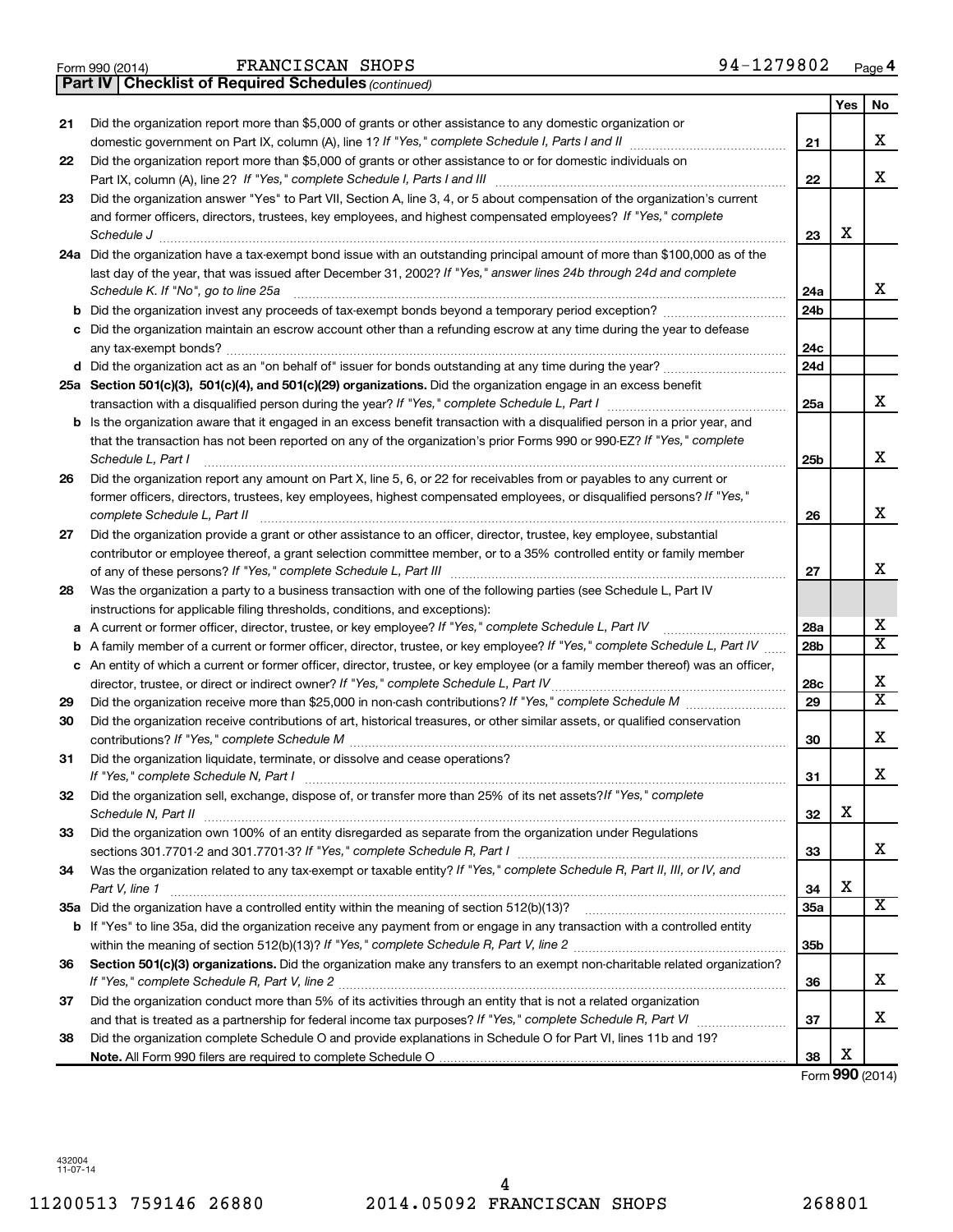|               | 94-1279802<br>FRANCISCAN SHOPS<br>Form 990 (2014)                                                                                               |                 |                     | Page 5                  |
|---------------|-------------------------------------------------------------------------------------------------------------------------------------------------|-----------------|---------------------|-------------------------|
| <b>Part V</b> | <b>Statements Regarding Other IRS Filings and Tax Compliance</b>                                                                                |                 |                     |                         |
|               | Check if Schedule O contains a response or note to any line in this Part V                                                                      |                 |                     |                         |
|               |                                                                                                                                                 |                 | Yes                 | No                      |
|               | 0<br>1a                                                                                                                                         |                 |                     |                         |
| b             | 1 <sub>b</sub><br>Enter the number of Forms W-2G included in line 1a. Enter -0- if not applicable                                               |                 |                     |                         |
|               | c Did the organization comply with backup withholding rules for reportable payments to vendors and reportable gaming                            |                 |                     |                         |
|               |                                                                                                                                                 | 1c              |                     |                         |
|               | 2a Enter the number of employees reported on Form W-3, Transmittal of Wage and Tax Statements,                                                  |                 |                     |                         |
|               | 0<br>filed for the calendar year ending with or within the year covered by this return<br>2a                                                    |                 |                     |                         |
|               |                                                                                                                                                 | 2 <sub>b</sub>  |                     |                         |
|               |                                                                                                                                                 |                 |                     |                         |
|               |                                                                                                                                                 | 3a              |                     | х                       |
|               |                                                                                                                                                 | 3b              |                     |                         |
|               | 4a At any time during the calendar year, did the organization have an interest in, or a signature or other authority over, a                    |                 |                     |                         |
|               | financial account in a foreign country (such as a bank account, securities account, or other financial account)?                                | 4a              |                     | X                       |
|               | <b>b</b> If "Yes," enter the name of the foreign country: $\blacktriangleright$                                                                 |                 |                     |                         |
|               |                                                                                                                                                 |                 |                     |                         |
|               | See instructions for filing requirements for FinCEN Form 114, Report of Foreign Bank and Financial Accounts (FBAR).                             |                 |                     | х                       |
|               |                                                                                                                                                 | 5а              |                     | $\overline{\texttt{X}}$ |
|               |                                                                                                                                                 | 5 <sub>b</sub>  |                     |                         |
|               |                                                                                                                                                 | 5 <sub>c</sub>  |                     |                         |
|               | 6a Does the organization have annual gross receipts that are normally greater than \$100,000, and did the organization solicit                  |                 |                     |                         |
|               |                                                                                                                                                 | 6a              |                     | X                       |
|               | <b>b</b> If "Yes," did the organization include with every solicitation an express statement that such contributions or gifts                   |                 |                     |                         |
|               |                                                                                                                                                 | 6b              |                     |                         |
| 7             | Organizations that may receive deductible contributions under section 170(c).                                                                   |                 |                     |                         |
| a             | Did the organization receive a payment in excess of \$75 made partly as a contribution and partly for goods and services provided to the payor? | 7a              |                     | X                       |
|               |                                                                                                                                                 | 7b              |                     |                         |
|               | c Did the organization sell, exchange, or otherwise dispose of tangible personal property for which it was required                             |                 |                     |                         |
|               |                                                                                                                                                 | 7c              |                     | X                       |
|               |                                                                                                                                                 |                 |                     |                         |
| е             | Did the organization receive any funds, directly or indirectly, to pay premiums on a personal benefit contract?                                 | 7e              |                     | х                       |
| f.            |                                                                                                                                                 | 7f              |                     | $\overline{\text{X}}$   |
|               | If the organization received a contribution of qualified intellectual property, did the organization file Form 8899 as required?                | 7g              |                     |                         |
|               | h If the organization received a contribution of cars, boats, airplanes, or other vehicles, did the organization file a Form 1098-C?            | 7h              |                     |                         |
| 8             | Sponsoring organizations maintaining donor advised funds. Did a donor advised fund maintained by the                                            |                 |                     |                         |
|               |                                                                                                                                                 | 8               |                     |                         |
|               | Sponsoring organizations maintaining donor advised funds.                                                                                       |                 |                     |                         |
| а             | Did the sponsoring organization make any taxable distributions under section 4966?                                                              | 9а              |                     |                         |
| b             |                                                                                                                                                 | 9b              |                     |                         |
| 10            | Section 501(c)(7) organizations. Enter:                                                                                                         |                 |                     |                         |
| a             | 10a                                                                                                                                             |                 |                     |                         |
| b             | 10 <sub>b</sub><br>Gross receipts, included on Form 990, Part VIII, line 12, for public use of club facilities                                  |                 |                     |                         |
| 11            | Section 501(c)(12) organizations. Enter:                                                                                                        |                 |                     |                         |
| а             | 11a                                                                                                                                             |                 |                     |                         |
|               | <b>b</b> Gross income from other sources (Do not net amounts due or paid to other sources against                                               |                 |                     |                         |
|               | amounts due or received from them.)<br>11b                                                                                                      |                 |                     |                         |
|               | 12a Section 4947(a)(1) non-exempt charitable trusts. Is the organization filing Form 990 in lieu of Form 1041?                                  | 12a             |                     |                         |
|               | 12b<br><b>b</b> If "Yes," enter the amount of tax-exempt interest received or accrued during the year                                           |                 |                     |                         |
| 13            | Section 501(c)(29) qualified nonprofit health insurance issuers.                                                                                |                 |                     |                         |
|               | a Is the organization licensed to issue qualified health plans in more than one state?                                                          | 13a             |                     |                         |
|               | Note. See the instructions for additional information the organization must report on Schedule O.                                               |                 |                     |                         |
|               | <b>b</b> Enter the amount of reserves the organization is required to maintain by the states in which the                                       |                 |                     |                         |
|               | 13b                                                                                                                                             |                 |                     |                         |
|               | 13 <sub>c</sub>                                                                                                                                 |                 |                     |                         |
|               | 14a Did the organization receive any payments for indoor tanning services during the tax year?                                                  | 14a             |                     | X                       |
|               |                                                                                                                                                 | 14 <sub>b</sub> |                     |                         |
|               |                                                                                                                                                 |                 | $Form$ QQQ $(2014)$ |                         |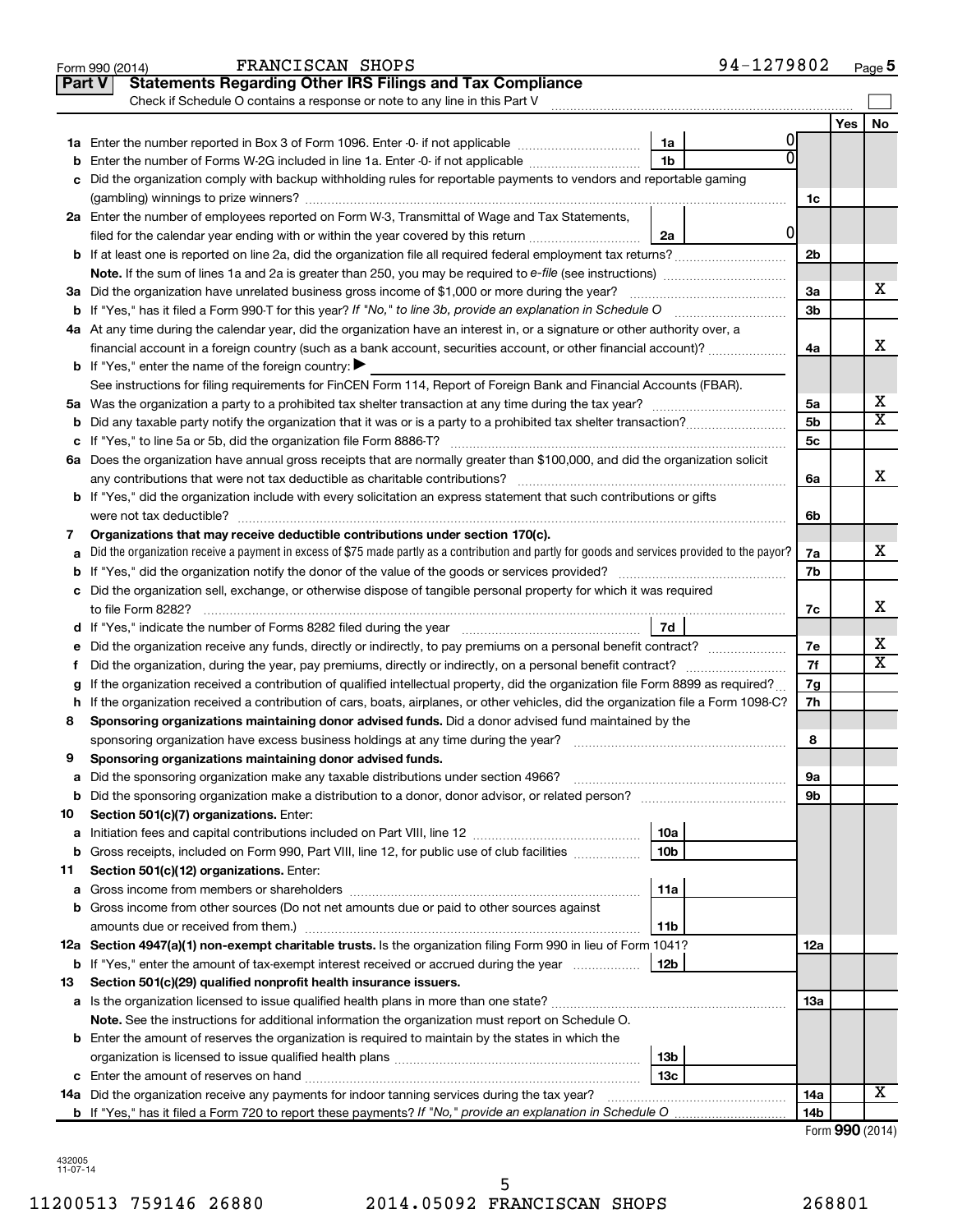| Form 990 (2014) |  |
|-----------------|--|
|-----------------|--|

Form 990 (2014) **PRANCISCAN SHOPS** From 990 (2014) Page

**Part VI** Governance, Management, and Disclosure For each "Yes" response to lines 2 through 7b below, and for a "No" response *to line 8a, 8b, or 10b below, describe the circumstances, processes, or changes in Schedule O. See instructions.*

|     |                                                                                                                                           |    |     |                 |                         | $\mathbf{X}$ |
|-----|-------------------------------------------------------------------------------------------------------------------------------------------|----|-----|-----------------|-------------------------|--------------|
|     | <b>Section A. Governing Body and Management</b>                                                                                           |    |     |                 |                         |              |
|     |                                                                                                                                           |    |     |                 | Yes                     | No           |
|     | 1a Enter the number of voting members of the governing body at the end of the tax year                                                    | 1a | 16I |                 |                         |              |
|     | If there are material differences in voting rights among members of the governing body, or if the governing                               |    |     |                 |                         |              |
|     | body delegated broad authority to an executive committee or similar committee, explain in Schedule O.                                     |    |     |                 |                         |              |
|     | Enter the number of voting members included in line 1a, above, who are independent                                                        | 1b |     | 6               |                         |              |
| 2   | Did any officer, director, trustee, or key employee have a family relationship or a business relationship with any other                  |    |     |                 |                         |              |
|     |                                                                                                                                           |    |     | $\mathbf{2}$    |                         |              |
| 3   | Did the organization delegate control over management duties customarily performed by or under the direct supervision                     |    |     |                 |                         |              |
|     |                                                                                                                                           |    |     | 3               |                         |              |
| 4   | Did the organization make any significant changes to its governing documents since the prior Form 990 was filed?                          |    |     | 4               |                         |              |
| 5   |                                                                                                                                           |    |     | 5               |                         |              |
| 6   |                                                                                                                                           |    |     | 6               |                         |              |
| 7a  | Did the organization have members, stockholders, or other persons who had the power to elect or appoint one or                            |    |     |                 |                         |              |
|     |                                                                                                                                           |    |     |                 |                         |              |
|     |                                                                                                                                           |    |     | 7a              |                         |              |
|     | <b>b</b> Are any governance decisions of the organization reserved to (or subject to approval by) members, stockholders, or               |    |     |                 |                         |              |
|     |                                                                                                                                           |    |     | 7b              |                         |              |
| 8   | Did the organization contemporaneously document the meetings held or written actions undertaken during the year by the following:         |    |     |                 |                         |              |
| a   |                                                                                                                                           |    |     | 8а              | х                       |              |
|     |                                                                                                                                           |    |     | 8b              | $\overline{\mathbf{x}}$ |              |
| 9   | Is there any officer, director, trustee, or key employee listed in Part VII, Section A, who cannot be reached at the                      |    |     |                 |                         |              |
|     |                                                                                                                                           |    |     | 9               |                         |              |
|     | Section B. Policies (This Section B requests information about policies not required by the Internal Revenue Code.)                       |    |     |                 |                         |              |
|     |                                                                                                                                           |    |     |                 | Yes                     |              |
|     |                                                                                                                                           |    |     | 10a             |                         |              |
|     | b If "Yes," did the organization have written policies and procedures governing the activities of such chapters, affiliates,              |    |     |                 |                         |              |
|     |                                                                                                                                           |    |     | 10b             |                         |              |
|     | 11a Has the organization provided a complete copy of this Form 990 to all members of its governing body before filing the form?           |    |     | 11a             | X                       |              |
|     | <b>b</b> Describe in Schedule O the process, if any, used by the organization to review this Form 990.                                    |    |     |                 |                         |              |
| 12a | Did the organization have a written conflict of interest policy? If "No," go to line 13                                                   |    |     | 12a             | х                       |              |
|     | Were officers, directors, or trustees, and key employees required to disclose annually interests that could give rise to conflicts?       |    |     | 12 <sub>b</sub> | $\overline{\textbf{x}}$ |              |
| с   | Did the organization regularly and consistently monitor and enforce compliance with the policy? If "Yes," describe                        |    |     |                 |                         |              |
|     | in Schedule O how this was done manufactured and continuum control of the state of the state of the state of t                            |    |     | 12c             | х                       |              |
| 13  |                                                                                                                                           |    |     | 13              | $\overline{\mathbf{X}}$ |              |
| 14  | Did the organization have a written document retention and destruction policy? [11] manufaction manufaction in                            |    |     | 14              | $\overline{\mathbf{X}}$ |              |
|     |                                                                                                                                           |    |     |                 |                         |              |
| 15  | Did the process for determining compensation of the following persons include a review and approval by independent                        |    |     |                 |                         |              |
|     | persons, comparability data, and contemporaneous substantiation of the deliberation and decision?                                         |    |     |                 |                         |              |
|     |                                                                                                                                           |    |     | 15a             |                         |              |
|     |                                                                                                                                           |    |     | 15b             |                         |              |
|     | If "Yes" to line 15a or 15b, describe the process in Schedule O (see instructions).                                                       |    |     |                 |                         |              |
|     | <b>16a</b> Did the organization invest in, contribute assets to, or participate in a joint venture or similar arrangement with a          |    |     |                 |                         |              |
|     | taxable entity during the year?                                                                                                           |    |     | 16a             |                         |              |
|     | <b>b</b> If "Yes," did the organization follow a written policy or procedure requiring the organization to evaluate its participation     |    |     |                 |                         |              |
|     | in joint venture arrangements under applicable federal tax law, and take steps to safeguard the organization's                            |    |     |                 |                         |              |
|     | exempt status with respect to such arrangements?                                                                                          |    |     | 16b             |                         |              |
|     | <b>Section C. Disclosure</b>                                                                                                              |    |     |                 |                         |              |
| 17  | List the states with which a copy of this Form 990 is required to be filed $\blacktriangleright$ CA                                       |    |     |                 |                         |              |
| 18  | Section 6104 requires an organization to make its Forms 1023 (or 1024 if applicable), 990, and 990-T (Section 501(c)(3)s only) available  |    |     |                 |                         |              |
|     | for public inspection. Indicate how you made these available. Check all that apply.                                                       |    |     |                 |                         |              |
|     | $\lfloor x \rfloor$ Upon request<br>$\lfloor X \rfloor$ Another's website<br>Own website<br>Other (explain in Schedule O)                 |    |     |                 |                         |              |
| 19  | Describe in Schedule O whether (and if so, how) the organization made its governing documents, conflict of interest policy, and financial |    |     |                 |                         |              |
|     | statements available to the public during the tax year.                                                                                   |    |     |                 |                         |              |
| 20  | State the name, address, and telephone number of the person who possesses the organization's books and records:                           |    |     |                 |                         |              |
|     | CHRIS FARMER - 415-338-7368                                                                                                               |    |     |                 |                         |              |
|     | 94132<br>1600 HOLLOWAY AVENUE, SAN FRANCISCO,<br>CA                                                                                       |    |     |                 |                         |              |
|     | 432006 11-07-14                                                                                                                           |    |     |                 | Form 990 (2014)         |              |
|     | 6                                                                                                                                         |    |     |                 |                         |              |
|     | 11200513 759146 26880<br>2014.05092 FRANCISCAN SHOPS                                                                                      |    |     |                 | 268801                  |              |
|     |                                                                                                                                           |    |     |                 |                         |              |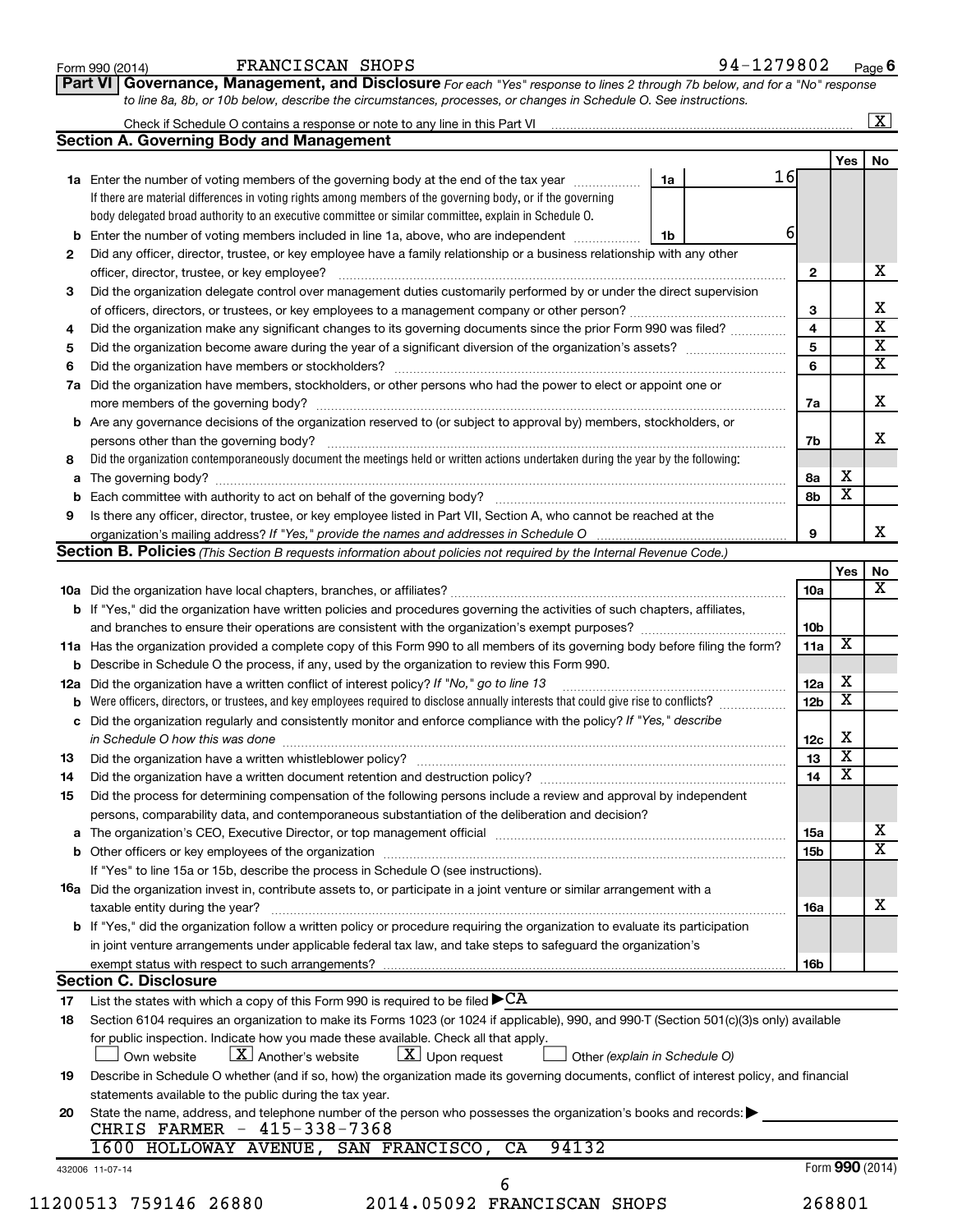$\boxed{\text{X}}$ 

| Part VII Compensation of Officers, Directors, Trustees, Key Employees, Highest Compensated |  |  |
|--------------------------------------------------------------------------------------------|--|--|
| <b>Employees, and Independent Contractors</b>                                              |  |  |

Check if Schedule O contains a response or note to any line in this Part VII

**Section A. Officers, Directors, Trustees, Key Employees, and Highest Compensated Employees**

**1a**  Complete this table for all persons required to be listed. Report compensation for the calendar year ending with or within the organization's tax year.

**•** List all of the organization's current officers, directors, trustees (whether individuals or organizations), regardless of amount of compensation. Enter -0- in columns  $(D)$ ,  $(E)$ , and  $(F)$  if no compensation was paid.

**•** List all of the organization's **current** key employees, if any. See instructions for definition of "key employee."

**•** List the organization's five current highest compensated employees (other than an officer, director, trustee, or key employee) who received reportable compensation (Box 5 of Form W-2 and/or Box 7 of Form 1099-MISC) of more than \$100,000 from the organization and any related organizations.

**•** List all of the organization's former officers, key employees, and highest compensated employees who received more than \$100,000 of reportable compensation from the organization and any related organizations.

**•** List all of the organization's former directors or trustees that received, in the capacity as a former director or trustee of the organization, more than \$10,000 of reportable compensation from the organization and any related organizations.

List persons in the following order: individual trustees or directors; institutional trustees; officers; key employees; highest compensated employees; and former such persons.

|  |  |  | Check this box if neither the organization nor any related organization compensated any current officer, director, or trustee. |  |  |
|--|--|--|--------------------------------------------------------------------------------------------------------------------------------|--|--|
|  |  |  |                                                                                                                                |  |  |

| (A)                       | (B)                    |                                         |                      |                                                                  | (C)          |                                 |        | (D)             | (E)             | (F)                          |
|---------------------------|------------------------|-----------------------------------------|----------------------|------------------------------------------------------------------|--------------|---------------------------------|--------|-----------------|-----------------|------------------------------|
| Name and Title            | Average                | Position<br>(do not check more than one |                      |                                                                  |              |                                 |        | Reportable      | Reportable      | Estimated                    |
|                           | hours per              |                                         |                      | box, unless person is both an<br>officer and a director/trustee) |              |                                 |        | compensation    | compensation    | amount of                    |
|                           | week                   |                                         |                      |                                                                  |              |                                 |        | from            | from related    | other                        |
|                           | (list any              |                                         |                      |                                                                  |              |                                 |        | the             | organizations   | compensation                 |
|                           | hours for              |                                         |                      |                                                                  |              |                                 |        | organization    | (W-2/1099-MISC) | from the                     |
|                           | related                |                                         |                      |                                                                  |              |                                 |        | (W-2/1099-MISC) |                 | organization                 |
|                           | organizations<br>below |                                         |                      |                                                                  |              |                                 |        |                 |                 | and related<br>organizations |
|                           | line)                  | Individual trustee or director          | nstitutional trustee | Officer                                                          | Key employee | Highest compensated<br>employee | Former |                 |                 |                              |
| JO VOLKERT<br>(1)         | 0.60                   |                                         |                      |                                                                  |              |                                 |        |                 |                 |                              |
| VICE CHAIR                | 39.40                  | $\mathbf X$                             |                      | $\mathbf X$                                                      |              |                                 |        | 0.              | 182, 577.       | 58,520.                      |
| (2)<br>CHARLOTTE FERRETTI | 0.50                   |                                         |                      |                                                                  |              |                                 |        |                 |                 |                              |
| CHAIR OF BOD              | 39.50                  | $\mathbf X$                             |                      | $\mathbf X$                                                      |              |                                 |        | 0.              | 152, 925.       | 50,612.                      |
| ALISON SANDERS<br>(3)     | 0.60                   |                                         |                      |                                                                  |              |                                 |        |                 |                 |                              |
| <b>SECRETARY</b>          | 39.40                  | $\mathbf X$                             |                      | $\mathbf x$                                                      |              |                                 |        | 0.              | 108, 751.       | 33,047.                      |
| PHILIP KING<br>(4)        | 0.60                   |                                         |                      |                                                                  |              |                                 |        |                 |                 |                              |
| <b>BOARD MEMBER</b>       | 39.40                  | X                                       |                      |                                                                  |              |                                 |        | 0.              | 92,868.         | 40,060.                      |
| MICHAEL POTEPAN<br>(5)    | 0.60                   |                                         |                      |                                                                  |              |                                 |        |                 |                 |                              |
| <b>BOARD MEMBER</b>       | 39.40                  | X                                       |                      |                                                                  |              |                                 |        | 0.              | 81, 743.        | 39,798.                      |
| (6)<br><b>JASON PORTH</b> | 23.40                  |                                         |                      |                                                                  |              |                                 |        |                 |                 |                              |
| EXECUTIVE DIRECTOR        | 16.60                  | X                                       |                      | $\mathbf X$                                                      |              |                                 |        | 0.              | 118, 744.       | 38,105.                      |
| (7)<br>ALVIN ALVAREZ      | 0.40                   |                                         |                      |                                                                  |              |                                 |        |                 |                 |                              |
| <b>BOARD MEMBER</b>       | 39.60                  | X                                       |                      |                                                                  |              |                                 |        | 0.              | 132,623.        | 52,789.                      |
| NEIL S. COHEN<br>(8)      | 0.70                   |                                         |                      |                                                                  |              |                                 |        |                 |                 |                              |
| <b>BOARD MEMBER</b>       | 0.00                   | $\mathbf X$                             |                      |                                                                  |              |                                 |        | 0.              | 10, 193.        | $0$ .                        |
| TREVOR GETZ<br>(9)        | 0.40                   |                                         |                      |                                                                  |              |                                 |        |                 |                 |                              |
| <b>BOARD MEMBER</b>       | 39.60                  | X                                       |                      |                                                                  |              |                                 |        | 0.              | 110,666.        | 44,406.                      |
| (10) RONALD CORTEZ        | 0.20                   |                                         |                      |                                                                  |              |                                 |        |                 |                 |                              |
| <b>BOARD MEMBER</b>       | 39.80                  | X                                       |                      |                                                                  |              |                                 |        | $\mathbf 0$ .   | 225, 129.       | 71,731.                      |
| (11) KAL SALAMA           | 0.60                   |                                         |                      |                                                                  |              |                                 |        |                 |                 |                              |
| COMMUNITY MEMBER          | 0.00                   | X                                       |                      |                                                                  |              |                                 |        | $\mathbf 0$ .   | 0.              | 0.                           |
| (12) ITZEL CENTENO        | 0.50                   |                                         |                      |                                                                  |              |                                 |        |                 |                 |                              |
| STUDENT REPRESENTATIVE    | 0.00                   | X                                       |                      |                                                                  |              |                                 |        | $\mathbf 0$ .   | $\mathbf 0$ .   | $\mathbf 0$ .                |
| (13) SAMUEL BOIKANER      | 0.50                   |                                         |                      |                                                                  |              |                                 |        |                 |                 |                              |
| STUDENT REPRESENTATIVE    | 0.00                   | X                                       |                      |                                                                  |              |                                 |        | $\mathbf 0$ .   | $\mathbf 0$ .   | $0$ .                        |
| (14) SARAH PISHNY         | 0.50                   |                                         |                      |                                                                  |              |                                 |        |                 |                 |                              |
| STUDENT REPRESENTATIVE    | 0.00                   | X                                       |                      |                                                                  |              |                                 |        | $\mathbf 0$     | 0.              | $0$ .                        |
| (15) JULIE TAYLOR         | 0.50                   |                                         |                      |                                                                  |              |                                 |        |                 |                 |                              |
| COMMUNITY MEMBER          | 0.00                   | X                                       |                      |                                                                  |              |                                 |        | $\mathbf 0$ .   | 0.              | $0$ .                        |
| (16) ALEXANDRA KHARMATS   | 0.40                   |                                         |                      |                                                                  |              |                                 |        |                 |                 |                              |
| COMMUNITY MEMBER          | 0.00                   | X                                       |                      |                                                                  |              |                                 |        | $\mathbf 0$ .   | 0.              | 0.                           |
|                           |                        |                                         |                      |                                                                  |              |                                 |        |                 |                 |                              |
|                           |                        |                                         |                      |                                                                  |              |                                 |        |                 |                 |                              |

432007 11-07-14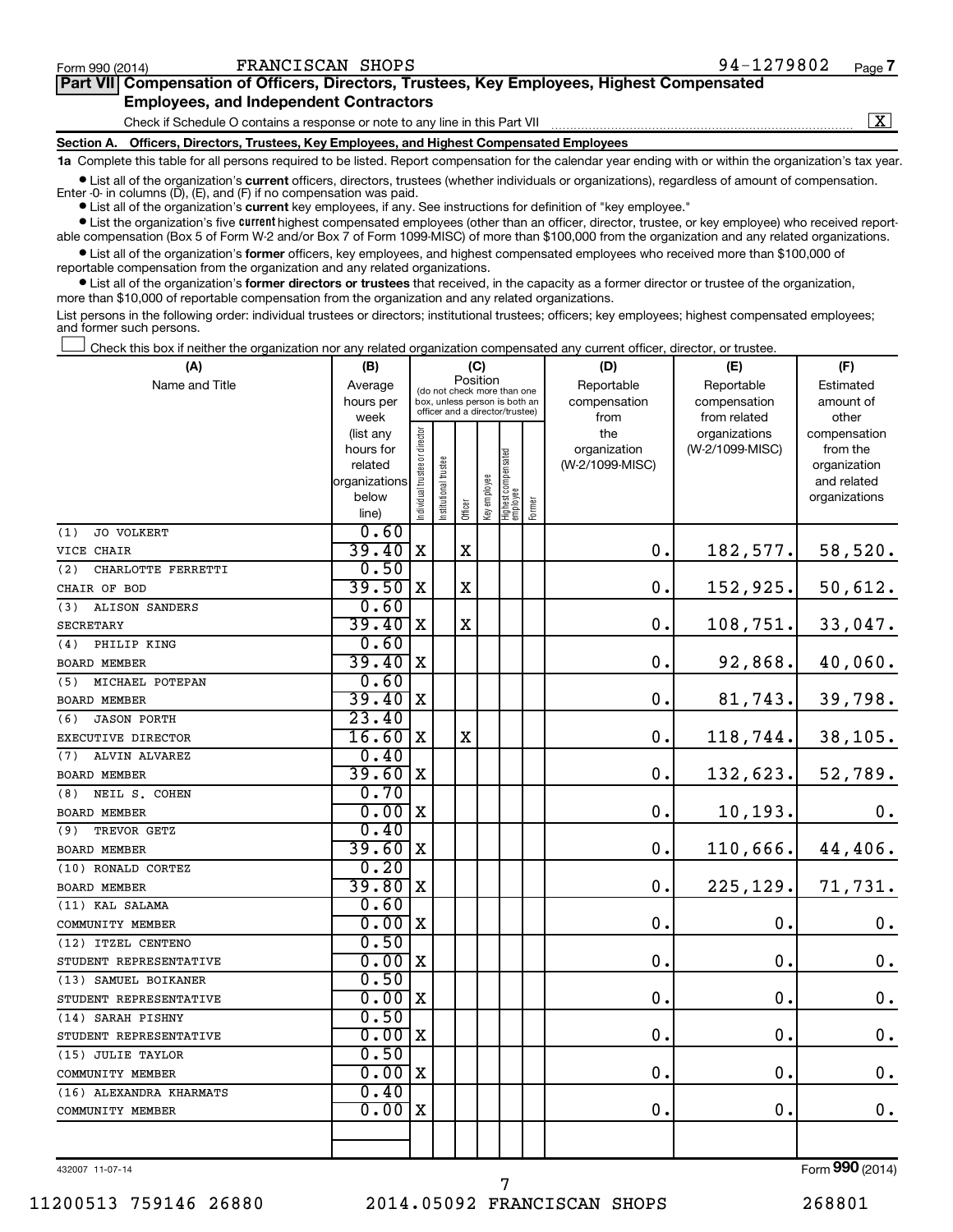|                                                                                                                                                                                                                                                       | FRANCISCAN SHOPS<br>Form 990 (2014)                                                                                                                                                                                                     |                                                                      |                               |                       |                 |              |                                                                                                 |        |                                           | 94-1279802                                        |  |              | Page 8                                                                   |
|-------------------------------------------------------------------------------------------------------------------------------------------------------------------------------------------------------------------------------------------------------|-----------------------------------------------------------------------------------------------------------------------------------------------------------------------------------------------------------------------------------------|----------------------------------------------------------------------|-------------------------------|-----------------------|-----------------|--------------|-------------------------------------------------------------------------------------------------|--------|-------------------------------------------|---------------------------------------------------|--|--------------|--------------------------------------------------------------------------|
|                                                                                                                                                                                                                                                       | <b>Part VII</b><br>Section A. Officers, Directors, Trustees, Key Employees, and Highest Compensated Employees (continued)                                                                                                               |                                                                      |                               |                       |                 |              |                                                                                                 |        |                                           |                                                   |  |              |                                                                          |
|                                                                                                                                                                                                                                                       | (A)<br>Name and title                                                                                                                                                                                                                   | (B)<br>Average<br>hours per<br>week                                  |                               |                       | (C)<br>Position |              | (do not check more than one<br>box, unless person is both an<br>officer and a director/trustee) |        | (D)<br>Reportable<br>compensation<br>from | (E)<br>Reportable<br>compensation<br>from related |  |              | (F)<br>Estimated<br>amount of<br>other                                   |
|                                                                                                                                                                                                                                                       |                                                                                                                                                                                                                                         | (list any<br>hours for<br>related<br>organizations<br>below<br>line) | ndividual trustee or director | Institutional trustee | Officer         | Key employee | Highest compensated<br>  employee                                                               | Former | the<br>organization<br>(W-2/1099-MISC)    | organizations<br>(W-2/1099-MISC)                  |  |              | compensation<br>from the<br>organization<br>and related<br>organizations |
|                                                                                                                                                                                                                                                       |                                                                                                                                                                                                                                         |                                                                      |                               |                       |                 |              |                                                                                                 |        |                                           |                                                   |  |              |                                                                          |
|                                                                                                                                                                                                                                                       |                                                                                                                                                                                                                                         |                                                                      |                               |                       |                 |              |                                                                                                 |        |                                           |                                                   |  |              |                                                                          |
|                                                                                                                                                                                                                                                       |                                                                                                                                                                                                                                         |                                                                      |                               |                       |                 |              |                                                                                                 |        |                                           |                                                   |  |              |                                                                          |
|                                                                                                                                                                                                                                                       |                                                                                                                                                                                                                                         |                                                                      |                               |                       |                 |              |                                                                                                 |        |                                           |                                                   |  |              |                                                                          |
|                                                                                                                                                                                                                                                       | 1b Sub-total                                                                                                                                                                                                                            |                                                                      |                               |                       |                 |              |                                                                                                 |        | $\overline{0}$ .                          | 1, 216, 219.                                      |  |              | 429,068.                                                                 |
| $\overline{0}$ .<br>c Total from continuation sheets to Part VII, Section A manufactured by<br>1,216,219.<br>0.1<br>Total number of individuals (including but not limited to those listed above) who received more than \$100,000 of reportable<br>2 |                                                                                                                                                                                                                                         |                                                                      |                               |                       |                 |              |                                                                                                 | σ.     |                                           | $\overline{0}$ .<br>429,068.                      |  |              |                                                                          |
|                                                                                                                                                                                                                                                       | compensation from the organization $\blacktriangleright$                                                                                                                                                                                |                                                                      |                               |                       |                 |              |                                                                                                 |        |                                           |                                                   |  |              | 0<br>Yes<br>No                                                           |
| 3                                                                                                                                                                                                                                                     | Did the organization list any former officer, director, or trustee, key employee, or highest compensated employee on<br>line 1a? If "Yes," complete Schedule J for such individual [11] manufacture manufacture in the set of the set o |                                                                      |                               |                       |                 |              |                                                                                                 |        |                                           |                                                   |  | 3            | х                                                                        |
|                                                                                                                                                                                                                                                       | For any individual listed on line 1a, is the sum of reportable compensation and other compensation from the organization<br>and related organizations greater than \$150,000? If "Yes," complete Schedule J for such individual         |                                                                      |                               |                       |                 |              |                                                                                                 |        |                                           |                                                   |  | 4            | х                                                                        |
| 5                                                                                                                                                                                                                                                     | Did any person listed on line 1a receive or accrue compensation from any unrelated organization or individual for services<br><b>Section B. Independent Contractors</b>                                                                 |                                                                      |                               |                       |                 |              |                                                                                                 |        |                                           |                                                   |  | 5            | x                                                                        |
| 1.                                                                                                                                                                                                                                                    | Complete this table for your five highest compensated independent contractors that received more than \$100,000 of compensation from                                                                                                    |                                                                      |                               |                       |                 |              |                                                                                                 |        |                                           |                                                   |  |              |                                                                          |
|                                                                                                                                                                                                                                                       | the organization. Report compensation for the calendar year ending with or within the organization's tax year.<br>(A)                                                                                                                   |                                                                      |                               |                       |                 |              |                                                                                                 |        | (B)                                       |                                                   |  | (C)          |                                                                          |
|                                                                                                                                                                                                                                                       | Name and business address                                                                                                                                                                                                               |                                                                      |                               | <b>NONE</b>           |                 |              |                                                                                                 |        | Description of services                   |                                                   |  | Compensation |                                                                          |
|                                                                                                                                                                                                                                                       |                                                                                                                                                                                                                                         |                                                                      |                               |                       |                 |              |                                                                                                 |        |                                           |                                                   |  |              |                                                                          |
|                                                                                                                                                                                                                                                       |                                                                                                                                                                                                                                         |                                                                      |                               |                       |                 |              |                                                                                                 |        |                                           |                                                   |  |              |                                                                          |
|                                                                                                                                                                                                                                                       |                                                                                                                                                                                                                                         |                                                                      |                               |                       |                 |              |                                                                                                 |        |                                           |                                                   |  |              |                                                                          |
| 2                                                                                                                                                                                                                                                     | Total number of independent contractors (including but not limited to those listed above) who received more than                                                                                                                        |                                                                      |                               |                       |                 |              |                                                                                                 |        |                                           |                                                   |  |              |                                                                          |
|                                                                                                                                                                                                                                                       | \$100,000 of compensation from the organization                                                                                                                                                                                         |                                                                      |                               |                       |                 |              | 0                                                                                               |        |                                           |                                                   |  |              | Form 990 (2014)                                                          |
|                                                                                                                                                                                                                                                       |                                                                                                                                                                                                                                         |                                                                      |                               |                       |                 |              |                                                                                                 |        |                                           |                                                   |  |              |                                                                          |

| 432008   |  |
|----------|--|
| 11-07-14 |  |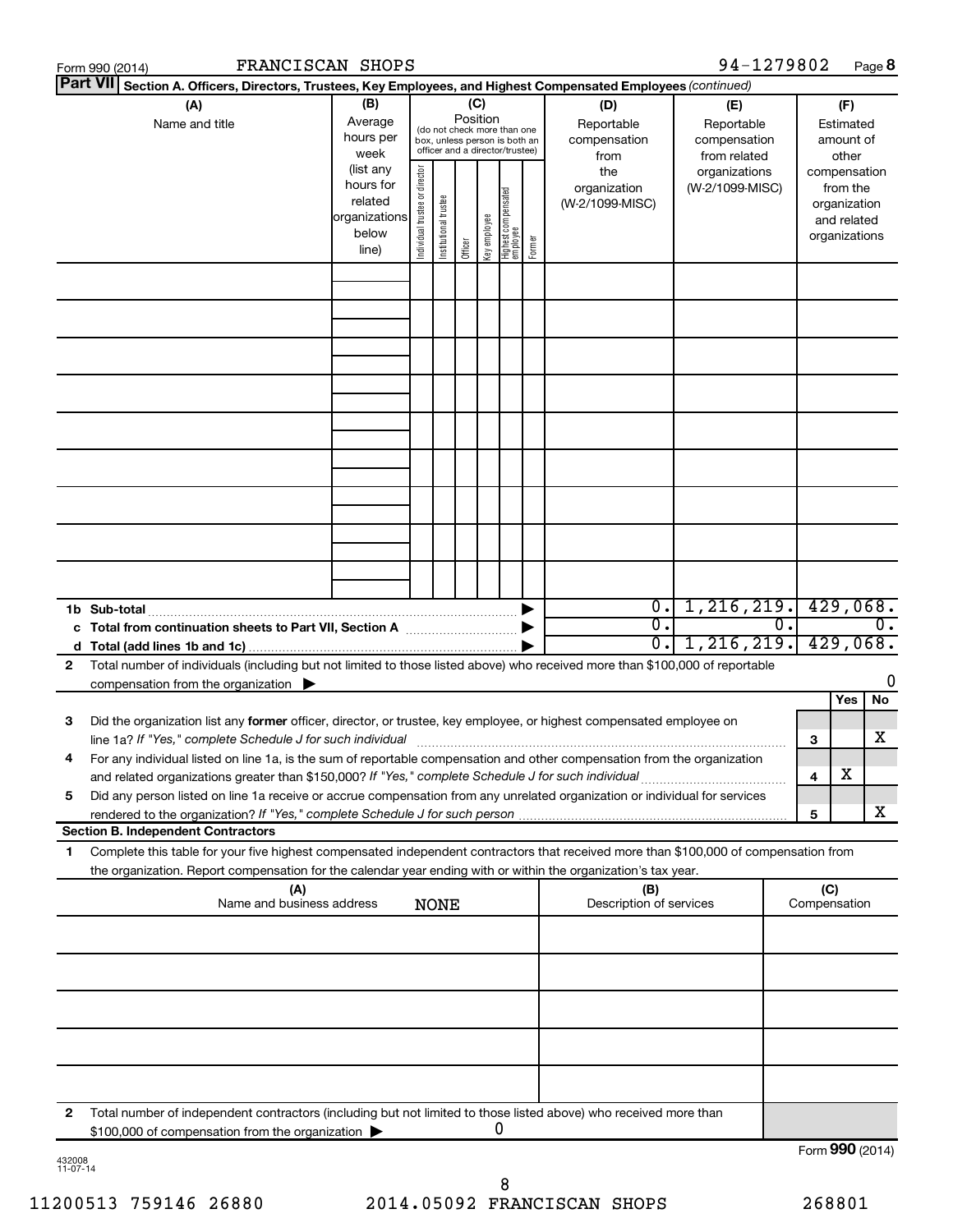|                                                           |                  | Form 990 (2014)                                                                                                                                                                                                                               | FRANCISCAN SHOPS |                      |                      |                                                 | 94-1279802                              | Page 9                                                      |
|-----------------------------------------------------------|------------------|-----------------------------------------------------------------------------------------------------------------------------------------------------------------------------------------------------------------------------------------------|------------------|----------------------|----------------------|-------------------------------------------------|-----------------------------------------|-------------------------------------------------------------|
|                                                           | <b>Part VIII</b> | <b>Statement of Revenue</b>                                                                                                                                                                                                                   |                  |                      |                      |                                                 |                                         |                                                             |
|                                                           |                  |                                                                                                                                                                                                                                               |                  |                      |                      |                                                 |                                         |                                                             |
|                                                           |                  |                                                                                                                                                                                                                                               |                  |                      | (A)<br>Total revenue | (B)<br>Related or<br>exempt function<br>revenue | (C)<br>Unrelated<br>business<br>revenue | Revenue excluded<br>from tax under<br>sections<br>512 - 514 |
|                                                           |                  |                                                                                                                                                                                                                                               |                  |                      |                      |                                                 |                                         |                                                             |
| Contributions, Gifts, Grants<br>and Other Similar Amounts |                  |                                                                                                                                                                                                                                               | l 1b             |                      |                      |                                                 |                                         |                                                             |
|                                                           |                  |                                                                                                                                                                                                                                               |                  |                      |                      |                                                 |                                         |                                                             |
|                                                           |                  | d Related organizations                                                                                                                                                                                                                       | 1d               |                      |                      |                                                 |                                         |                                                             |
|                                                           |                  | Government grants (contributions)<br>е                                                                                                                                                                                                        | 1e               |                      |                      |                                                 |                                         |                                                             |
|                                                           |                  | f All other contributions, gifts, grants, and                                                                                                                                                                                                 |                  |                      |                      |                                                 |                                         |                                                             |
|                                                           |                  | similar amounts not included above                                                                                                                                                                                                            | 1f               |                      |                      |                                                 |                                         |                                                             |
|                                                           |                  | g Noncash contributions included in lines 1a-1f: \$                                                                                                                                                                                           |                  |                      |                      |                                                 |                                         |                                                             |
|                                                           |                  |                                                                                                                                                                                                                                               |                  |                      |                      |                                                 |                                         |                                                             |
|                                                           |                  |                                                                                                                                                                                                                                               |                  | <b>Business Code</b> |                      |                                                 |                                         |                                                             |
|                                                           | 2 a              | the control of the control of the control of the control of the control of                                                                                                                                                                    |                  |                      |                      |                                                 |                                         |                                                             |
|                                                           |                  | b<br>the control of the control of the control of the control of the control of the control of                                                                                                                                                |                  |                      |                      |                                                 |                                         |                                                             |
|                                                           |                  | c                                                                                                                                                                                                                                             |                  |                      |                      |                                                 |                                         |                                                             |
|                                                           |                  | d<br>the contract of the contract of the contract of the contract of the contract of                                                                                                                                                          |                  |                      |                      |                                                 |                                         |                                                             |
| Program Service<br>Revenue                                |                  | e                                                                                                                                                                                                                                             |                  |                      |                      |                                                 |                                         |                                                             |
|                                                           |                  |                                                                                                                                                                                                                                               |                  |                      |                      |                                                 |                                         |                                                             |
|                                                           |                  | g                                                                                                                                                                                                                                             |                  | ▶                    |                      |                                                 |                                         |                                                             |
|                                                           | 3                | Investment income (including dividends, interest, and                                                                                                                                                                                         |                  |                      |                      |                                                 |                                         |                                                             |
|                                                           |                  |                                                                                                                                                                                                                                               |                  | ▶                    |                      |                                                 |                                         |                                                             |
|                                                           | 4                | Income from investment of tax-exempt bond proceeds                                                                                                                                                                                            |                  |                      |                      |                                                 |                                         |                                                             |
|                                                           | 5                |                                                                                                                                                                                                                                               |                  |                      |                      |                                                 |                                         |                                                             |
|                                                           |                  |                                                                                                                                                                                                                                               | (i) Real         | (ii) Personal        |                      |                                                 |                                         |                                                             |
|                                                           |                  | 6 a Gross rents                                                                                                                                                                                                                               |                  |                      |                      |                                                 |                                         |                                                             |
|                                                           |                  | Less: rental expenses   <br>b                                                                                                                                                                                                                 |                  |                      |                      |                                                 |                                         |                                                             |
|                                                           |                  | Rental income or (loss)<br>c                                                                                                                                                                                                                  |                  |                      |                      |                                                 |                                         |                                                             |
|                                                           |                  |                                                                                                                                                                                                                                               |                  | ▶                    |                      |                                                 |                                         |                                                             |
|                                                           |                  | 7 a Gross amount from sales of                                                                                                                                                                                                                | (i) Securities   | (ii) Other           |                      |                                                 |                                         |                                                             |
|                                                           |                  | assets other than inventory                                                                                                                                                                                                                   |                  |                      |                      |                                                 |                                         |                                                             |
|                                                           |                  | <b>b</b> Less: cost or other basis                                                                                                                                                                                                            |                  |                      |                      |                                                 |                                         |                                                             |
|                                                           |                  | and sales expenses                                                                                                                                                                                                                            |                  |                      |                      |                                                 |                                         |                                                             |
|                                                           |                  |                                                                                                                                                                                                                                               |                  |                      |                      |                                                 |                                         |                                                             |
|                                                           |                  |                                                                                                                                                                                                                                               |                  |                      |                      |                                                 |                                         |                                                             |
| <b>Other Revenue</b>                                      |                  | 8 a Gross income from fundraising events (not<br>including \$<br>$\mathcal{L}^{\mathcal{L}}(\mathcal{L}^{\mathcal{L}})$ and $\mathcal{L}^{\mathcal{L}}(\mathcal{L}^{\mathcal{L}})$ and $\mathcal{L}^{\mathcal{L}}(\mathcal{L}^{\mathcal{L}})$ | оf               |                      |                      |                                                 |                                         |                                                             |
|                                                           |                  | contributions reported on line 1c). See                                                                                                                                                                                                       |                  |                      |                      |                                                 |                                         |                                                             |
|                                                           |                  |                                                                                                                                                                                                                                               |                  |                      |                      |                                                 |                                         |                                                             |
|                                                           |                  | <b>b</b> Less: direct expenses <b>contained b</b>                                                                                                                                                                                             |                  |                      |                      |                                                 |                                         |                                                             |
|                                                           |                  | c Net income or (loss) from fundraising events                                                                                                                                                                                                |                  | ▶                    |                      |                                                 |                                         |                                                             |
|                                                           |                  | 9 a Gross income from gaming activities. See                                                                                                                                                                                                  |                  |                      |                      |                                                 |                                         |                                                             |
|                                                           |                  |                                                                                                                                                                                                                                               |                  |                      |                      |                                                 |                                         |                                                             |
|                                                           |                  |                                                                                                                                                                                                                                               |                  |                      |                      |                                                 |                                         |                                                             |
|                                                           |                  | c Net income or (loss) from gaming activities                                                                                                                                                                                                 |                  | ▶                    |                      |                                                 |                                         |                                                             |
|                                                           |                  | 10 a Gross sales of inventory, less returns                                                                                                                                                                                                   |                  |                      |                      |                                                 |                                         |                                                             |
|                                                           |                  |                                                                                                                                                                                                                                               |                  |                      |                      |                                                 |                                         |                                                             |
|                                                           |                  | <b>b</b> Less: cost of goods sold $\ldots$ <b>b</b>                                                                                                                                                                                           |                  |                      |                      |                                                 |                                         |                                                             |
|                                                           |                  | c Net income or (loss) from sales of inventory                                                                                                                                                                                                |                  | ▶                    |                      |                                                 |                                         |                                                             |
|                                                           |                  | Miscellaneous Revenue                                                                                                                                                                                                                         |                  | <b>Business Code</b> |                      |                                                 |                                         |                                                             |
|                                                           |                  | 11 a MISCELLANEOUS REVENUE                                                                                                                                                                                                                    |                  | 900099               | 382.                 |                                                 |                                         | 382.                                                        |
|                                                           | b                | the control of the control of the control of the control of the control of                                                                                                                                                                    |                  |                      |                      |                                                 |                                         |                                                             |
|                                                           | c                |                                                                                                                                                                                                                                               |                  |                      |                      |                                                 |                                         |                                                             |
|                                                           |                  | d                                                                                                                                                                                                                                             |                  |                      |                      |                                                 |                                         |                                                             |
|                                                           |                  |                                                                                                                                                                                                                                               |                  |                      | 382.                 |                                                 |                                         | 382.                                                        |
|                                                           | 12               |                                                                                                                                                                                                                                               |                  |                      | 382.                 | Ο.                                              | 0.                                      |                                                             |
| 432009<br>11-07-14                                        |                  |                                                                                                                                                                                                                                               |                  |                      |                      |                                                 |                                         | Form 990 (2014)                                             |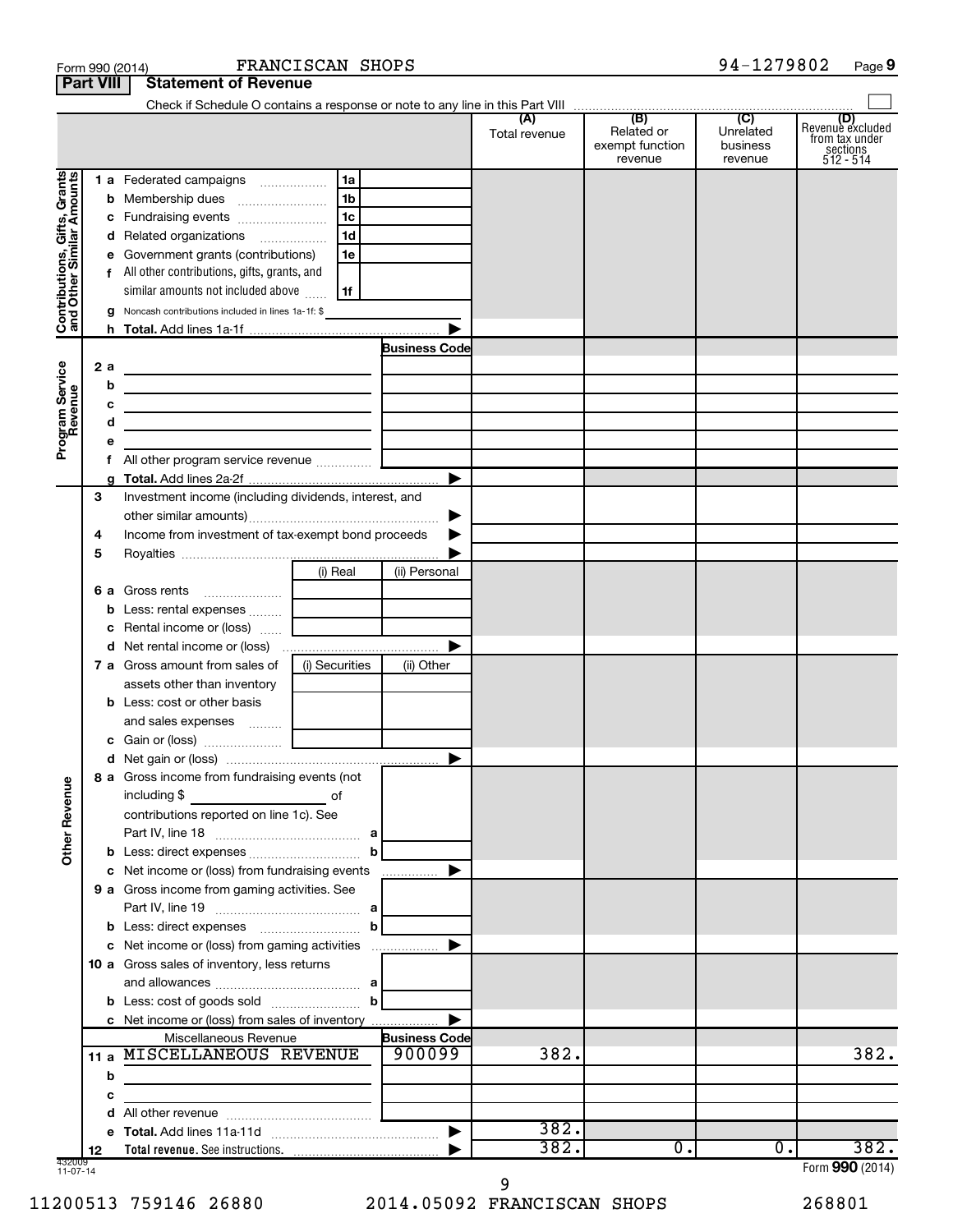FRANCISCAN SHOPS

**Part IX Statement of Functional Expenses** 

*Section 501(c)(3) and 501(c)(4) organizations must complete all columns. All other organizations must complete column (A).*

|              | Do not include amounts reported on lines 6b.<br>7b, 8b, 9b, and 10b of Part VIII.                             | (A)<br>Total expenses | (B)<br>Program service<br>expenses | $\overline{C}$<br>Management and<br>general expenses | (D)<br>Fundraising<br>expenses |
|--------------|---------------------------------------------------------------------------------------------------------------|-----------------------|------------------------------------|------------------------------------------------------|--------------------------------|
| 1.           | Grants and other assistance to domestic organizations                                                         |                       |                                    |                                                      |                                |
|              | and domestic governments. See Part IV, line 21                                                                |                       |                                    |                                                      |                                |
| $\mathbf{2}$ | Grants and other assistance to domestic                                                                       |                       |                                    |                                                      |                                |
|              | individuals. See Part IV, line 22                                                                             |                       |                                    |                                                      |                                |
| 3            | Grants and other assistance to foreign                                                                        |                       |                                    |                                                      |                                |
|              | organizations, foreign governments, and foreign                                                               |                       |                                    |                                                      |                                |
|              | individuals. See Part IV, lines 15 and 16                                                                     |                       |                                    |                                                      |                                |
| 4            | Benefits paid to or for members                                                                               |                       |                                    |                                                      |                                |
| 5            | Compensation of current officers, directors,                                                                  |                       |                                    |                                                      |                                |
|              |                                                                                                               |                       |                                    |                                                      |                                |
| 6            | Compensation not included above, to disqualified                                                              |                       |                                    |                                                      |                                |
|              | persons (as defined under section $4958(f)(1)$ ) and                                                          |                       |                                    |                                                      |                                |
|              | persons described in section 4958(c)(3)(B)                                                                    |                       |                                    |                                                      |                                |
| 7            |                                                                                                               |                       |                                    |                                                      |                                |
| 8            | Pension plan accruals and contributions (include                                                              |                       |                                    |                                                      |                                |
|              |                                                                                                               |                       |                                    |                                                      |                                |
|              | section 401(k) and 403(b) employer contributions)                                                             |                       |                                    |                                                      |                                |
| 9            |                                                                                                               |                       |                                    |                                                      |                                |
| 10           |                                                                                                               |                       |                                    |                                                      |                                |
| 11           | Fees for services (non-employees):                                                                            |                       |                                    |                                                      |                                |
| a            |                                                                                                               |                       |                                    |                                                      |                                |
| b            |                                                                                                               |                       |                                    |                                                      |                                |
| с            |                                                                                                               |                       |                                    |                                                      |                                |
| d            |                                                                                                               |                       |                                    |                                                      |                                |
| е            | Professional fundraising services. See Part IV, line 17                                                       |                       |                                    |                                                      |                                |
| f            | Investment management fees                                                                                    |                       |                                    |                                                      |                                |
| g            | Other. (If line 11g amount exceeds 10% of line 25,                                                            |                       |                                    |                                                      |                                |
|              | column (A) amount, list line 11g expenses on Sch 0.)                                                          |                       |                                    |                                                      |                                |
| 12           |                                                                                                               |                       |                                    |                                                      |                                |
| 13           |                                                                                                               | 344.                  |                                    | 344.                                                 |                                |
| 14           |                                                                                                               |                       |                                    |                                                      |                                |
| 15           |                                                                                                               |                       |                                    |                                                      |                                |
| 16           |                                                                                                               |                       |                                    |                                                      |                                |
| 17           |                                                                                                               |                       |                                    |                                                      |                                |
| 18           | Payments of travel or entertainment expenses                                                                  |                       |                                    |                                                      |                                |
|              | for any federal, state, or local public officials                                                             |                       |                                    |                                                      |                                |
| 19           | Conferences, conventions, and meetings                                                                        |                       |                                    |                                                      |                                |
| 20           | Interest                                                                                                      |                       |                                    |                                                      |                                |
| 21           |                                                                                                               |                       |                                    |                                                      |                                |
| 22           | Depreciation, depletion, and amortization                                                                     |                       |                                    |                                                      |                                |
| 23           | Insurance                                                                                                     |                       |                                    |                                                      |                                |
| 24           | Other expenses. Itemize expenses not covered<br>above. (List miscellaneous expenses in line 24e. If line      |                       |                                    |                                                      |                                |
|              | 24e amount exceeds 10% of line 25, column (A)<br>amount, list line 24e expenses on Schedule O.) $\frac{1}{2}$ |                       |                                    |                                                      |                                |
| a            | WIND DOWN EXPENSES                                                                                            | 218.                  |                                    | 218.                                                 |                                |
|              | <b>TAXES/ASSESSMENTS</b>                                                                                      | 20.                   |                                    | 20.                                                  |                                |
| с            |                                                                                                               |                       |                                    |                                                      |                                |
| d            |                                                                                                               |                       |                                    |                                                      |                                |
|              | e All other expenses                                                                                          |                       |                                    |                                                      |                                |
|              | Total functional expenses. Add lines 1 through 24e                                                            | 582.                  | $\overline{0}$ .                   | 582.                                                 | $\overline{0}$ .               |
| 25<br>26     | <b>Joint costs.</b> Complete this line only if the organization                                               |                       |                                    |                                                      |                                |
|              | reported in column (B) joint costs from a combined                                                            |                       |                                    |                                                      |                                |
|              |                                                                                                               |                       |                                    |                                                      |                                |
|              | educational campaign and fundraising solicitation.<br>Check here $\blacktriangleright$                        |                       |                                    |                                                      |                                |
|              | if following SOP 98-2 (ASC 958-720)                                                                           |                       |                                    |                                                      | Form 990 (2014)                |
|              | 432010 11-07-14                                                                                               |                       | 1 N                                |                                                      |                                |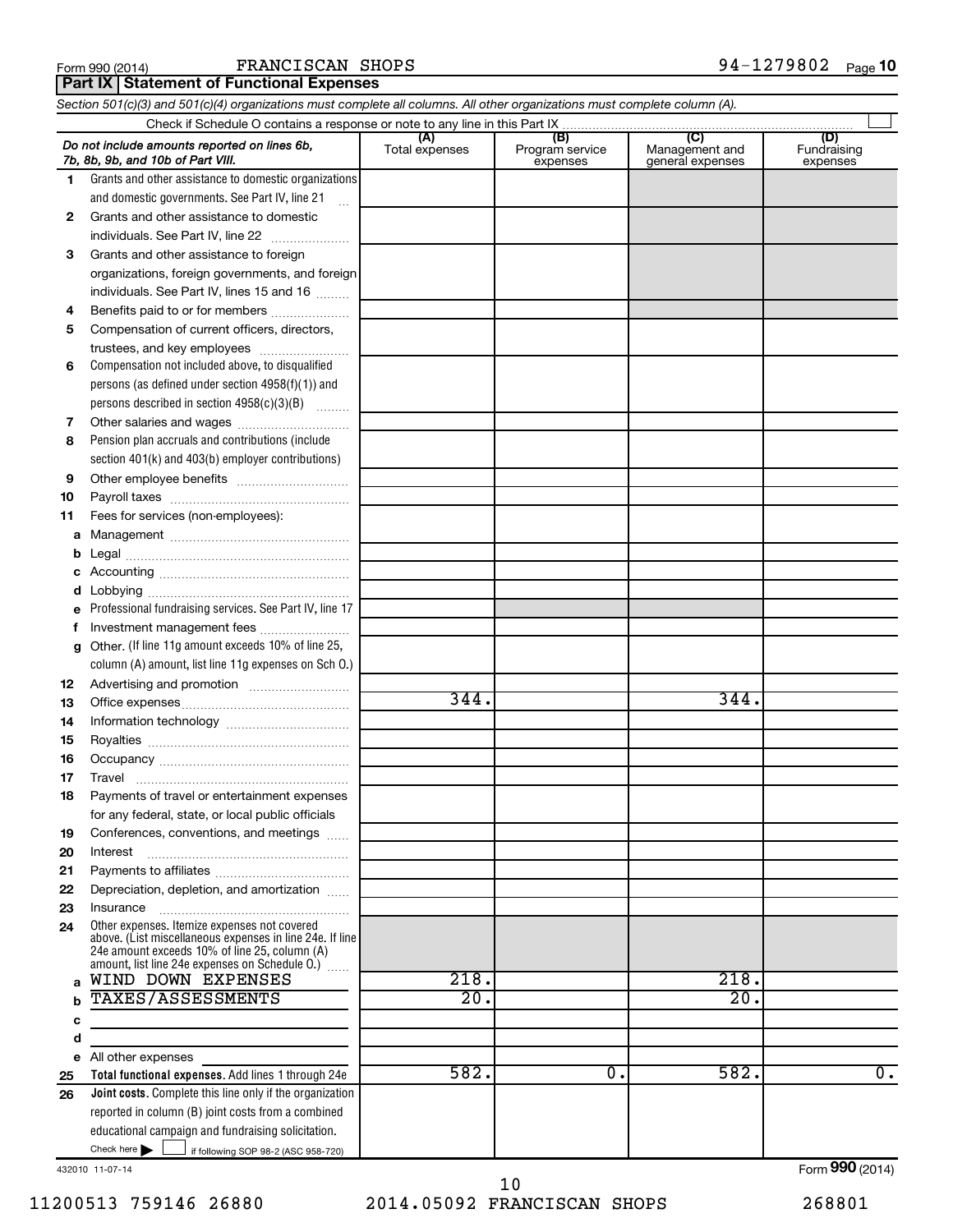**Part X Balance Sheet**

|                             |    |                                                                                                                                                                                                                                | (A)<br>Beginning of year |                         | (B)<br>End of year |
|-----------------------------|----|--------------------------------------------------------------------------------------------------------------------------------------------------------------------------------------------------------------------------------|--------------------------|-------------------------|--------------------|
|                             | 1  |                                                                                                                                                                                                                                | 326, 555.                | $\mathbf{1}$            | 328,680.           |
|                             | 2  |                                                                                                                                                                                                                                |                          | $\mathbf{2}$            |                    |
|                             | З  |                                                                                                                                                                                                                                |                          | 3                       |                    |
|                             | 4  |                                                                                                                                                                                                                                | 349,000.                 | $\overline{\mathbf{4}}$ | $\overline{0}$ .   |
|                             | 5  | Loans and other receivables from current and former officers, directors,                                                                                                                                                       |                          |                         |                    |
|                             |    | trustees, key employees, and highest compensated employees. Complete                                                                                                                                                           |                          |                         |                    |
|                             |    |                                                                                                                                                                                                                                |                          | 5                       |                    |
|                             | 6  | Loans and other receivables from other disqualified persons (as defined under                                                                                                                                                  |                          |                         |                    |
|                             |    | section 4958(f)(1)), persons described in section 4958(c)(3)(B), and contributing                                                                                                                                              |                          |                         |                    |
|                             |    | employers and sponsoring organizations of section 501(c)(9) voluntary                                                                                                                                                          |                          |                         |                    |
|                             |    | employees' beneficiary organizations (see instr). Complete Part II of Sch L                                                                                                                                                    |                          | 6                       |                    |
| Assets                      | 7  |                                                                                                                                                                                                                                |                          | 7                       |                    |
|                             | 8  |                                                                                                                                                                                                                                |                          | 8                       |                    |
|                             | 9  | Prepaid expenses and deferred charges [11] matter continuum matter and referred charges [11] matter continuum matter continuum matter and continuum matter continuum matter continuum matter continuum matter continuum matter |                          | 9                       |                    |
|                             |    | <b>10a</b> Land, buildings, and equipment: cost or other                                                                                                                                                                       |                          |                         |                    |
|                             |    | basis. Complete Part VI of Schedule D<br>10a                                                                                                                                                                                   |                          |                         |                    |
|                             |    | 10 <sub>b</sub><br><b>b</b> Less: accumulated depreciation                                                                                                                                                                     |                          | 10c                     |                    |
|                             | 11 |                                                                                                                                                                                                                                |                          | 11                      |                    |
|                             | 12 |                                                                                                                                                                                                                                |                          | 12                      |                    |
|                             | 13 |                                                                                                                                                                                                                                |                          | 13                      |                    |
|                             | 14 |                                                                                                                                                                                                                                |                          | 14                      |                    |
|                             | 15 |                                                                                                                                                                                                                                | 152, 552.                | 15                      | 152,552.           |
|                             | 16 |                                                                                                                                                                                                                                | 828, 107.                | 16                      | 481, 232.          |
|                             | 17 |                                                                                                                                                                                                                                | 585,055.                 | 17                      | 328,680.           |
|                             | 18 |                                                                                                                                                                                                                                |                          | 18                      |                    |
|                             | 19 |                                                                                                                                                                                                                                | 152, 552.                | 19                      | 152, 552.          |
|                             | 20 |                                                                                                                                                                                                                                |                          | 20                      |                    |
|                             | 21 | Escrow or custodial account liability. Complete Part IV of Schedule D                                                                                                                                                          |                          | 21                      |                    |
|                             | 22 | Loans and other payables to current and former officers, directors, trustees,                                                                                                                                                  |                          |                         |                    |
|                             |    | key employees, highest compensated employees, and disqualified persons.                                                                                                                                                        |                          |                         |                    |
| Liabilities                 |    |                                                                                                                                                                                                                                |                          | 22                      |                    |
|                             | 23 | Secured mortgages and notes payable to unrelated third parties                                                                                                                                                                 |                          | 23                      |                    |
|                             | 24 | Unsecured notes and loans payable to unrelated third parties                                                                                                                                                                   |                          | 24                      |                    |
|                             | 25 | Other liabilities (including federal income tax, payables to related third                                                                                                                                                     |                          |                         |                    |
|                             |    | parties, and other liabilities not included on lines 17-24). Complete Part X of                                                                                                                                                |                          | 25                      |                    |
|                             |    | Schedule D                                                                                                                                                                                                                     | 737,607.                 | 26                      | 481,232.           |
|                             | 26 | Organizations that follow SFAS 117 (ASC 958), check here $\blacktriangleright \begin{array}{c} \boxed{X} \end{array}$ and                                                                                                      |                          |                         |                    |
|                             |    | complete lines 27 through 29, and lines 33 and 34.                                                                                                                                                                             |                          |                         |                    |
|                             | 27 |                                                                                                                                                                                                                                | 90,500.                  | 27                      | 0.                 |
|                             | 28 |                                                                                                                                                                                                                                |                          | 28                      |                    |
|                             | 29 | Permanently restricted net assets                                                                                                                                                                                              |                          | 29                      |                    |
|                             |    | Organizations that do not follow SFAS 117 (ASC 958), check here ▶                                                                                                                                                              |                          |                         |                    |
|                             |    | and complete lines 30 through 34.                                                                                                                                                                                              |                          |                         |                    |
|                             | 30 |                                                                                                                                                                                                                                |                          | 30                      |                    |
|                             | 31 | Paid-in or capital surplus, or land, building, or equipment fund                                                                                                                                                               |                          | 31                      |                    |
| Net Assets or Fund Balances | 32 | Retained earnings, endowment, accumulated income, or other funds                                                                                                                                                               |                          | 32                      |                    |
|                             | 33 |                                                                                                                                                                                                                                | 90,500.                  | 33                      | 0.                 |
|                             | 34 |                                                                                                                                                                                                                                | 828, 107.                | 34                      | 481,232.           |

Form (2014) **990**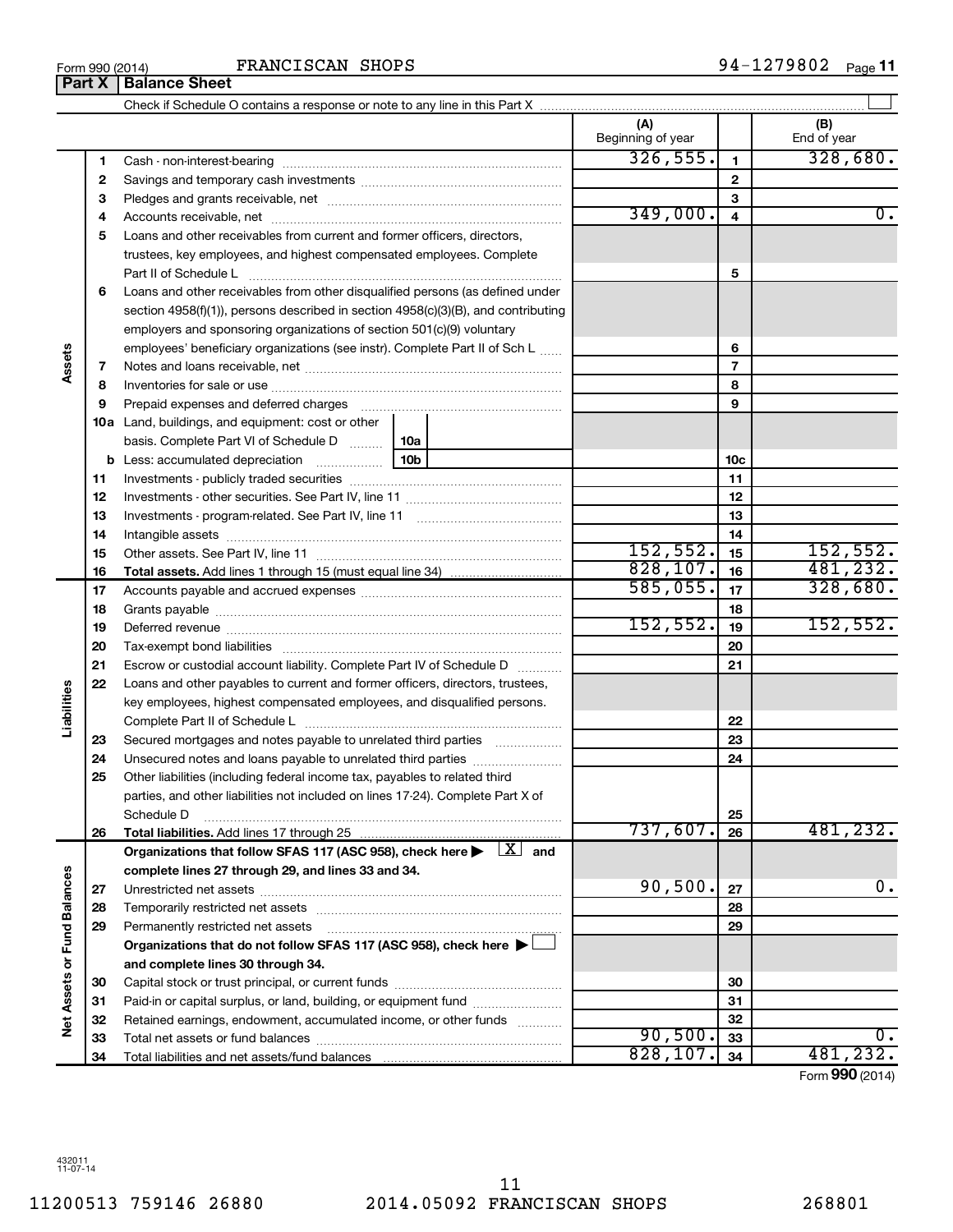|    | FRANCISCAN SHOPS<br>Form 990 (2014)                                                                                                                                                                                            | 94-1279802              |                |     | Page 12            |
|----|--------------------------------------------------------------------------------------------------------------------------------------------------------------------------------------------------------------------------------|-------------------------|----------------|-----|--------------------|
|    | Part XI<br><b>Reconciliation of Net Assets</b>                                                                                                                                                                                 |                         |                |     |                    |
|    |                                                                                                                                                                                                                                |                         |                |     | $\boxed{\text{X}}$ |
|    |                                                                                                                                                                                                                                |                         |                |     |                    |
| 1  |                                                                                                                                                                                                                                | $\mathbf{1}$            |                |     | 382.               |
| 2  |                                                                                                                                                                                                                                | $\mathbf{2}$            |                |     | 582.               |
| з  |                                                                                                                                                                                                                                | 3                       |                |     | $-200.$            |
| 4  |                                                                                                                                                                                                                                | $\overline{\mathbf{4}}$ |                |     | 90,500.            |
| 5  |                                                                                                                                                                                                                                | 5                       |                |     |                    |
| 6  | Donated services and use of facilities                                                                                                                                                                                         | 6                       |                |     |                    |
| 7  | Investment expenses                                                                                                                                                                                                            | $\overline{7}$          |                |     |                    |
| 8  | Prior period adjustments material contents and content and content and content and content and content and content and content and content and content and content and content and content and content and content and content | 8                       |                |     |                    |
| 9  |                                                                                                                                                                                                                                | 9                       |                |     | $-90, 300.$        |
| 10 | Net assets or fund balances at end of year. Combine lines 3 through 9 (must equal Part X, line 33,                                                                                                                             |                         |                |     |                    |
|    | column (B))                                                                                                                                                                                                                    | 10                      |                |     | 0.                 |
|    | Part XII Financial Statements and Reporting                                                                                                                                                                                    |                         |                |     |                    |
|    |                                                                                                                                                                                                                                |                         |                |     |                    |
| 1  | $\mathbf{X}$ Accrual<br>Accounting method used to prepare the Form 990: [13] Cash<br>$\Box$ Other                                                                                                                              |                         |                | Yes | <b>No</b>          |
|    | If the organization changed its method of accounting from a prior year or checked "Other," explain in Schedule O.                                                                                                              |                         |                |     |                    |
|    |                                                                                                                                                                                                                                |                         | 2a             |     | x                  |
|    | If "Yes," check a box below to indicate whether the financial statements for the year were compiled or reviewed on a                                                                                                           |                         |                |     |                    |
|    | separate basis, consolidated basis, or both:                                                                                                                                                                                   |                         |                |     |                    |
|    | Consolidated basis<br>Separate basis<br>Both consolidated and separate basis                                                                                                                                                   |                         |                |     |                    |
|    |                                                                                                                                                                                                                                |                         | 2 <sub>b</sub> | х   |                    |
|    | If "Yes," check a box below to indicate whether the financial statements for the year were audited on a separate basis,                                                                                                        |                         |                |     |                    |
|    | consolidated basis, or both:                                                                                                                                                                                                   |                         |                |     |                    |
|    | $\boxed{\textbf{X}}$ Consolidated basis<br>Both consolidated and separate basis<br>Separate basis                                                                                                                              |                         |                |     |                    |
|    | c If "Yes" to line 2a or 2b, does the organization have a committee that assumes responsibility for oversight of the audit,                                                                                                    |                         |                |     |                    |
|    |                                                                                                                                                                                                                                |                         | 2c             | х   |                    |
|    | If the organization changed either its oversight process or selection process during the tax year, explain in Schedule O.                                                                                                      |                         |                |     |                    |
|    | 3a As a result of a federal award, was the organization required to undergo an audit or audits as set forth in the Single Audit                                                                                                |                         |                |     |                    |
|    |                                                                                                                                                                                                                                |                         | За             |     | x                  |
|    | <b>b</b> If "Yes," did the organization undergo the required audit or audits? If the organization did not undergo the required audit                                                                                           |                         |                |     |                    |
|    |                                                                                                                                                                                                                                |                         | 3b             |     |                    |
|    |                                                                                                                                                                                                                                |                         |                |     | $Form$ 990 (2014)  |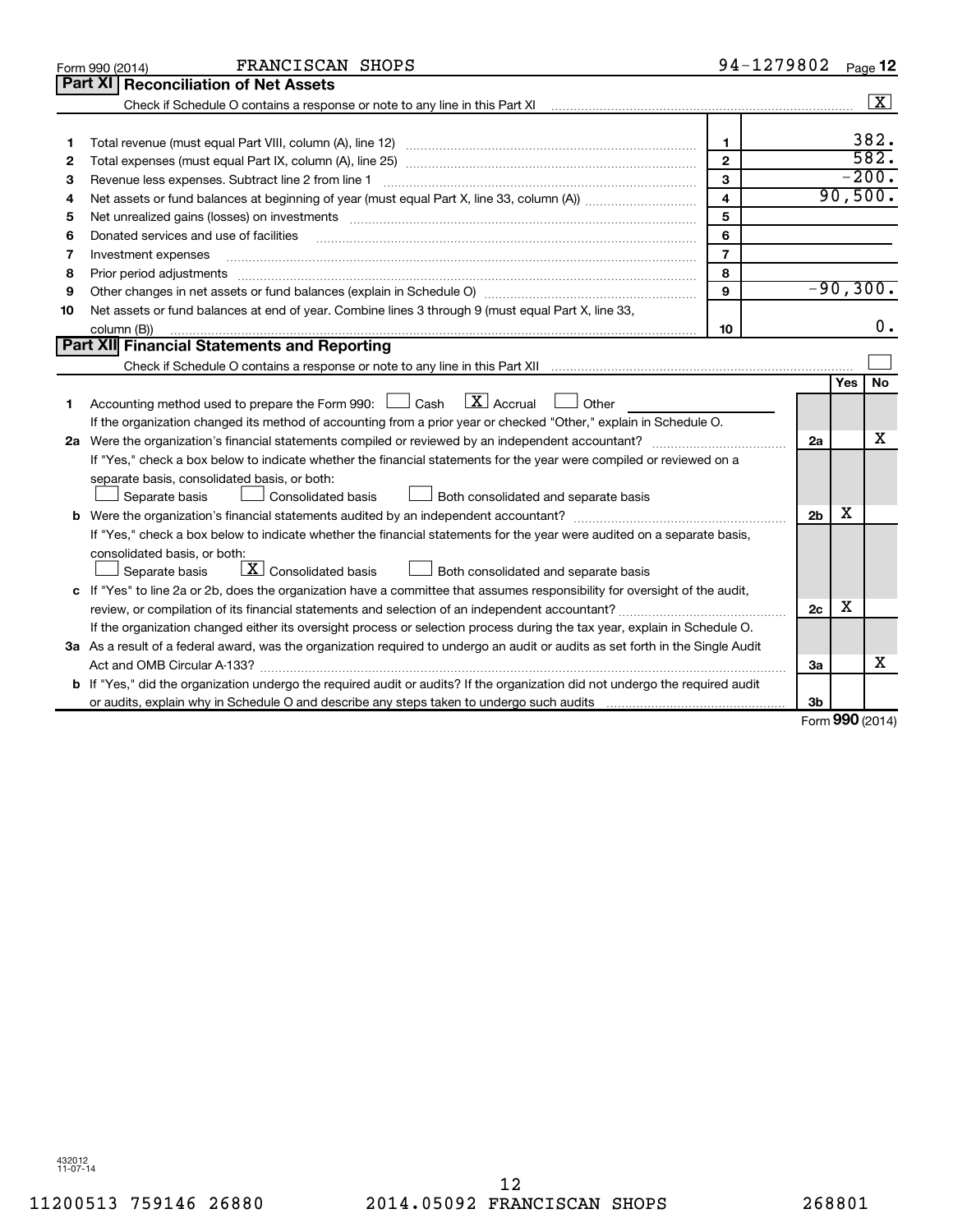| <b>SCHEDULE A</b> |  |
|-------------------|--|
|-------------------|--|

Department of the Treasury Internal Revenue Service

| (Form 990 or 990-EZ |  |  |  |  |
|---------------------|--|--|--|--|
|---------------------|--|--|--|--|

# Form 990 or 990-EZ) **Public Charity Status and Public Support**<br>
Complete if the organization is a section 501(c)(3) organization or a section<br> **2014**

**4947(a)(1) nonexempt charitable trust. | Attach to Form 990 or Form 990-EZ.** 

|  | <b>Open to Public</b> |
|--|-----------------------|
|  | <b>Inspection</b>     |
|  |                       |

OMB No. 1545-0047

Information about Schedule A (Form 990 or 990-EZ) and its instructions is at www.irs.gov/form990.

| Name of the organization<br>FRANCISCAN SHOPS |                                                                                                                                                                            |                |                                                 |                                            | <b>Employer identification number</b><br>94-1279802 |                        |               |                    |    |  |
|----------------------------------------------|----------------------------------------------------------------------------------------------------------------------------------------------------------------------------|----------------|-------------------------------------------------|--------------------------------------------|-----------------------------------------------------|------------------------|---------------|--------------------|----|--|
| Part I                                       | Reason for Public Charity Status (All organizations must complete this part.) See instructions.                                                                            |                |                                                 |                                            |                                                     |                        |               |                    |    |  |
|                                              | The organization is not a private foundation because it is: (For lines 1 through 11, check only one box.)                                                                  |                |                                                 |                                            |                                                     |                        |               |                    |    |  |
| 1                                            | A church, convention of churches, or association of churches described in section 170(b)(1)(A)(i).                                                                         |                |                                                 |                                            |                                                     |                        |               |                    |    |  |
| 2                                            | A school described in section 170(b)(1)(A)(ii). (Attach Schedule E.)                                                                                                       |                |                                                 |                                            |                                                     |                        |               |                    |    |  |
| 3                                            | A hospital or a cooperative hospital service organization described in section 170(b)(1)(A)(iii).                                                                          |                |                                                 |                                            |                                                     |                        |               |                    |    |  |
| 4                                            | A medical research organization operated in conjunction with a hospital described in section 170(b)(1)(A)(iii). Enter the hospital's name,                                 |                |                                                 |                                            |                                                     |                        |               |                    |    |  |
|                                              | city, and state:                                                                                                                                                           |                |                                                 |                                            |                                                     |                        |               |                    |    |  |
| 5                                            |                                                                                                                                                                            |                |                                                 |                                            |                                                     |                        |               |                    |    |  |
|                                              | An organization operated for the benefit of a college or university owned or operated by a governmental unit described in<br>section 170(b)(1)(A)(iv). (Complete Part II.) |                |                                                 |                                            |                                                     |                        |               |                    |    |  |
| 6                                            | A federal, state, or local government or governmental unit described in section 170(b)(1)(A)(v).                                                                           |                |                                                 |                                            |                                                     |                        |               |                    |    |  |
| 7                                            | An organization that normally receives a substantial part of its support from a governmental unit or from the general public described in                                  |                |                                                 |                                            |                                                     |                        |               |                    |    |  |
|                                              | section 170(b)(1)(A)(vi). (Complete Part II.)                                                                                                                              |                |                                                 |                                            |                                                     |                        |               |                    |    |  |
| 8                                            | A community trust described in section 170(b)(1)(A)(vi). (Complete Part II.)                                                                                               |                |                                                 |                                            |                                                     |                        |               |                    |    |  |
| 9                                            | An organization that normally receives: (1) more than 33 1/3% of its support from contributions, membership fees, and gross receipts from                                  |                |                                                 |                                            |                                                     |                        |               |                    |    |  |
|                                              | activities related to its exempt functions - subject to certain exceptions, and (2) no more than 33 1/3% of its support from gross investment                              |                |                                                 |                                            |                                                     |                        |               |                    |    |  |
|                                              | income and unrelated business taxable income (less section 511 tax) from businesses acquired by the organization after June 30, 1975.                                      |                |                                                 |                                            |                                                     |                        |               |                    |    |  |
|                                              | See section 509(a)(2). (Complete Part III.)                                                                                                                                |                |                                                 |                                            |                                                     |                        |               |                    |    |  |
| 10                                           | An organization organized and operated exclusively to test for public safety. See section 509(a)(4).                                                                       |                |                                                 |                                            |                                                     |                        |               |                    |    |  |
| $\lfloor x \rfloor$<br>11                    | An organization organized and operated exclusively for the benefit of, to perform the functions of, or to carry out the purposes of one or                                 |                |                                                 |                                            |                                                     |                        |               |                    |    |  |
|                                              | more publicly supported organizations described in section 509(a)(1) or section 509(a)(2). See section 509(a)(3). Check the box in                                         |                |                                                 |                                            |                                                     |                        |               |                    |    |  |
|                                              | lines 11a through 11d that describes the type of supporting organization and complete lines 11e, 11f, and 11g.                                                             |                |                                                 |                                            |                                                     |                        |               |                    |    |  |
| а                                            | Type I. A supporting organization operated, supervised, or controlled by its supported organization(s), typically by giving                                                |                |                                                 |                                            |                                                     |                        |               |                    |    |  |
|                                              | the supported organization(s) the power to regularly appoint or elect a majority of the directors or trustees of the supporting                                            |                |                                                 |                                            |                                                     |                        |               |                    |    |  |
|                                              | organization. You must complete Part IV, Sections A and B.                                                                                                                 |                |                                                 |                                            |                                                     |                        |               |                    |    |  |
| b                                            | Type II. A supporting organization supervised or controlled in connection with its supported organization(s), by having                                                    |                |                                                 |                                            |                                                     |                        |               |                    |    |  |
|                                              | control or management of the supporting organization vested in the same persons that control or manage the supported                                                       |                |                                                 |                                            |                                                     |                        |               |                    |    |  |
|                                              | organization(s). You must complete Part IV, Sections A and C.                                                                                                              |                |                                                 |                                            |                                                     |                        |               |                    |    |  |
| X <br>с                                      | Type III functionally integrated. A supporting organization operated in connection with, and functionally integrated with,                                                 |                |                                                 |                                            |                                                     |                        |               |                    |    |  |
|                                              | its supported organization(s) (see instructions). You must complete Part IV, Sections A, D, and E.                                                                         |                |                                                 |                                            |                                                     |                        |               |                    |    |  |
| d                                            | Type III non-functionally integrated. A supporting organization operated in connection with its supported organization(s)                                                  |                |                                                 |                                            |                                                     |                        |               |                    |    |  |
|                                              | that is not functionally integrated. The organization generally must satisfy a distribution requirement and an attentiveness                                               |                |                                                 |                                            |                                                     |                        |               |                    |    |  |
|                                              | requirement (see instructions). You must complete Part IV, Sections A and D, and Part V.                                                                                   |                |                                                 |                                            |                                                     |                        |               |                    |    |  |
| е                                            | Check this box if the organization received a written determination from the IRS that it is a Type I, Type II, Type III                                                    |                |                                                 |                                            |                                                     |                        |               |                    |    |  |
|                                              | functionally integrated, or Type III non-functionally integrated supporting organization.                                                                                  |                |                                                 |                                            |                                                     |                        |               |                    |    |  |
|                                              |                                                                                                                                                                            |                |                                                 |                                            |                                                     |                        |               |                    | 1  |  |
|                                              | g Provide the following information about the supported organization(s).                                                                                                   |                |                                                 |                                            |                                                     |                        |               |                    |    |  |
|                                              | (i) Name of supported                                                                                                                                                      | (ii) EIN       | (iii) Type of organization                      | (iv) Is the organization<br>listed in your |                                                     | (v) Amount of monetary |               | (vi) Amount of     |    |  |
|                                              | organization                                                                                                                                                               |                | (described on lines 1-9<br>above or IRC section |                                            | governing document?                                 | support (see           |               | other support (see |    |  |
|                                              |                                                                                                                                                                            |                | (see instructions))                             | Yes                                        | No                                                  | Instructions)          |               | Instructions)      |    |  |
|                                              | SAN FRANCISCO<br><b>STATE</b>                                                                                                                                              |                |                                                 |                                            |                                                     |                        |               |                    |    |  |
|                                              | UNIVERSITY                                                                                                                                                                 | $93 - 1137247$ | 2                                               | х                                          |                                                     |                        | $\mathbf 0$ . |                    | 0. |  |
|                                              |                                                                                                                                                                            |                |                                                 |                                            |                                                     |                        |               |                    |    |  |
|                                              |                                                                                                                                                                            |                |                                                 |                                            |                                                     |                        |               |                    |    |  |
|                                              |                                                                                                                                                                            |                |                                                 |                                            |                                                     |                        |               |                    |    |  |
|                                              |                                                                                                                                                                            |                |                                                 |                                            |                                                     |                        |               |                    |    |  |
|                                              |                                                                                                                                                                            |                |                                                 |                                            |                                                     |                        |               |                    |    |  |
|                                              |                                                                                                                                                                            |                |                                                 |                                            |                                                     |                        |               |                    |    |  |
|                                              |                                                                                                                                                                            |                |                                                 |                                            |                                                     |                        |               |                    |    |  |
|                                              |                                                                                                                                                                            |                |                                                 |                                            |                                                     |                        |               |                    |    |  |
|                                              |                                                                                                                                                                            |                |                                                 |                                            |                                                     |                        |               |                    |    |  |

**Total**

Form 990 or 990-EZ. 432021 09-17-14 LHA **For Paperwork Reduction Act Notice, see the Instructions for**  **Schedule A (Form 990 or 990-EZ) 2014**

 $\begin{array}{ccc} 0 \end{array}$  .

11200513 759146 26880 2014.05092 FRANCISCAN SHOPS 268801 13

| JUNEDULE M       |  |  |
|------------------|--|--|
| (Form 990 or 990 |  |  |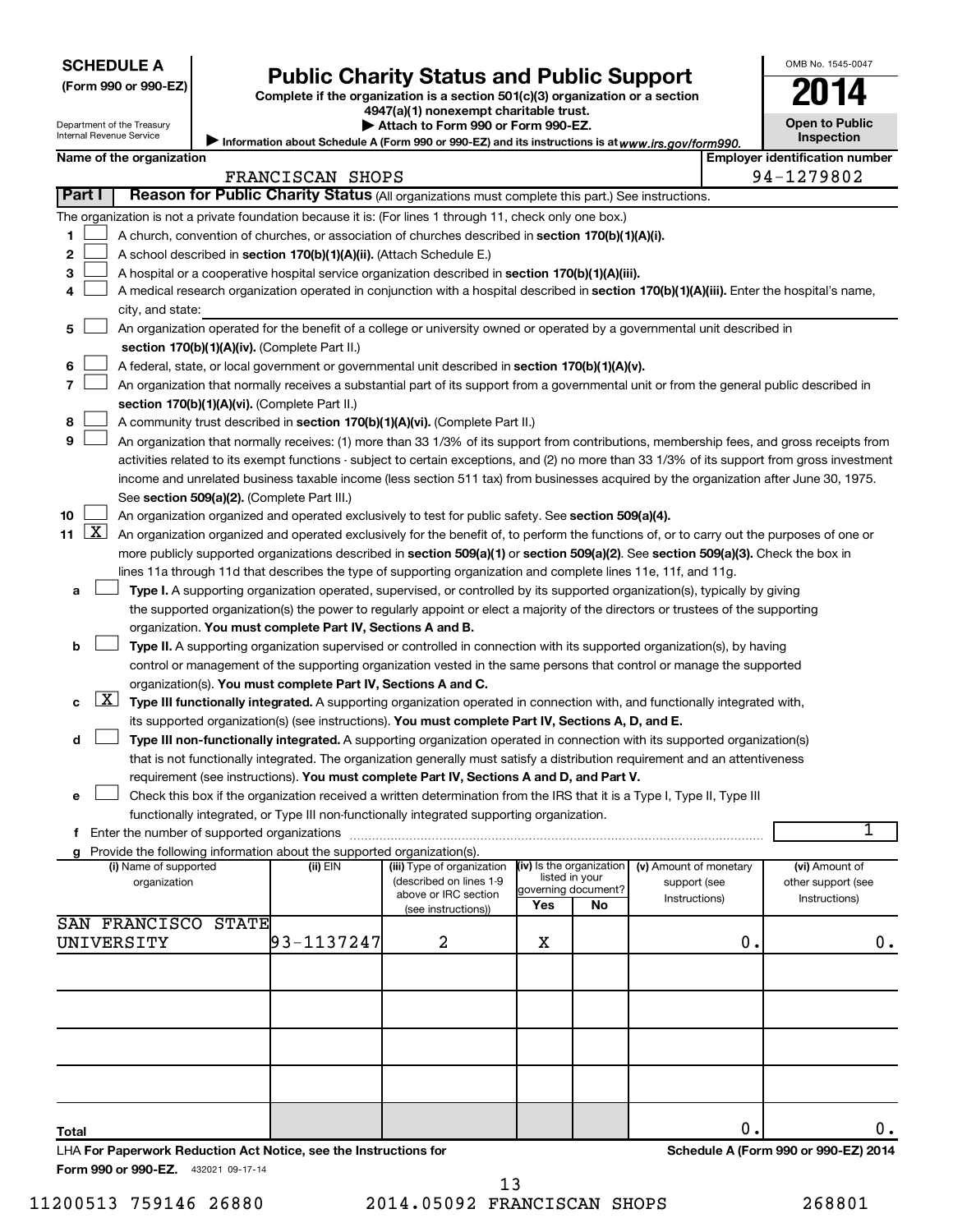| Schedule A (Form 990 or 990-EZ) 2014 | Page |
|--------------------------------------|------|
|--------------------------------------|------|

**2**

(Complete only if you checked the box on line 5, 7, or 8 of Part I or if the organization failed to qualify under Part III. If the organization fails to qualify under the tests listed below, please complete Part III.) **Part II Support Schedule for Organizations Described in Sections 170(b)(1)(A)(iv) and 170(b)(1)(A)(vi)**

|   | <b>Section A. Public Support</b>                                                                                                                                                                                               |          |            |            |            |          |           |
|---|--------------------------------------------------------------------------------------------------------------------------------------------------------------------------------------------------------------------------------|----------|------------|------------|------------|----------|-----------|
|   | Calendar year (or fiscal year beginning in)                                                                                                                                                                                    | (a) 2010 | $(b)$ 2011 | $(c)$ 2012 | $(d)$ 2013 | (e) 2014 | (f) Total |
|   | 1 Gifts, grants, contributions, and                                                                                                                                                                                            |          |            |            |            |          |           |
|   | membership fees received. (Do not                                                                                                                                                                                              |          |            |            |            |          |           |
|   | include any "unusual grants.")                                                                                                                                                                                                 |          |            |            |            |          |           |
|   | 2 Tax revenues levied for the organ-                                                                                                                                                                                           |          |            |            |            |          |           |
|   | ization's benefit and either paid to                                                                                                                                                                                           |          |            |            |            |          |           |
|   | or expended on its behalf                                                                                                                                                                                                      |          |            |            |            |          |           |
|   | 3 The value of services or facilities                                                                                                                                                                                          |          |            |            |            |          |           |
|   | furnished by a governmental unit to                                                                                                                                                                                            |          |            |            |            |          |           |
|   | the organization without charge                                                                                                                                                                                                |          |            |            |            |          |           |
|   | 4 Total. Add lines 1 through 3                                                                                                                                                                                                 |          |            |            |            |          |           |
|   | 5 The portion of total contributions                                                                                                                                                                                           |          |            |            |            |          |           |
|   | by each person (other than a                                                                                                                                                                                                   |          |            |            |            |          |           |
|   | governmental unit or publicly                                                                                                                                                                                                  |          |            |            |            |          |           |
|   | supported organization) included                                                                                                                                                                                               |          |            |            |            |          |           |
|   | on line 1 that exceeds 2% of the                                                                                                                                                                                               |          |            |            |            |          |           |
|   | amount shown on line 11,                                                                                                                                                                                                       |          |            |            |            |          |           |
|   | column (f)                                                                                                                                                                                                                     |          |            |            |            |          |           |
|   | 6 Public support. Subtract line 5 from line 4.                                                                                                                                                                                 |          |            |            |            |          |           |
|   | <b>Section B. Total Support</b>                                                                                                                                                                                                |          |            |            |            |          |           |
|   | Calendar year (or fiscal year beginning in)                                                                                                                                                                                    | (a) 2010 | (b) 2011   | $(c)$ 2012 | $(d)$ 2013 | (e) 2014 | (f) Total |
|   | 7 Amounts from line 4                                                                                                                                                                                                          |          |            |            |            |          |           |
|   | 8 Gross income from interest.                                                                                                                                                                                                  |          |            |            |            |          |           |
|   | dividends, payments received on                                                                                                                                                                                                |          |            |            |            |          |           |
|   | securities loans, rents, royalties                                                                                                                                                                                             |          |            |            |            |          |           |
|   | and income from similar sources                                                                                                                                                                                                |          |            |            |            |          |           |
| 9 | Net income from unrelated business                                                                                                                                                                                             |          |            |            |            |          |           |
|   | activities, whether or not the                                                                                                                                                                                                 |          |            |            |            |          |           |
|   | business is regularly carried on                                                                                                                                                                                               |          |            |            |            |          |           |
|   | 10 Other income. Do not include gain                                                                                                                                                                                           |          |            |            |            |          |           |
|   | or loss from the sale of capital                                                                                                                                                                                               |          |            |            |            |          |           |
|   | assets (Explain in Part VI.)                                                                                                                                                                                                   |          |            |            |            |          |           |
|   | 11 Total support. Add lines 7 through 10                                                                                                                                                                                       |          |            |            |            |          |           |
|   | <b>12</b> Gross receipts from related activities, etc. (see instructions)                                                                                                                                                      |          |            |            |            | 12       |           |
|   | 13 First five years. If the Form 990 is for the organization's first, second, third, fourth, or fifth tax year as a section 501(c)(3)                                                                                          |          |            |            |            |          |           |
|   | organization, check this box and stop here                                                                                                                                                                                     |          |            |            |            |          |           |
|   | Section C. Computation of Public Support Percentage                                                                                                                                                                            |          |            |            |            |          |           |
|   |                                                                                                                                                                                                                                |          |            |            |            | 14       | %         |
|   |                                                                                                                                                                                                                                |          |            |            |            | 15       | %         |
|   | 16a 33 1/3% support test - 2014. If the organization did not check the box on line 13, and line 14 is 33 1/3% or more, check this box and                                                                                      |          |            |            |            |          |           |
|   | stop here. The organization qualifies as a publicly supported organization manufactured content and the support of the state of the state of the state of the state of the state of the state of the state of the state of the |          |            |            |            |          |           |
|   | b 33 1/3% support test - 2013. If the organization did not check a box on line 13 or 16a, and line 15 is 33 1/3% or more, check this box                                                                                       |          |            |            |            |          |           |
|   |                                                                                                                                                                                                                                |          |            |            |            |          |           |
|   | 17a 10% -facts-and-circumstances test - 2014. If the organization did not check a box on line 13, 16a, or 16b, and line 14 is 10% or more,                                                                                     |          |            |            |            |          |           |
|   | and if the organization meets the "facts-and-circumstances" test, check this box and stop here. Explain in Part VI how the organization                                                                                        |          |            |            |            |          |           |
|   | meets the "facts-and-circumstances" test. The organization qualifies as a publicly supported organization                                                                                                                      |          |            |            |            |          |           |
|   | b 10% -facts-and-circumstances test - 2013. If the organization did not check a box on line 13, 16a, 16b, or 17a, and line 15 is 10% or                                                                                        |          |            |            |            |          |           |
|   | more, and if the organization meets the "facts-and-circumstances" test, check this box and stop here. Explain in Part VI how the                                                                                               |          |            |            |            |          |           |
|   | organization meets the "facts-and-circumstances" test. The organization qualifies as a publicly supported organization                                                                                                         |          |            |            |            |          |           |
|   | 18 Private foundation. If the organization did not check a box on line 13, 16a, 16b, 17a, or 17b, check this box and see instructions.                                                                                         |          |            |            |            |          |           |

**Schedule A (Form 990 or 990-EZ) 2014**

432022 09-17-14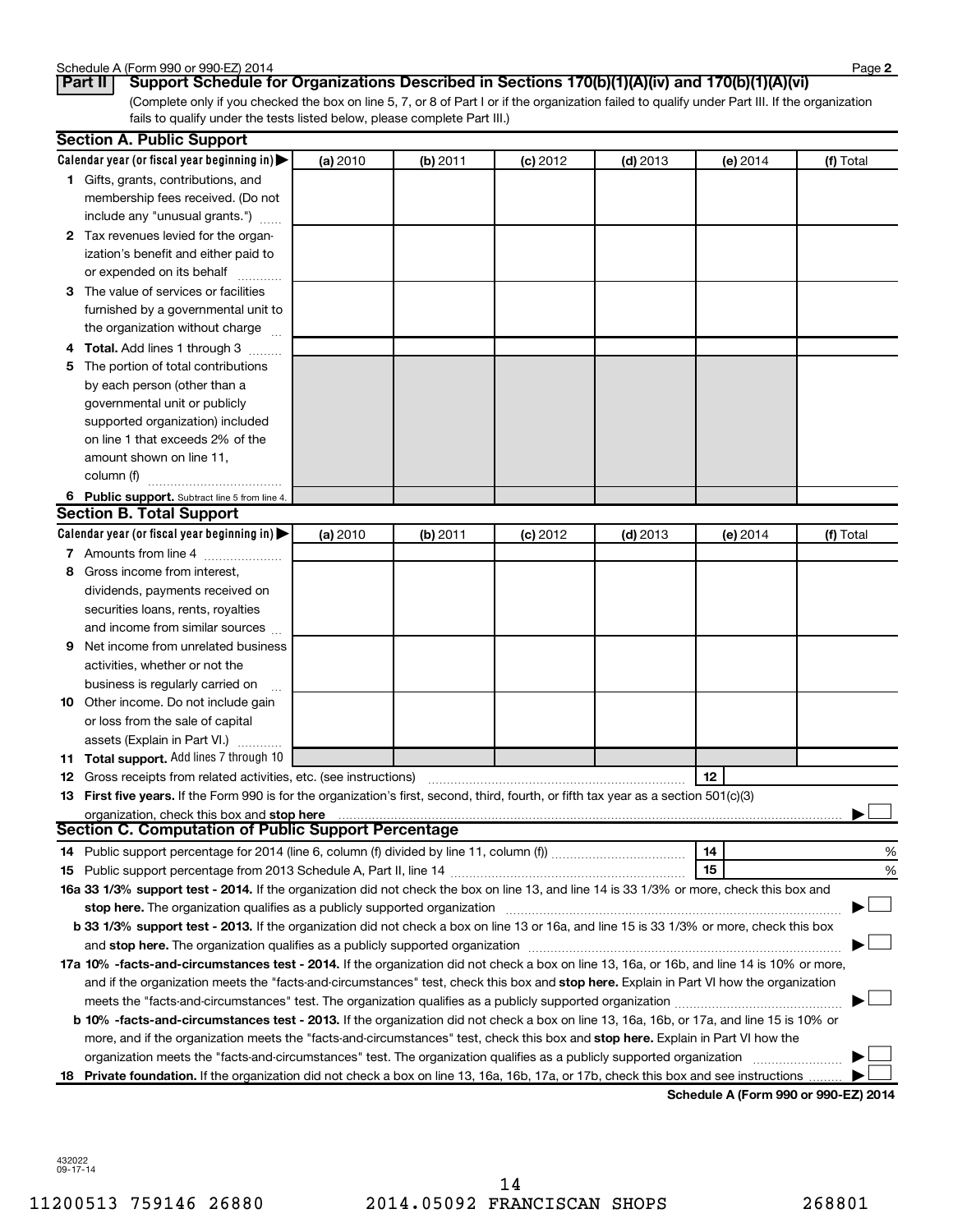## **Part III Support Schedule for Organizations Described in Section 509(a)(2)**

(Complete only if you checked the box on line 9 of Part I or if the organization failed to qualify under Part II. If the organization fails to qualify under the tests listed below, please complete Part II.)

| <b>Section A. Public Support</b>                                                                                                                                                 |          |          |            |            |          |                                      |
|----------------------------------------------------------------------------------------------------------------------------------------------------------------------------------|----------|----------|------------|------------|----------|--------------------------------------|
| Calendar year (or fiscal year beginning in)                                                                                                                                      | (a) 2010 | (b) 2011 | $(c)$ 2012 | $(d)$ 2013 | (e) 2014 | (f) Total                            |
| 1 Gifts, grants, contributions, and                                                                                                                                              |          |          |            |            |          |                                      |
| membership fees received. (Do not                                                                                                                                                |          |          |            |            |          |                                      |
| include any "unusual grants.")                                                                                                                                                   |          |          |            |            |          |                                      |
| 2 Gross receipts from admissions,<br>merchandise sold or services per-<br>formed, or facilities furnished in<br>any activity that is related to the                              |          |          |            |            |          |                                      |
| organization's tax-exempt purpose                                                                                                                                                |          |          |            |            |          |                                      |
| 3 Gross receipts from activities that                                                                                                                                            |          |          |            |            |          |                                      |
| are not an unrelated trade or bus-                                                                                                                                               |          |          |            |            |          |                                      |
| iness under section 513                                                                                                                                                          |          |          |            |            |          |                                      |
| 4 Tax revenues levied for the organ-                                                                                                                                             |          |          |            |            |          |                                      |
| ization's benefit and either paid to                                                                                                                                             |          |          |            |            |          |                                      |
| or expended on its behalf                                                                                                                                                        |          |          |            |            |          |                                      |
| 5 The value of services or facilities                                                                                                                                            |          |          |            |            |          |                                      |
| furnished by a governmental unit to                                                                                                                                              |          |          |            |            |          |                                      |
| the organization without charge                                                                                                                                                  |          |          |            |            |          |                                      |
| 6 Total. Add lines 1 through 5                                                                                                                                                   |          |          |            |            |          |                                      |
| 7a Amounts included on lines 1, 2, and                                                                                                                                           |          |          |            |            |          |                                      |
| 3 received from disqualified persons                                                                                                                                             |          |          |            |            |          |                                      |
| <b>b</b> Amounts included on lines 2 and 3 received<br>from other than disqualified persons that<br>exceed the greater of \$5,000 or 1% of the<br>amount on line 13 for the year |          |          |            |            |          |                                      |
| c Add lines 7a and 7b                                                                                                                                                            |          |          |            |            |          |                                      |
| 8 Public support (Subtract line 7c from line 6.)                                                                                                                                 |          |          |            |            |          |                                      |
| <b>Section B. Total Support</b>                                                                                                                                                  |          |          |            |            |          |                                      |
| Calendar year (or fiscal year beginning in)                                                                                                                                      | (a) 2010 | (b) 2011 | $(c)$ 2012 | $(d)$ 2013 | (e) 2014 | (f) Total                            |
| 9 Amounts from line 6                                                                                                                                                            |          |          |            |            |          |                                      |
| <b>10a</b> Gross income from interest,<br>dividends, payments received on<br>securities loans, rents, royalties<br>and income from similar sources                               |          |          |            |            |          |                                      |
| <b>b</b> Unrelated business taxable income                                                                                                                                       |          |          |            |            |          |                                      |
| (less section 511 taxes) from businesses<br>acquired after June 30, 1975                                                                                                         |          |          |            |            |          |                                      |
| c Add lines 10a and 10b                                                                                                                                                          |          |          |            |            |          |                                      |
| <b>11</b> Net income from unrelated business<br>activities not included in line 10b.<br>whether or not the business is<br>regularly carried on                                   |          |          |            |            |          |                                      |
| <b>12</b> Other income. Do not include gain<br>or loss from the sale of capital<br>assets (Explain in Part VI.)                                                                  |          |          |            |            |          |                                      |
| <b>13</b> Total support. (Add lines 9, 10c, 11, and 12.)                                                                                                                         |          |          |            |            |          |                                      |
| 14 First five years. If the Form 990 is for the organization's first, second, third, fourth, or fifth tax year as a section 501(c)(3) organization,                              |          |          |            |            |          |                                      |
| check this box and stop here                                                                                                                                                     |          |          |            |            |          |                                      |
| Section C. Computation of Public Support Percentage                                                                                                                              |          |          |            |            |          |                                      |
|                                                                                                                                                                                  |          |          |            |            | 15       | %                                    |
| 16 Public support percentage from 2013 Schedule A, Part III, line 15                                                                                                             |          |          |            |            | 16       | %                                    |
| Section D. Computation of Investment Income Percentage                                                                                                                           |          |          |            |            |          |                                      |
|                                                                                                                                                                                  |          |          |            |            | 17       | %                                    |
| 18 Investment income percentage from 2013 Schedule A, Part III, line 17                                                                                                          |          |          |            |            | 18       | %                                    |
| 19a 33 1/3% support tests - 2014. If the organization did not check the box on line 14, and line 15 is more than 33 1/3%, and line 17 is not                                     |          |          |            |            |          |                                      |
| more than 33 1/3%, check this box and stop here. The organization qualifies as a publicly supported organization                                                                 |          |          |            |            |          |                                      |
| b 33 1/3% support tests - 2013. If the organization did not check a box on line 14 or line 19a, and line 16 is more than 33 1/3%, and                                            |          |          |            |            |          |                                      |
| line 18 is not more than 33 1/3%, check this box and stop here. The organization qualifies as a publicly supported organization                                                  |          |          |            |            |          |                                      |
|                                                                                                                                                                                  |          |          |            |            |          |                                      |
| 432023 09-17-14                                                                                                                                                                  |          |          | 15         |            |          | Schedule A (Form 990 or 990-EZ) 2014 |

11200513 759146 26880 2014.05092 FRANCISCAN SHOPS 268801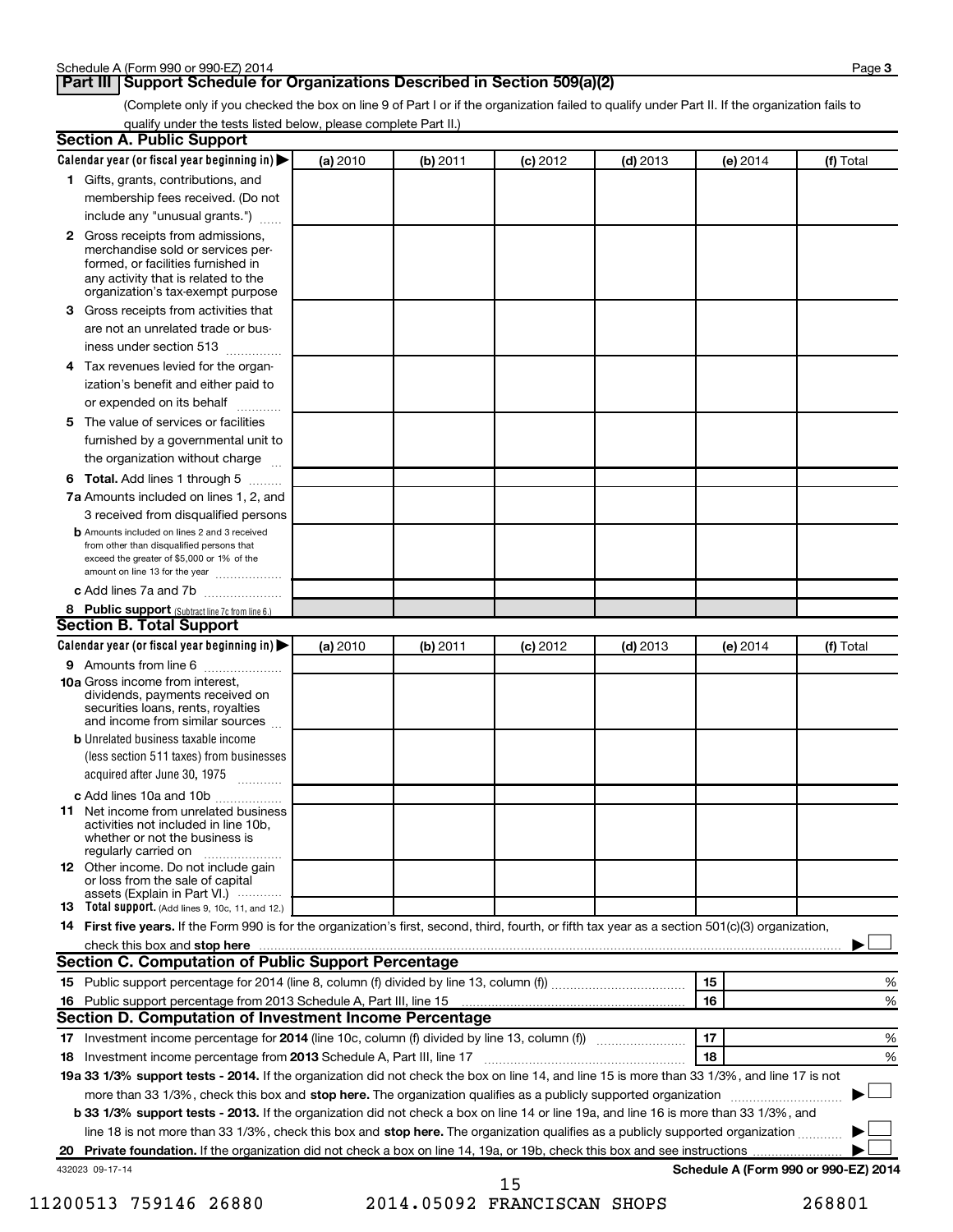**Yes No**

# **Part IV Supporting Organizations**

(Complete only if you checked a box on line 11 of Part I. If you checked 11a of Part I, complete Sections A and B. If you checked 11b of Part I, complete Sections A and C. If you checked 11c of Part I, complete Sections A, D, and E. If you checked 11d of Part I, complete Sections A and D, and complete Part V.)

#### **Section A. All Supporting Organizations**

- **1** Are all of the organization's supported organizations listed by name in the organization's governing documents? If "No" describe in  $_{\mathsf{Part}}$   $_{\mathsf{V}}$  how the supported organizations are designated. If designated by *class or purpose, describe the designation. If historic and continuing relationship, explain.*
- **2** Did the organization have any supported organization that does not have an IRS determination of status under section 509(a)(1) or (2)? If "Yes," explain in  $_{\sf Part}$   $_{\sf VI}$  how the organization determined that the supported *organization was described in section 509(a)(1) or (2).*
- **3a** Did the organization have a supported organization described in section 501(c)(4), (5), or (6)? If "Yes," answer *(b) and (c) below.*
- **b** Did the organization confirm that each supported organization qualified under section 501(c)(4), (5), or (6) and satisfied the public support tests under section 509(a)(2)? If "Yes," describe in  $_{\rm Part}$   $_{\rm VI}$  when and how the *organization made the determination.*
- **c** Did the organization ensure that all support to such organizations was used exclusively for section 170(c)(2) (B) purposes? If "Yes," explain in  $_{\mathsf{Part}}$   $_{\mathsf{V}}$  what controls the organization put in place to ensure such use.
- **4 a** *If* Was any supported organization not organized in the United States ("foreign supported organization")? *"Yes" and if you checked 11a or 11b in Part I, answer (b) and (c) below.*
- **b** Did the organization have ultimate control and discretion in deciding whether to make grants to the foreign supported organization? If "Yes," describe in Part VI how the organization had such control and discretion *despite being controlled or supervised by or in connection with its supported organizations.*
- **c** Did the organization support any foreign supported organization that does not have an IRS determination under sections 501(c)(3) and 509(a)(1) or (2)? If "Yes," ex*plain in*  $_{\sf Part}$  *v*J what controls the organization used *to ensure that all support to the foreign supported organization was used exclusively for section 170(c)(2)(B) purposes.*
- **5a** Did the organization add, substitute, or remove any supported organizations during the tax year? If "Yes," answer (b) and (c) below (if applicable). Also, provide detail in  $_{\mathsf{Part}}$   $_{\mathsf{V{\mathsf{I}}}}$ , including (i) the names and EIN *numbers of the supported organizations added, substituted, or removed, (ii) the reasons for each such action, (iii) the authority under the organization's organizing document authorizing such action, and (iv) how the action was accomplished (such as by amendment to the organizing document).*
- **b** Type I or Type II only. Was any added or substituted supported organization part of a class already designated in the organization's organizing document?
- **c Substitutions only.**  Was the substitution the result of an event beyond the organization's control?
- **6** Did the organization provide support (whether in the form of grants or the provision of services or facilities) to support or benefit one or more of the filing organization's supported organizations? If "Yes," provide detail in anyone other than (a) its supported organizations; (b) individuals that are part of the charitable class benefited by one or more of its supported organizations; or (c) other supporting organizations that also *Part VI.*
- **7** Did the organization provide a grant, loan, compensation, or other similar payment to a substantial controlled entity with regard to a substantial contributor? If "Yes," complete Part I of Schedule L (Form 990). contributor (defined in IRC 4958(c)(3)(C)), a family member of a substantial contributor, or a 35-percent
- **8** Did the organization make a loan to a disqualified person (as defined in section 4958) not described in line 7? *If "Yes," complete Part I of Schedule L (Form 990).*
- **9 a** Was the organization controlled directly or indirectly at any time during the tax year by one or more *If "Yes," provide detail in*  in section 509(a)(1) or (2))? *Part VI.* disqualified persons as defined in section 4946 (other than foundation managers and organizations described
- **b** Did one or more disqualified persons (as defined in line 9(a)) hold a controlling interest in any entity in which  *If "Yes," provide detail in*  the supporting organization had an interest? *Part VI.*
- **c** Did a disqualified person (as defined in line 9(a)) have an ownership interest in, or derive any personal benefit from, assets in which the supporting organization also had an interest? If "Yes," *provide detail in Part VI.*
- **10 a** Was the organization subject to the excess business holdings rules of IRC 4943 because of IRC 4943(f)  *If "Yes," answer (b) below.* organizations)? (regarding certain Type II supporting organizations, and all Type III non-functionally integrated supporting
- **b** Did the organization have any excess business holdings in the tax year? (Use Schedule C, Form 4720, to *determine whether the organization had excess business holdings.)*

432024 09-17-14

16

| 1               | X |   |
|-----------------|---|---|
|                 |   |   |
| 2               |   | X |
|                 |   |   |
| 3a              |   | X |
|                 |   |   |
| 3b              |   |   |
| 3c              |   |   |
|                 |   |   |
| 4a              |   | X |
|                 |   |   |
| 4b              |   |   |
|                 |   |   |
| 4c              |   |   |
|                 |   |   |
| 5a              |   | X |
|                 |   |   |
| 5b<br>5c        |   |   |
|                 |   |   |
| 6               |   | Χ |
|                 |   |   |
| 7               |   | X |
| 8               |   | X |
|                 |   |   |
| 9а              |   | X |
| 9b              |   | X |
|                 |   |   |
| 9с              |   | X |
|                 |   |   |
| 10a             |   | X |
| 10 <sub>b</sub> |   |   |

**Schedule A (Form 990 or 990-EZ) 2014**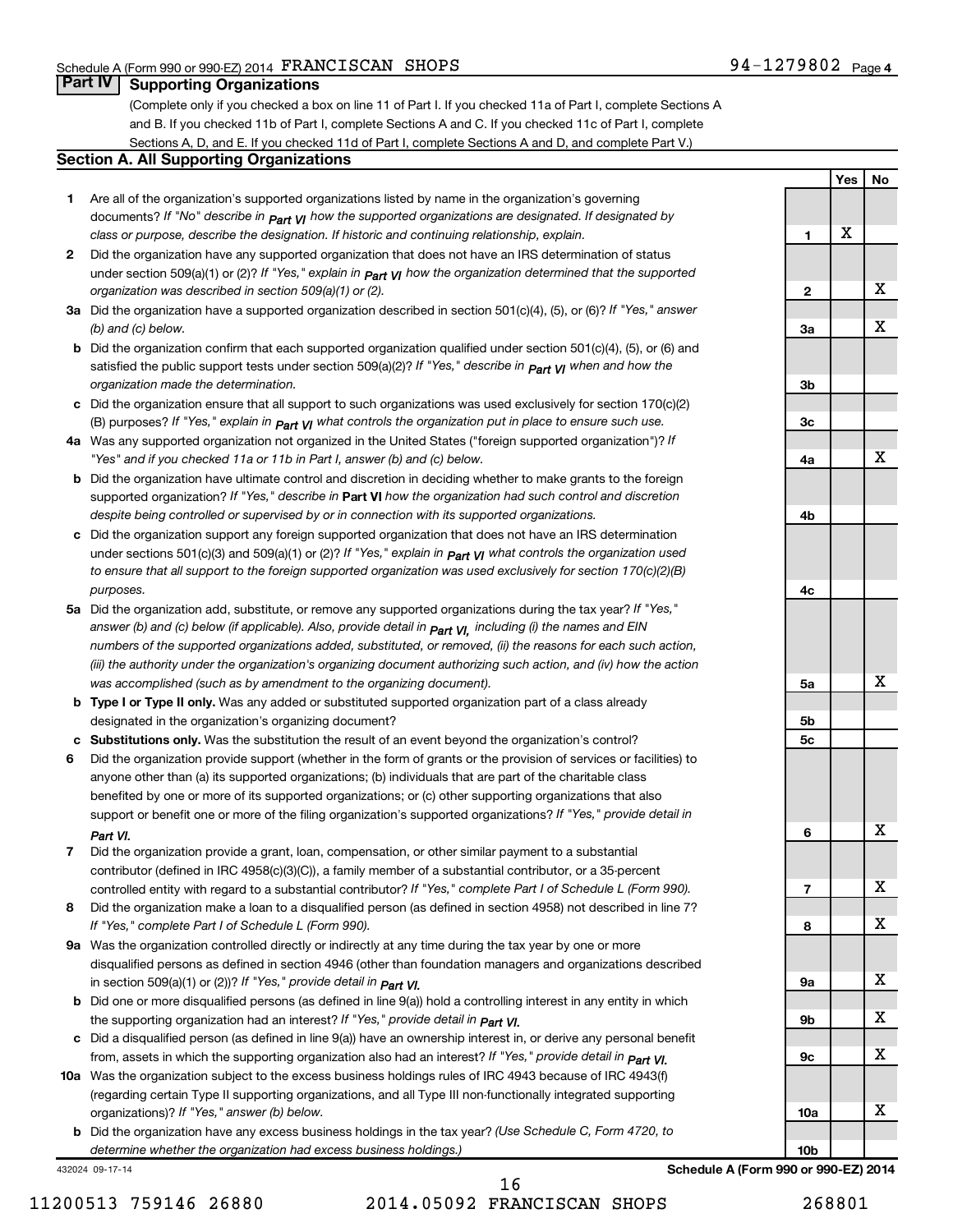|    | Part IV<br><b>Supporting Organizations (continued)</b>                                                                                                                       |                 |            |                         |
|----|------------------------------------------------------------------------------------------------------------------------------------------------------------------------------|-----------------|------------|-------------------------|
|    |                                                                                                                                                                              |                 | Yes        | No                      |
| 11 | Has the organization accepted a gift or contribution from any of the following persons?                                                                                      |                 |            |                         |
|    | a A person who directly or indirectly controls, either alone or together with persons described in (b) and (c)                                                               |                 |            |                         |
|    | below, the governing body of a supported organization?                                                                                                                       | 11a             |            | х                       |
|    | <b>b</b> A family member of a person described in (a) above?                                                                                                                 | 11 <sub>b</sub> |            | $\overline{\texttt{x}}$ |
|    | c A 35% controlled entity of a person described in (a) or (b) above?If "Yes" to a, b, or c, provide detail in Part VI.                                                       | 11c             |            | $\overline{\text{X}}$   |
|    | <b>Section B. Type I Supporting Organizations</b>                                                                                                                            |                 |            |                         |
|    |                                                                                                                                                                              |                 | Yes        | No                      |
| 1. | Did the directors, trustees, or membership of one or more supported organizations have the power to                                                                          |                 |            |                         |
|    | regularly appoint or elect at least a majority of the organization's directors or trustees at all times during the                                                           |                 |            |                         |
|    | tax year? If "No," describe in $P_{art}$ $V_I$ how the supported organization(s) effectively operated, supervised, or                                                        |                 |            |                         |
|    | controlled the organization's activities. If the organization had more than one supported organization,                                                                      |                 |            |                         |
|    | describe how the powers to appoint and/or remove directors or trustees were allocated among the supported                                                                    |                 |            |                         |
|    | organizations and what conditions or restrictions, if any, applied to such powers during the tax year.                                                                       | 1               |            |                         |
| 2  | Did the organization operate for the benefit of any supported organization other than the supported                                                                          |                 |            |                         |
|    | organization(s) that operated, supervised, or controlled the supporting organization? If "Yes," explain in                                                                   |                 |            |                         |
|    | $_{Part}$ v <sub>I</sub> how providing such benefit carried out the purposes of the supported organization(s) that operated,                                                 |                 |            |                         |
|    | supervised, or controlled the supporting organization.                                                                                                                       | 2               |            |                         |
|    | <b>Section C. Type II Supporting Organizations</b>                                                                                                                           |                 |            |                         |
|    |                                                                                                                                                                              |                 | <b>Yes</b> | No                      |
| 1. | Were a majority of the organization's directors or trustees during the tax year also a majority of the directors                                                             |                 |            |                         |
|    | or trustees of each of the organization's supported organization(s)? If "No," describe in <b>Part VI</b> how control                                                         |                 |            |                         |
|    | or management of the supporting organization was vested in the same persons that controlled or managed                                                                       |                 |            |                         |
|    | the supported organization(s).                                                                                                                                               | 1               |            |                         |
|    | <b>Section D. Type III Supporting Organizations</b>                                                                                                                          |                 |            |                         |
|    |                                                                                                                                                                              |                 | <b>Yes</b> | No                      |
| 1  | Did the organization provide to each of its supported organizations, by the last day of the fifth month of the                                                               |                 |            |                         |
|    | organization's tax year, (1) a written notice describing the type and amount of support provided during the prior tax                                                        |                 |            |                         |
|    | year, (2) a copy of the Form 990 that was most recently filed as of the date of notification, and (3) copies of the                                                          |                 |            |                         |
|    | organization's governing documents in effect on the date of notification, to the extent not previously provided?                                                             | 1               | х          |                         |
| 2  | Were any of the organization's officers, directors, or trustees either (i) appointed or elected by the supported                                                             |                 |            |                         |
|    | organization(s) or (ii) serving on the governing body of a supported organization? If "No," explain in part VI how                                                           |                 |            |                         |
|    | the organization maintained a close and continuous working relationship with the supported organization(s).                                                                  | $\mathbf{2}$    | х          |                         |
| 3  | By reason of the relationship described in (2), did the organization's supported organizations have a                                                                        |                 |            |                         |
|    | significant voice in the organization's investment policies and in directing the use of the organization's                                                                   |                 |            |                         |
|    | income or assets at all times during the tax year? If "Yes," describe in $_{Part}$ y the role the organization's                                                             |                 |            |                         |
|    | supported organizations played in this regard.                                                                                                                               | з               | X          |                         |
|    | Section E. Type III Functionally-Integrated Supporting Organizations                                                                                                         |                 |            |                         |
| 1  | Check the box next to the method that the organization used to satisfy the Integral Part Test during the year(see instructions):                                             |                 |            |                         |
| a  | $\underline{X}$ The organization satisfied the Activities Test. Complete $_{\text{line 2}}$ below.                                                                           |                 |            |                         |
| b  | The organization is the parent of each of its supported organizations. Complete line 3 below.                                                                                |                 |            |                         |
| c  | The organization supported a governmental entity. Describe in Part VI how you supported a government entity (see instructions).                                              |                 |            |                         |
| 2  | Activities Test. Answer (a) and (b) below.                                                                                                                                   |                 | Yes        | No                      |
| а  | Did substantially all of the organization's activities during the tax year directly further the exempt purposes of                                                           |                 |            |                         |
|    | the supported organization(s) to which the organization was responsive? If "Yes," then in Part VI identify<br>how these activities directly furthered their exempt purposes, |                 |            |                         |
|    | those supported organizations and explain<br>how the organization was responsive to those supported organizations, and how the organization determined                       |                 |            |                         |
|    | that these activities constituted substantially all of its activities.                                                                                                       | 2a              |            | х                       |
|    | <b>b</b> Did the activities described in (a) constitute activities that, but for the organization's involvement, one or more                                                 |                 |            |                         |
|    | of the organization's supported organization(s) would have been engaged in? If "Yes," explain in <b>Part VI</b> the                                                          |                 |            |                         |
|    | reasons for the organization's position that its supported organization(s) would have engaged in these                                                                       |                 |            |                         |
|    | activities but for the organization's involvement.                                                                                                                           | 2b              |            | х                       |
| З  | Parent of Supported Organizations. Answer (a) and (b) below.                                                                                                                 |                 |            |                         |
| а  | Did the organization have the power to regularly appoint or elect a majority of the officers, directors, or                                                                  |                 |            |                         |
|    | trustees of each of the supported organizations? Provide details in <i>Part VI.</i>                                                                                          | За              |            |                         |
|    | <b>b</b> Did the organization exercise a substantial degree of direction over the policies, programs, and activities of each                                                 |                 |            |                         |
|    | of its supported organizations? If "Yes," describe in $P_{\text{art}}$ VI the role played by the organization in this regard.                                                | 3b              |            |                         |
|    | Schedule A (Form 990 or 990-EZ) 2014<br>432025 09-17-14                                                                                                                      |                 |            |                         |
|    | 17                                                                                                                                                                           |                 |            |                         |

11200513 759146 26880 2014.05092 FRANCISCAN SHOPS 268801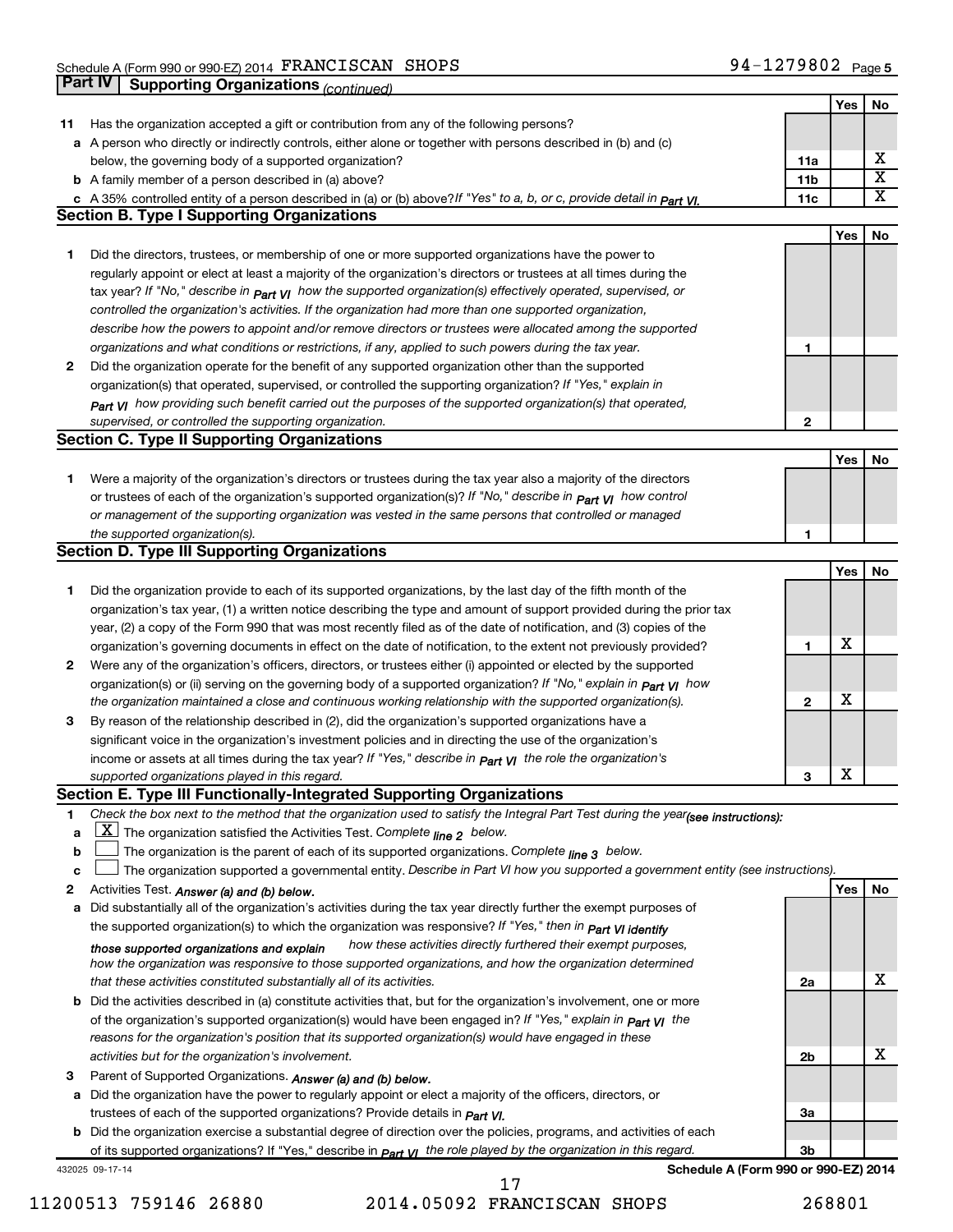### Schedule A (Form 990 or 990-EZ) 2014  $\textbf{FRANCISCAN }$  SHOPS  $94-1279802$  Page

1 **Letter on Reck here if the organization satisfied the Integral Part Test as a qualifying trust on Nov. 20, 1970. See instructions. All** other Type III non-functionally integrated supporting organizations must complete Sections A through E. **Part V Type III Non-Functionally Integrated 509(a)(3) Supporting Organizations** 

|              | Section A - Adjusted Net Income                                              |                | (A) Prior Year | (B) Current Year<br>(optional) |
|--------------|------------------------------------------------------------------------------|----------------|----------------|--------------------------------|
| 1            | Net short-term capital gain                                                  | 1              |                |                                |
| $\mathbf{2}$ | Recoveries of prior-year distributions                                       | $\overline{2}$ |                |                                |
| 3            | Other gross income (see instructions)                                        | 3              |                |                                |
| 4            | Add lines 1 through 3                                                        | 4              |                |                                |
| 5            | Depreciation and depletion                                                   | 5              |                |                                |
| 6            | Portion of operating expenses paid or incurred for production or             |                |                |                                |
|              | collection of gross income or for management, conservation, or               |                |                |                                |
|              | maintenance of property held for production of income (see instructions)     | 6              |                |                                |
| 7            | Other expenses (see instructions)                                            | $\overline{7}$ |                |                                |
| 8            | Adjusted Net Income (subtract lines 5, 6 and 7 from line 4)                  | 8              |                |                                |
|              | <b>Section B - Minimum Asset Amount</b>                                      |                | (A) Prior Year | (B) Current Year<br>(optional) |
| 1            | Aggregate fair market value of all non-exempt-use assets (see                |                |                |                                |
|              | instructions for short tax year or assets held for part of year):            |                |                |                                |
|              | a Average monthly value of securities                                        | 1a             |                |                                |
|              | <b>b</b> Average monthly cash balances                                       | 1b             |                |                                |
|              | c Fair market value of other non-exempt-use assets                           | 1c             |                |                                |
|              | d Total (add lines 1a, 1b, and 1c)                                           | 1d             |                |                                |
|              | e Discount claimed for blockage or other                                     |                |                |                                |
|              | factors (explain in detail in <b>Part VI</b> ):                              |                |                |                                |
| $\mathbf{2}$ | Acquisition indebtedness applicable to non-exempt-use assets                 | $\mathbf{2}$   |                |                                |
| 3            | Subtract line 2 from line 1d                                                 | 3              |                |                                |
| 4            | Cash deemed held for exempt use. Enter 1-1/2% of line 3 (for greater amount, |                |                |                                |
|              | see instructions).                                                           | 4              |                |                                |
| 5            | Net value of non-exempt-use assets (subtract line 4 from line 3)             | 5              |                |                                |
| 6            | Multiply line 5 by .035                                                      | 6              |                |                                |
| 7            | Recoveries of prior-year distributions                                       | $\overline{7}$ |                |                                |
| 8            | <b>Minimum Asset Amount (add line 7 to line 6)</b>                           | 8              |                |                                |
|              | <b>Section C - Distributable Amount</b>                                      |                |                | <b>Current Year</b>            |
| 1            | Adjusted net income for prior year (from Section A, line 8, Column A)        | 1              |                |                                |
| 2            | Enter 85% of line 1                                                          | $\mathbf{2}$   |                |                                |
| 3            | Minimum asset amount for prior year (from Section B, line 8, Column A)       | 3              |                |                                |
| 4            | Enter greater of line 2 or line 3                                            | 4              |                |                                |
| 5            | Income tax imposed in prior year                                             | 5              |                |                                |
| 6            | Distributable Amount. Subtract line 5 from line 4, unless subject to         |                |                |                                |
|              | emergency temporary reduction (see instructions)                             | 6              |                |                                |
|              |                                                                              |                |                |                                |

**7** Check here if the current year is the organization's first as a non-functionally-integrated Type III supporting organization (see † instructions).

**Schedule A (Form 990 or 990-EZ) 2014**

432026 09-17-14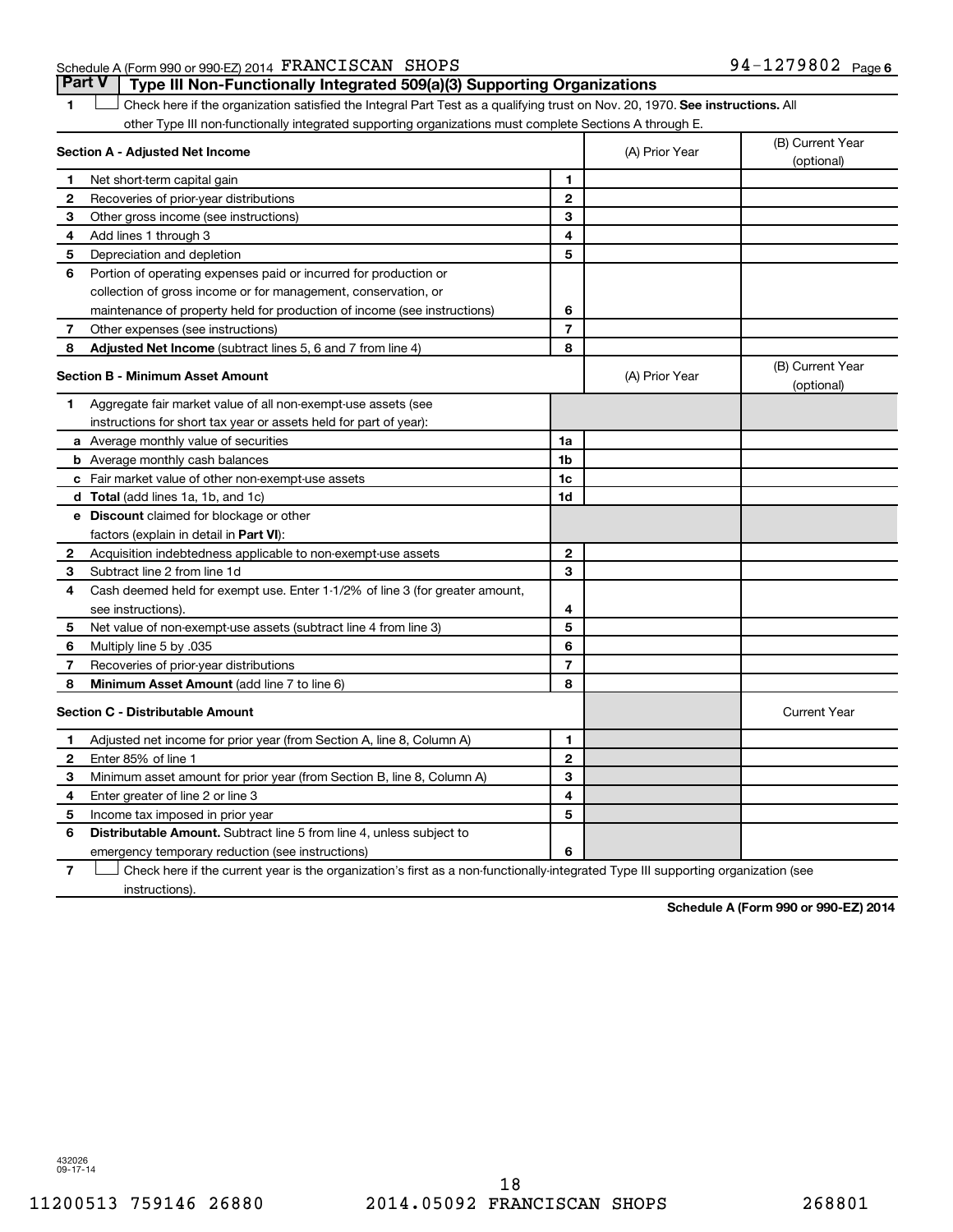| <b>Part V</b>  | Type III Non-Functionally Integrated 509(a)(3) Supporting Organizations (continued)        |                             |                           |                      |  |  |  |  |  |
|----------------|--------------------------------------------------------------------------------------------|-----------------------------|---------------------------|----------------------|--|--|--|--|--|
|                | <b>Section D - Distributions</b>                                                           |                             |                           | <b>Current Year</b>  |  |  |  |  |  |
| 1              | Amounts paid to supported organizations to accomplish exempt purposes                      |                             |                           |                      |  |  |  |  |  |
| 2              | Amounts paid to perform activity that directly furthers exempt purposes of supported       |                             |                           |                      |  |  |  |  |  |
|                | organizations, in excess of income from activity                                           |                             |                           |                      |  |  |  |  |  |
| 3              | Administrative expenses paid to accomplish exempt purposes of supported organizations      |                             |                           |                      |  |  |  |  |  |
| 4              | Amounts paid to acquire exempt-use assets                                                  |                             |                           |                      |  |  |  |  |  |
| 5              | Qualified set-aside amounts (prior IRS approval required)                                  |                             |                           |                      |  |  |  |  |  |
| 6              | Other distributions (describe in Part VI). See instructions.                               |                             |                           |                      |  |  |  |  |  |
| 7              | Total annual distributions. Add lines 1 through 6.                                         |                             |                           |                      |  |  |  |  |  |
| 8              | Distributions to attentive supported organizations to which the organization is responsive |                             |                           |                      |  |  |  |  |  |
|                | (provide details in Part VI). See instructions.                                            |                             |                           |                      |  |  |  |  |  |
| 9              | Distributable amount for 2014 from Section C, line 6                                       |                             |                           |                      |  |  |  |  |  |
| 10             | Line 8 amount divided by Line 9 amount                                                     |                             |                           |                      |  |  |  |  |  |
|                |                                                                                            | (i)                         | (i)                       | (iii)                |  |  |  |  |  |
|                | Section E - Distribution Allocations (see instructions)                                    | <b>Excess Distributions</b> | <b>Underdistributions</b> | <b>Distributable</b> |  |  |  |  |  |
|                |                                                                                            |                             | Pre-2014                  | Amount for 2014      |  |  |  |  |  |
| 1              | Distributable amount for 2014 from Section C, line 6                                       |                             |                           |                      |  |  |  |  |  |
| $\mathbf{2}$   | Underdistributions, if any, for years prior to 2014                                        |                             |                           |                      |  |  |  |  |  |
|                | (reasonable cause required-see instructions)                                               |                             |                           |                      |  |  |  |  |  |
| 3              | Excess distributions carryover, if any, to 2014:                                           |                             |                           |                      |  |  |  |  |  |
| a              |                                                                                            |                             |                           |                      |  |  |  |  |  |
| b              |                                                                                            |                             |                           |                      |  |  |  |  |  |
| с              |                                                                                            |                             |                           |                      |  |  |  |  |  |
| d              | e From 2013                                                                                |                             |                           |                      |  |  |  |  |  |
|                |                                                                                            |                             |                           |                      |  |  |  |  |  |
|                | <b>Total</b> of lines 3a through e<br>g Applied to underdistributions of prior years       |                             |                           |                      |  |  |  |  |  |
|                | <b>h</b> Applied to 2014 distributable amount                                              |                             |                           |                      |  |  |  |  |  |
|                | Carryover from 2009 not applied (see instructions)                                         |                             |                           |                      |  |  |  |  |  |
|                | Remainder. Subtract lines 3g, 3h, and 3i from 3f.                                          |                             |                           |                      |  |  |  |  |  |
| 4              | Distributions for 2014 from Section D,                                                     |                             |                           |                      |  |  |  |  |  |
|                | $line 7$ :                                                                                 |                             |                           |                      |  |  |  |  |  |
|                | a Applied to underdistributions of prior years                                             |                             |                           |                      |  |  |  |  |  |
|                | <b>b</b> Applied to 2014 distributable amount                                              |                             |                           |                      |  |  |  |  |  |
| с              | Remainder. Subtract lines 4a and 4b from 4.                                                |                             |                           |                      |  |  |  |  |  |
| 5              | Remaining underdistributions for years prior to 2014, if                                   |                             |                           |                      |  |  |  |  |  |
|                | any. Subtract lines 3g and 4a from line 2 (if amount                                       |                             |                           |                      |  |  |  |  |  |
|                | greater than zero, see instructions).                                                      |                             |                           |                      |  |  |  |  |  |
| 6              | Remaining underdistributions for 2014. Subtract lines 3h                                   |                             |                           |                      |  |  |  |  |  |
|                | and 4b from line 1 (if amount greater than zero, see                                       |                             |                           |                      |  |  |  |  |  |
|                | instructions).                                                                             |                             |                           |                      |  |  |  |  |  |
| $\overline{7}$ | Excess distributions carryover to 2015. Add lines 3j                                       |                             |                           |                      |  |  |  |  |  |
|                | and 4c.                                                                                    |                             |                           |                      |  |  |  |  |  |
| 8              | Breakdown of line 7:                                                                       |                             |                           |                      |  |  |  |  |  |
| a              |                                                                                            |                             |                           |                      |  |  |  |  |  |
| b              |                                                                                            |                             |                           |                      |  |  |  |  |  |
| с              |                                                                                            |                             |                           |                      |  |  |  |  |  |
|                | d Excess from 2013                                                                         |                             |                           |                      |  |  |  |  |  |
|                | e Excess from 2014                                                                         |                             |                           |                      |  |  |  |  |  |

**Schedule A (Form 990 or 990-EZ) 2014**

432027 09-17-14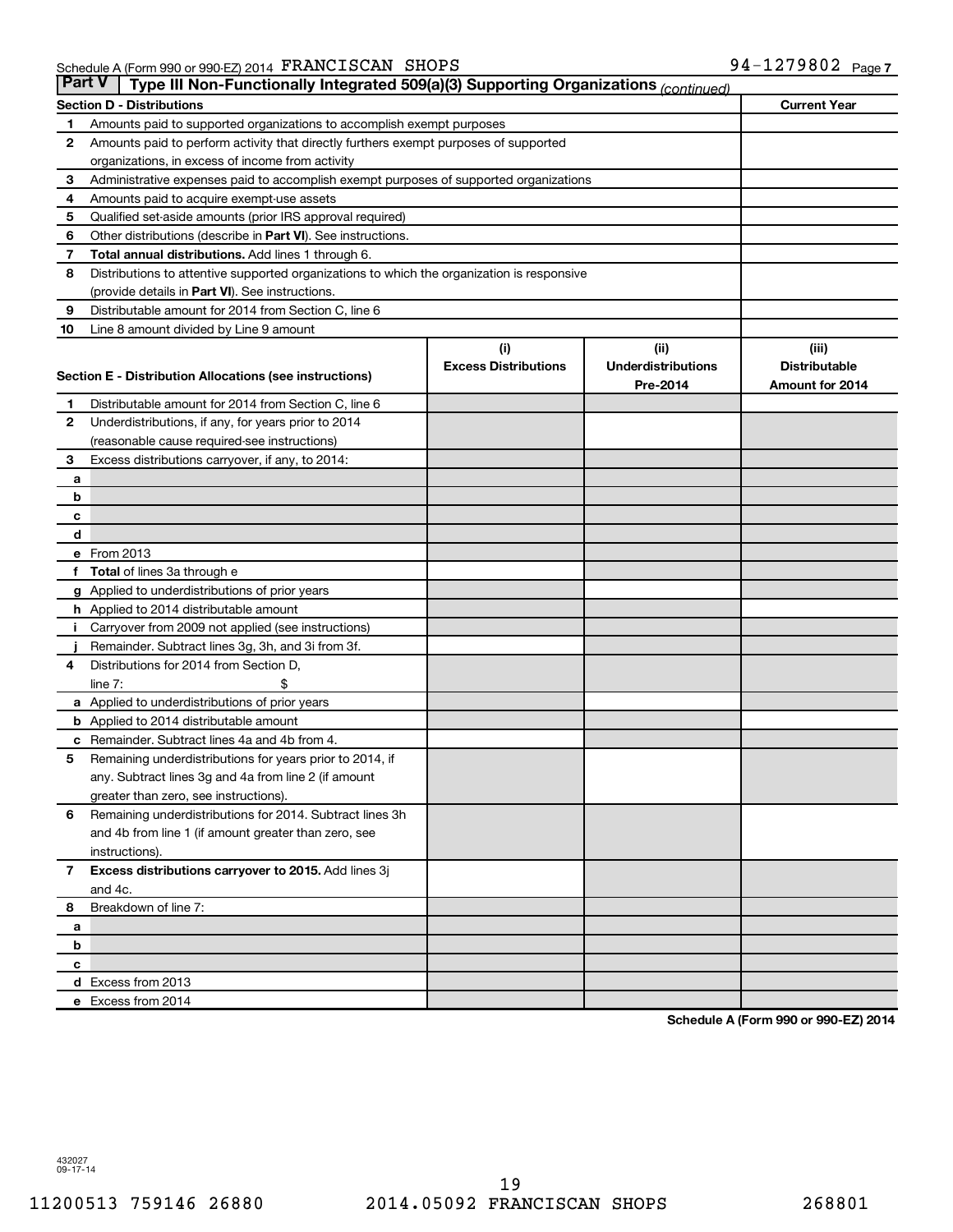Part VI | Supplemental Information. Provide the explanations required by Part II, line 10; Part II, line 17a or 17b; and Part III, line 12. Also complete this part for any additional information. (See instructions).

PART IV, SECTION D, LINE 3

SAN FRANCISCAN STATE UNIVERSITY IS THE DIRECT CONTROLLING ENTITY OF

FRANCISCAN SHOPS AND UNIVERSITY CORPORATION. THE BOARD OF DIRECTORS

ROLES OF FRANCISCAN SHOPS WERE OVERSEEN BY UNIVERSITY CORPORATION, A

RELATED ORGANIZATION.

PART IV, SECTION E, LINE 2A

THE ORGANIZATION CEASED OPERATIONS ON 6/30/2012.

432028 09-17-14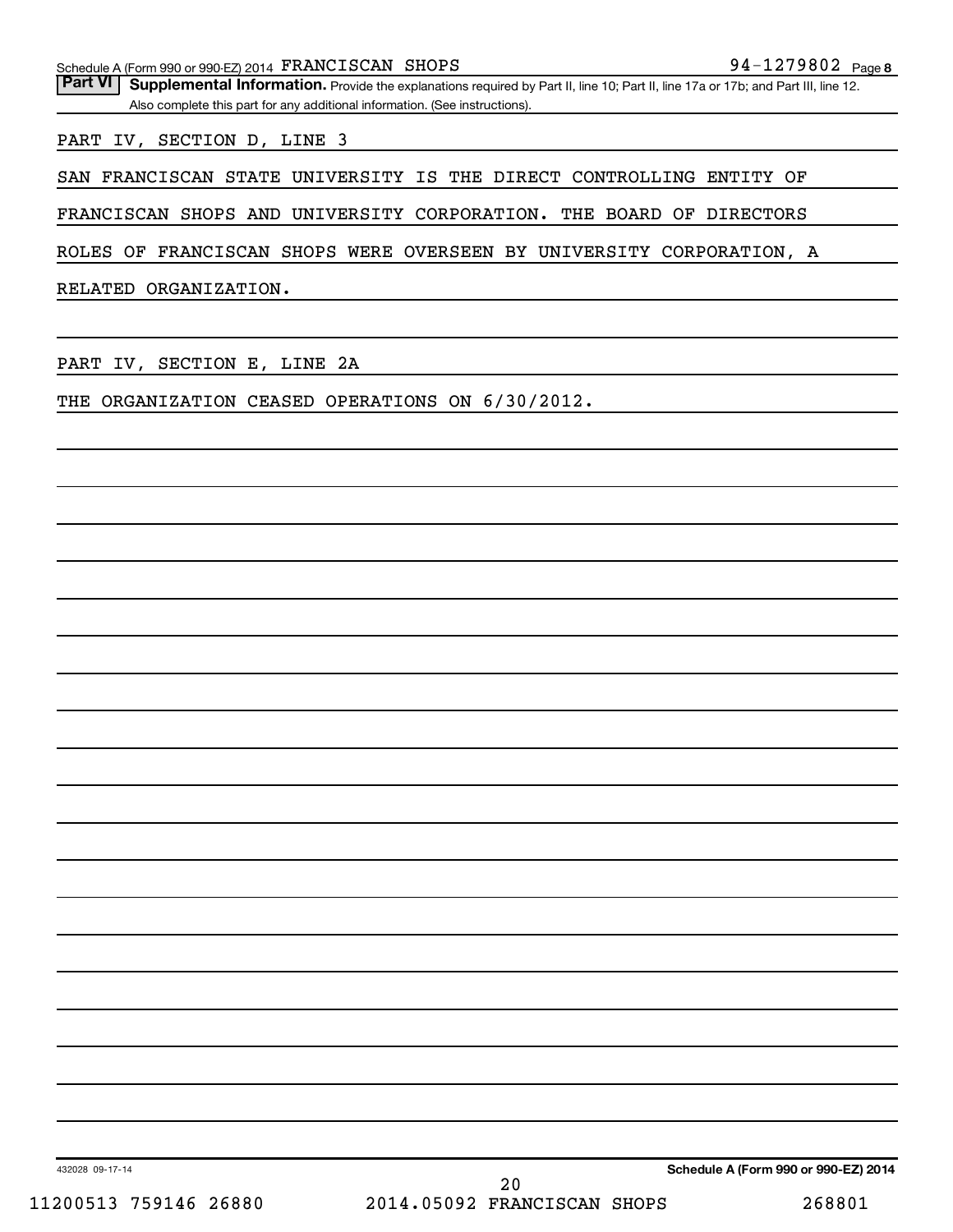|                          | <b>SCHEDULE D</b><br>(Form 990)                        |                                                                                                                                                                                                                                                                                         | <b>Supplemental Financial Statements</b><br>Complete if the organization answered "Yes" to Form 990, | OMB No. 1545-0047                                                                                                                                                                                                                                                                                                   |
|--------------------------|--------------------------------------------------------|-----------------------------------------------------------------------------------------------------------------------------------------------------------------------------------------------------------------------------------------------------------------------------------------|------------------------------------------------------------------------------------------------------|---------------------------------------------------------------------------------------------------------------------------------------------------------------------------------------------------------------------------------------------------------------------------------------------------------------------|
|                          |                                                        |                                                                                                                                                                                                                                                                                         | Part IV, line 6, 7, 8, 9, 10, 11a, 11b, 11c, 11d, 11e, 11f, 12a, or 12b.<br>Attach to Form 990.      | <b>Open to Public</b>                                                                                                                                                                                                                                                                                               |
|                          | Department of the Treasury<br>Internal Revenue Service |                                                                                                                                                                                                                                                                                         | Information about Schedule D (Form 990) and its instructions is at www.irs.gov/form990.              | Inspection                                                                                                                                                                                                                                                                                                          |
|                          | Name of the organization                               | FRANCISCAN SHOPS                                                                                                                                                                                                                                                                        |                                                                                                      | <b>Employer identification number</b><br>94-1279802                                                                                                                                                                                                                                                                 |
|                          | Part I                                                 | Organizations Maintaining Donor Advised Funds or Other Similar Funds or Accounts. Complete if the                                                                                                                                                                                       |                                                                                                      |                                                                                                                                                                                                                                                                                                                     |
|                          |                                                        | organization answered "Yes" to Form 990, Part IV, line 6.                                                                                                                                                                                                                               |                                                                                                      |                                                                                                                                                                                                                                                                                                                     |
|                          |                                                        |                                                                                                                                                                                                                                                                                         | (a) Donor advised funds                                                                              | (b) Funds and other accounts                                                                                                                                                                                                                                                                                        |
| 1                        |                                                        |                                                                                                                                                                                                                                                                                         |                                                                                                      |                                                                                                                                                                                                                                                                                                                     |
| 2                        |                                                        | Aggregate value of contributions to (during year)                                                                                                                                                                                                                                       |                                                                                                      |                                                                                                                                                                                                                                                                                                                     |
| з                        |                                                        |                                                                                                                                                                                                                                                                                         |                                                                                                      |                                                                                                                                                                                                                                                                                                                     |
| 4                        |                                                        |                                                                                                                                                                                                                                                                                         |                                                                                                      |                                                                                                                                                                                                                                                                                                                     |
| 5                        |                                                        | Did the organization inform all donors and donor advisors in writing that the assets held in donor advised funds                                                                                                                                                                        |                                                                                                      |                                                                                                                                                                                                                                                                                                                     |
|                          |                                                        |                                                                                                                                                                                                                                                                                         |                                                                                                      | Yes<br>No                                                                                                                                                                                                                                                                                                           |
| 6                        |                                                        | Did the organization inform all grantees, donors, and donor advisors in writing that grant funds can be used only                                                                                                                                                                       |                                                                                                      |                                                                                                                                                                                                                                                                                                                     |
|                          | impermissible private benefit?                         | for charitable purposes and not for the benefit of the donor or donor advisor, or for any other purpose conferring                                                                                                                                                                      |                                                                                                      | Yes<br>No.                                                                                                                                                                                                                                                                                                          |
|                          | Part II                                                | Conservation Easements. Complete if the organization answered "Yes" to Form 990, Part IV, line 7.                                                                                                                                                                                       |                                                                                                      |                                                                                                                                                                                                                                                                                                                     |
| 1                        |                                                        | Purpose(s) of conservation easements held by the organization (check all that apply).                                                                                                                                                                                                   |                                                                                                      |                                                                                                                                                                                                                                                                                                                     |
|                          |                                                        | Preservation of land for public use (e.g., recreation or education)                                                                                                                                                                                                                     | Preservation of a historically important land area                                                   |                                                                                                                                                                                                                                                                                                                     |
|                          |                                                        | Protection of natural habitat                                                                                                                                                                                                                                                           | Preservation of a certified historic structure                                                       |                                                                                                                                                                                                                                                                                                                     |
|                          |                                                        | Preservation of open space                                                                                                                                                                                                                                                              |                                                                                                      |                                                                                                                                                                                                                                                                                                                     |
| 2                        |                                                        | Complete lines 2a through 2d if the organization held a qualified conservation contribution in the form of a conservation easement on the last                                                                                                                                          |                                                                                                      |                                                                                                                                                                                                                                                                                                                     |
|                          | day of the tax year.                                   |                                                                                                                                                                                                                                                                                         |                                                                                                      |                                                                                                                                                                                                                                                                                                                     |
|                          |                                                        |                                                                                                                                                                                                                                                                                         |                                                                                                      | Held at the End of the Tax Year                                                                                                                                                                                                                                                                                     |
| а                        |                                                        |                                                                                                                                                                                                                                                                                         |                                                                                                      | 2a                                                                                                                                                                                                                                                                                                                  |
| b                        |                                                        | Total acreage restricted by conservation easements [111] [12] matter conservation conservation conservation conservation conservation conservation conservation conservation conservation conservation conservation conservati                                                          |                                                                                                      | 2 <sub>b</sub>                                                                                                                                                                                                                                                                                                      |
| с                        |                                                        |                                                                                                                                                                                                                                                                                         |                                                                                                      | 2c                                                                                                                                                                                                                                                                                                                  |
| d                        |                                                        | Number of conservation easements included in (c) acquired after 8/17/06, and not on a historic structure                                                                                                                                                                                |                                                                                                      |                                                                                                                                                                                                                                                                                                                     |
|                          |                                                        |                                                                                                                                                                                                                                                                                         |                                                                                                      | 2d                                                                                                                                                                                                                                                                                                                  |
| 3                        |                                                        | Number of conservation easements modified, transferred, released, extinguished, or terminated by the organization during the tax                                                                                                                                                        |                                                                                                      |                                                                                                                                                                                                                                                                                                                     |
|                          | $year \blacktriangleright$                             |                                                                                                                                                                                                                                                                                         |                                                                                                      |                                                                                                                                                                                                                                                                                                                     |
| 4                        |                                                        | Number of states where property subject to conservation easement is located $\blacktriangleright$                                                                                                                                                                                       |                                                                                                      |                                                                                                                                                                                                                                                                                                                     |
| 5                        |                                                        | Does the organization have a written policy regarding the periodic monitoring, inspection, handling of                                                                                                                                                                                  |                                                                                                      |                                                                                                                                                                                                                                                                                                                     |
|                          |                                                        |                                                                                                                                                                                                                                                                                         |                                                                                                      | Yes<br>No                                                                                                                                                                                                                                                                                                           |
|                          |                                                        | Staff and volunteer hours devoted to monitoring, inspecting, and enforcing conservation easements during the year                                                                                                                                                                       |                                                                                                      |                                                                                                                                                                                                                                                                                                                     |
| 7                        |                                                        | Amount of expenses incurred in monitoring, inspecting, and enforcing conservation easements during the year $\triangleright$ \$                                                                                                                                                         |                                                                                                      |                                                                                                                                                                                                                                                                                                                     |
| 8                        |                                                        | Does each conservation easement reported on line 2(d) above satisfy the requirements of section 170(h)(4)(B)(i)                                                                                                                                                                         |                                                                                                      |                                                                                                                                                                                                                                                                                                                     |
|                          |                                                        |                                                                                                                                                                                                                                                                                         |                                                                                                      | No<br>Yes                                                                                                                                                                                                                                                                                                           |
| 9                        |                                                        | In Part XIII, describe how the organization reports conservation easements in its revenue and expense statement, and balance sheet, and<br>include, if applicable, the text of the footnote to the organization's financial statements that describes the organization's accounting for |                                                                                                      |                                                                                                                                                                                                                                                                                                                     |
|                          | conservation easements.                                |                                                                                                                                                                                                                                                                                         |                                                                                                      |                                                                                                                                                                                                                                                                                                                     |
|                          |                                                        | Part III   Organizations Maintaining Collections of Art, Historical Treasures, or Other Similar Assets.                                                                                                                                                                                 |                                                                                                      |                                                                                                                                                                                                                                                                                                                     |
|                          |                                                        | Complete if the organization answered "Yes" to Form 990, Part IV, line 8.                                                                                                                                                                                                               |                                                                                                      |                                                                                                                                                                                                                                                                                                                     |
|                          |                                                        | 1a If the organization elected, as permitted under SFAS 116 (ASC 958), not to report in its revenue statement and balance sheet works of art,                                                                                                                                           |                                                                                                      |                                                                                                                                                                                                                                                                                                                     |
|                          |                                                        | historical treasures, or other similar assets held for public exhibition, education, or research in furtherance of public service, provide, in Part XIII,                                                                                                                               |                                                                                                      |                                                                                                                                                                                                                                                                                                                     |
|                          |                                                        | the text of the footnote to its financial statements that describes these items.                                                                                                                                                                                                        |                                                                                                      |                                                                                                                                                                                                                                                                                                                     |
| b                        |                                                        | If the organization elected, as permitted under SFAS 116 (ASC 958), to report in its revenue statement and balance sheet works of art, historical                                                                                                                                       |                                                                                                      |                                                                                                                                                                                                                                                                                                                     |
|                          |                                                        | treasures, or other similar assets held for public exhibition, education, or research in furtherance of public service, provide the following amounts                                                                                                                                   |                                                                                                      |                                                                                                                                                                                                                                                                                                                     |
|                          | relating to these items:                               |                                                                                                                                                                                                                                                                                         |                                                                                                      |                                                                                                                                                                                                                                                                                                                     |
|                          |                                                        |                                                                                                                                                                                                                                                                                         |                                                                                                      | $\frac{1}{2}$ $\frac{1}{2}$ $\frac{1}{2}$ $\frac{1}{2}$ $\frac{1}{2}$ $\frac{1}{2}$ $\frac{1}{2}$ $\frac{1}{2}$ $\frac{1}{2}$ $\frac{1}{2}$ $\frac{1}{2}$ $\frac{1}{2}$ $\frac{1}{2}$ $\frac{1}{2}$ $\frac{1}{2}$ $\frac{1}{2}$ $\frac{1}{2}$ $\frac{1}{2}$ $\frac{1}{2}$ $\frac{1}{2}$ $\frac{1}{2}$ $\frac{1}{2}$ |
|                          |                                                        | (ii) Assets included in Form 990, Part X                                                                                                                                                                                                                                                |                                                                                                      | $\blacktriangleright$ \$                                                                                                                                                                                                                                                                                            |
| 2                        |                                                        | If the organization received or held works of art, historical treasures, or other similar assets for financial gain, provide                                                                                                                                                            |                                                                                                      |                                                                                                                                                                                                                                                                                                                     |
|                          |                                                        | the following amounts required to be reported under SFAS 116 (ASC 958) relating to these items:                                                                                                                                                                                         |                                                                                                      |                                                                                                                                                                                                                                                                                                                     |
| а                        |                                                        | Revenue included in Form 990, Part VIII, line 1 [1] [2000] [2000] [2000] [2000] [2000] [2000] [2000] [2000] [                                                                                                                                                                           |                                                                                                      | $\triangleright$ \$                                                                                                                                                                                                                                                                                                 |
| b                        |                                                        | Assets included in Form 990, Part X [CONDITED INTERNATION IN A SERVICE 2010]                                                                                                                                                                                                            |                                                                                                      | $\blacktriangleright$ \$                                                                                                                                                                                                                                                                                            |
|                          |                                                        |                                                                                                                                                                                                                                                                                         |                                                                                                      |                                                                                                                                                                                                                                                                                                                     |
| 432051<br>$10 - 01 - 14$ |                                                        | LHA For Paperwork Reduction Act Notice, see the Instructions for Form 990.                                                                                                                                                                                                              |                                                                                                      | Schedule D (Form 990) 2014                                                                                                                                                                                                                                                                                          |

11200513 759146 26880 2014.05092 FRANCISCAN SHOPS 268801 21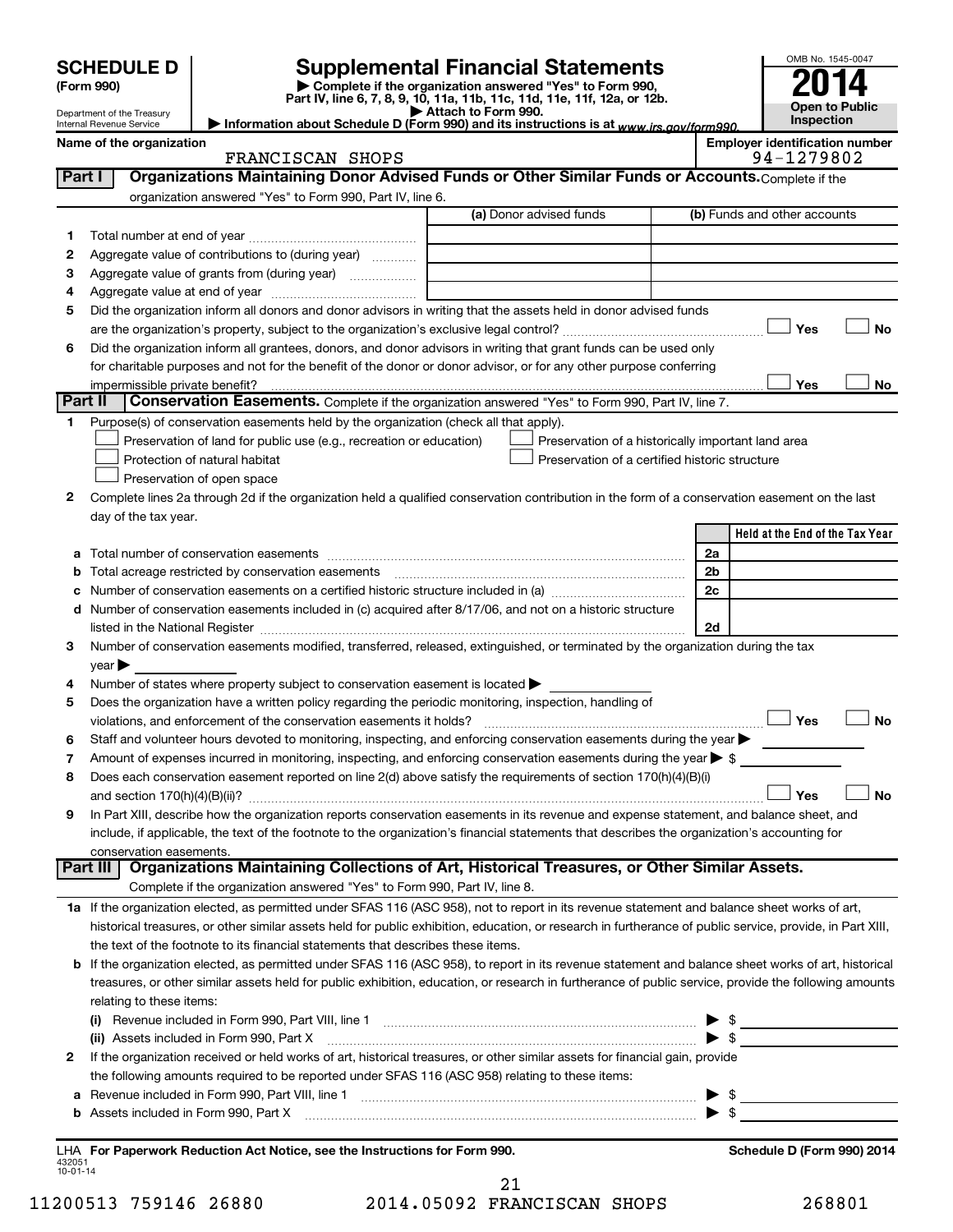|        | Schedule D (Form 990) 2014                                                                                                                                                                                                                                                                                                                           | FRANCISCAN SHOPS                        |   |                |                                                                                                                                                                                                                               |                                 | 94-1279802 Page 2                            |                |     |    |
|--------|------------------------------------------------------------------------------------------------------------------------------------------------------------------------------------------------------------------------------------------------------------------------------------------------------------------------------------------------------|-----------------------------------------|---|----------------|-------------------------------------------------------------------------------------------------------------------------------------------------------------------------------------------------------------------------------|---------------------------------|----------------------------------------------|----------------|-----|----|
|        | Part III<br>Organizations Maintaining Collections of Art, Historical Treasures, or Other Similar Assets (continued)                                                                                                                                                                                                                                  |                                         |   |                |                                                                                                                                                                                                                               |                                 |                                              |                |     |    |
| З      | Using the organization's acquisition, accession, and other records, check any of the following that are a significant use of its collection items                                                                                                                                                                                                    |                                         |   |                |                                                                                                                                                                                                                               |                                 |                                              |                |     |    |
|        | (check all that apply):                                                                                                                                                                                                                                                                                                                              |                                         |   |                |                                                                                                                                                                                                                               |                                 |                                              |                |     |    |
| a      | Public exhibition                                                                                                                                                                                                                                                                                                                                    | d                                       |   |                | Loan or exchange programs                                                                                                                                                                                                     |                                 |                                              |                |     |    |
| b      | Scholarly research                                                                                                                                                                                                                                                                                                                                   | е                                       |   |                | Other and the contract of the contract of the contract of the contract of the contract of the contract of the contract of the contract of the contract of the contract of the contract of the contract of the contract of the |                                 |                                              |                |     |    |
| c      | Preservation for future generations                                                                                                                                                                                                                                                                                                                  |                                         |   |                |                                                                                                                                                                                                                               |                                 |                                              |                |     |    |
| 4      | Provide a description of the organization's collections and explain how they further the organization's exempt purpose in Part XIII.                                                                                                                                                                                                                 |                                         |   |                |                                                                                                                                                                                                                               |                                 |                                              |                |     |    |
| 5      | During the year, did the organization solicit or receive donations of art, historical treasures, or other similar assets                                                                                                                                                                                                                             |                                         |   |                |                                                                                                                                                                                                                               |                                 |                                              |                |     |    |
|        |                                                                                                                                                                                                                                                                                                                                                      |                                         |   |                |                                                                                                                                                                                                                               |                                 |                                              | Yes            |     | No |
|        | <b>Part IV</b><br>Escrow and Custodial Arrangements. Complete if the organization answered "Yes" to Form 990, Part IV, line 9, or                                                                                                                                                                                                                    |                                         |   |                |                                                                                                                                                                                                                               |                                 |                                              |                |     |    |
|        | reported an amount on Form 990, Part X, line 21.                                                                                                                                                                                                                                                                                                     |                                         |   |                |                                                                                                                                                                                                                               |                                 |                                              |                |     |    |
|        | 1a Is the organization an agent, trustee, custodian or other intermediary for contributions or other assets not included                                                                                                                                                                                                                             |                                         |   |                |                                                                                                                                                                                                                               |                                 |                                              |                |     |    |
|        |                                                                                                                                                                                                                                                                                                                                                      |                                         |   |                |                                                                                                                                                                                                                               |                                 |                                              | Yes            |     | No |
|        | b If "Yes," explain the arrangement in Part XIII and complete the following table:                                                                                                                                                                                                                                                                   |                                         |   |                |                                                                                                                                                                                                                               |                                 |                                              |                |     |    |
|        |                                                                                                                                                                                                                                                                                                                                                      |                                         |   |                |                                                                                                                                                                                                                               |                                 |                                              | Amount         |     |    |
|        | Beginning balance measurements and contain a series of the series of the series of the series of the series of the series of the series of the series of the series of the series of the series of the series of the series of                                                                                                                       |                                         |   |                |                                                                                                                                                                                                                               | 1c                              |                                              |                |     |    |
|        |                                                                                                                                                                                                                                                                                                                                                      |                                         |   |                |                                                                                                                                                                                                                               | 1d                              |                                              |                |     |    |
|        | Distributions during the year manufactured and continuum control of the year manufactured and the year manufactured and the year manufactured and the year manufactured and the year manufactured and the year manufactured an                                                                                                                       |                                         |   |                |                                                                                                                                                                                                                               | 1e<br>1f                        |                                              |                |     |    |
|        | Ending balance manufacture contracts and the contracts of the contracts of the contracts of the contracts of the contracts of the contracts of the contracts of the contracts of the contracts of the contracts of the contrac<br>2a Did the organization include an amount on Form 990, Part X, line 21, for escrow or custodial account liability? |                                         |   |                |                                                                                                                                                                                                                               |                                 |                                              | <b>Yes</b>     |     | No |
|        | <b>b</b> If "Yes," explain the arrangement in Part XIII. Check here if the explanation has been provided in Part XIII                                                                                                                                                                                                                                |                                         |   |                |                                                                                                                                                                                                                               |                                 |                                              |                |     |    |
| Part V | Endowment Funds. Complete if the organization answered "Yes" to Form 990, Part IV, line 10.                                                                                                                                                                                                                                                          |                                         |   |                |                                                                                                                                                                                                                               |                                 |                                              |                |     |    |
|        |                                                                                                                                                                                                                                                                                                                                                      | (a) Current year                        |   | (b) Prior year | (c) Two years back                                                                                                                                                                                                            |                                 | (d) Three years back $ $ (e) Four years back |                |     |    |
| 1а     | Beginning of year balance                                                                                                                                                                                                                                                                                                                            |                                         |   |                |                                                                                                                                                                                                                               |                                 |                                              |                |     |    |
| b      |                                                                                                                                                                                                                                                                                                                                                      |                                         |   |                |                                                                                                                                                                                                                               |                                 |                                              |                |     |    |
|        | Net investment earnings, gains, and losses                                                                                                                                                                                                                                                                                                           |                                         |   |                |                                                                                                                                                                                                                               |                                 |                                              |                |     |    |
|        |                                                                                                                                                                                                                                                                                                                                                      |                                         |   |                |                                                                                                                                                                                                                               |                                 |                                              |                |     |    |
|        | e Other expenditures for facilities                                                                                                                                                                                                                                                                                                                  |                                         |   |                |                                                                                                                                                                                                                               |                                 |                                              |                |     |    |
|        | and programs                                                                                                                                                                                                                                                                                                                                         |                                         |   |                |                                                                                                                                                                                                                               |                                 |                                              |                |     |    |
|        |                                                                                                                                                                                                                                                                                                                                                      |                                         |   |                |                                                                                                                                                                                                                               |                                 |                                              |                |     |    |
|        | End of year balance                                                                                                                                                                                                                                                                                                                                  |                                         |   |                |                                                                                                                                                                                                                               |                                 |                                              |                |     |    |
| 2      | Provide the estimated percentage of the current year end balance (line 1g, column (a)) held as:                                                                                                                                                                                                                                                      |                                         |   |                |                                                                                                                                                                                                                               |                                 |                                              |                |     |    |
|        | Board designated or quasi-endowment                                                                                                                                                                                                                                                                                                                  |                                         | ℅ |                |                                                                                                                                                                                                                               |                                 |                                              |                |     |    |
|        | Permanent endowment                                                                                                                                                                                                                                                                                                                                  | %                                       |   |                |                                                                                                                                                                                                                               |                                 |                                              |                |     |    |
| с      | Temporarily restricted endowment                                                                                                                                                                                                                                                                                                                     | %                                       |   |                |                                                                                                                                                                                                                               |                                 |                                              |                |     |    |
|        | The percentages in lines 2a, 2b, and 2c should equal 100%.                                                                                                                                                                                                                                                                                           |                                         |   |                |                                                                                                                                                                                                                               |                                 |                                              |                |     |    |
|        | 3a Are there endowment funds not in the possession of the organization that are held and administered for the organization                                                                                                                                                                                                                           |                                         |   |                |                                                                                                                                                                                                                               |                                 |                                              |                |     |    |
|        | by:                                                                                                                                                                                                                                                                                                                                                  |                                         |   |                |                                                                                                                                                                                                                               |                                 |                                              |                | Yes | No |
|        | (i)                                                                                                                                                                                                                                                                                                                                                  |                                         |   |                |                                                                                                                                                                                                                               |                                 |                                              | 3a(i)          |     |    |
|        |                                                                                                                                                                                                                                                                                                                                                      |                                         |   |                |                                                                                                                                                                                                                               |                                 |                                              | 3a(ii)         |     |    |
|        |                                                                                                                                                                                                                                                                                                                                                      |                                         |   |                |                                                                                                                                                                                                                               |                                 |                                              | 3b             |     |    |
|        | Describe in Part XIII the intended uses of the organization's endowment funds.                                                                                                                                                                                                                                                                       |                                         |   |                |                                                                                                                                                                                                                               |                                 |                                              |                |     |    |
|        | <b>Part VI</b><br>Land, Buildings, and Equipment.                                                                                                                                                                                                                                                                                                    |                                         |   |                |                                                                                                                                                                                                                               |                                 |                                              |                |     |    |
|        | Complete if the organization answered "Yes" to Form 990, Part IV, line 11a. See Form 990, Part X, line 10.                                                                                                                                                                                                                                           |                                         |   |                |                                                                                                                                                                                                                               |                                 |                                              |                |     |    |
|        | Description of property                                                                                                                                                                                                                                                                                                                              | (a) Cost or other<br>basis (investment) |   |                | (b) Cost or other<br>basis (other)                                                                                                                                                                                            | (c) Accumulated<br>depreciation |                                              | (d) Book value |     |    |
|        |                                                                                                                                                                                                                                                                                                                                                      |                                         |   |                |                                                                                                                                                                                                                               |                                 |                                              |                |     |    |
| b      |                                                                                                                                                                                                                                                                                                                                                      |                                         |   |                |                                                                                                                                                                                                                               |                                 |                                              |                |     |    |
|        |                                                                                                                                                                                                                                                                                                                                                      |                                         |   |                |                                                                                                                                                                                                                               |                                 |                                              |                |     |    |
|        |                                                                                                                                                                                                                                                                                                                                                      |                                         |   |                |                                                                                                                                                                                                                               |                                 |                                              |                |     |    |
|        |                                                                                                                                                                                                                                                                                                                                                      |                                         |   |                |                                                                                                                                                                                                                               |                                 |                                              |                |     |    |
|        | Total. Add lines 1a through 1e. (Column (d) must equal Form 990, Part X, column (B), line 10c.)                                                                                                                                                                                                                                                      |                                         |   |                |                                                                                                                                                                                                                               |                                 |                                              |                |     | 0. |
|        |                                                                                                                                                                                                                                                                                                                                                      |                                         |   |                |                                                                                                                                                                                                                               |                                 | Schedule D (Form 990) 2014                   |                |     |    |

**Schedule D (Form 990) 2014**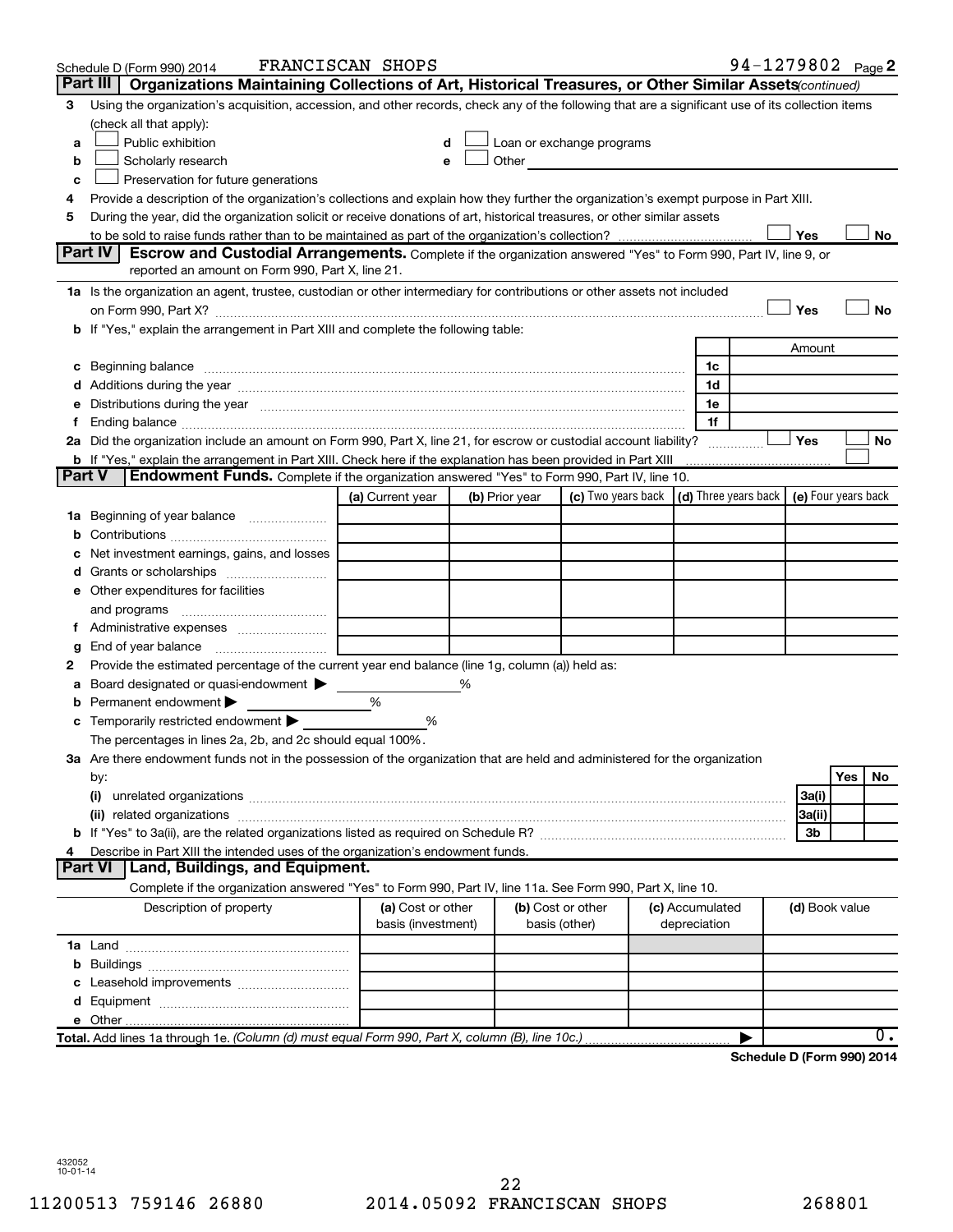|                  | Schedule D (Form 990) 2014                                                                      | FRANCISCAN SHOPS             |                 |                                                                                                                   | 94-1279802 Page 3 |
|------------------|-------------------------------------------------------------------------------------------------|------------------------------|-----------------|-------------------------------------------------------------------------------------------------------------------|-------------------|
| <b>Part VIII</b> | <b>Investments - Other Securities.</b>                                                          |                              |                 |                                                                                                                   |                   |
|                  |                                                                                                 |                              |                 | Complete if the organization answered "Yes" to Form 990, Part IV, line 11b. See Form 990, Part X, line 12.        |                   |
|                  | (a) Description of security or category (including name of security)                            |                              | (b) Book value  | (c) Method of valuation: Cost or end-of-year market value                                                         |                   |
|                  | (1) Financial derivatives                                                                       |                              |                 |                                                                                                                   |                   |
| (2)              |                                                                                                 |                              |                 |                                                                                                                   |                   |
| (3) Other        |                                                                                                 |                              |                 |                                                                                                                   |                   |
| (A)              |                                                                                                 |                              |                 |                                                                                                                   |                   |
| (B)              |                                                                                                 |                              |                 |                                                                                                                   |                   |
| (C)              |                                                                                                 |                              |                 |                                                                                                                   |                   |
| (D)              |                                                                                                 |                              |                 |                                                                                                                   |                   |
| (E)              |                                                                                                 |                              |                 |                                                                                                                   |                   |
| (F)              |                                                                                                 |                              |                 |                                                                                                                   |                   |
| (G)              |                                                                                                 |                              |                 |                                                                                                                   |                   |
| (H)              |                                                                                                 |                              |                 |                                                                                                                   |                   |
|                  | Total. (Col. (b) must equal Form 990, Part X, col. (B) line 12.) $\blacktriangleright$          |                              |                 |                                                                                                                   |                   |
|                  | Part VIII Investments - Program Related.                                                        |                              |                 |                                                                                                                   |                   |
|                  |                                                                                                 |                              |                 | Complete if the organization answered "Yes" to Form 990, Part IV, line 11c. See Form 990, Part X, line 13.        |                   |
|                  | (a) Description of investment                                                                   |                              | (b) Book value  | (c) Method of valuation: Cost or end-of-year market value                                                         |                   |
| (1)              |                                                                                                 |                              |                 |                                                                                                                   |                   |
| (2)              |                                                                                                 |                              |                 |                                                                                                                   |                   |
| (3)              |                                                                                                 |                              |                 |                                                                                                                   |                   |
| (4)              |                                                                                                 |                              |                 |                                                                                                                   |                   |
| (5)              |                                                                                                 |                              |                 |                                                                                                                   |                   |
| (6)              |                                                                                                 |                              |                 |                                                                                                                   |                   |
| (7)              |                                                                                                 |                              |                 |                                                                                                                   |                   |
| (8)              |                                                                                                 |                              |                 |                                                                                                                   |                   |
| (9)              |                                                                                                 |                              |                 |                                                                                                                   |                   |
|                  | Total. (Col. (b) must equal Form 990, Part X, col. (B) line 13.) $\blacktriangleright$          |                              |                 |                                                                                                                   |                   |
| Part IX          | <b>Other Assets.</b>                                                                            |                              |                 |                                                                                                                   |                   |
|                  |                                                                                                 |                              |                 | Complete if the organization answered "Yes" to Form 990, Part IV, line 11d. See Form 990, Part X, line 15.        |                   |
|                  |                                                                                                 |                              | (a) Description |                                                                                                                   | (b) Book value    |
| (1)              | OTHER RECEIVABLE                                                                                |                              |                 |                                                                                                                   | 152, 552.         |
| (2)              |                                                                                                 |                              |                 |                                                                                                                   |                   |
| (3)              |                                                                                                 |                              |                 |                                                                                                                   |                   |
| (4)              |                                                                                                 |                              |                 |                                                                                                                   |                   |
| (5)              |                                                                                                 |                              |                 |                                                                                                                   |                   |
|                  |                                                                                                 |                              |                 |                                                                                                                   |                   |
| (6)<br>(7)       |                                                                                                 |                              |                 |                                                                                                                   |                   |
| (8)              |                                                                                                 |                              |                 |                                                                                                                   |                   |
|                  |                                                                                                 |                              |                 |                                                                                                                   |                   |
| (9)              |                                                                                                 |                              |                 |                                                                                                                   | 152, 552.         |
| Part X           | Total. (Column (b) must equal Form 990, Part X, col. (B) line 15.)<br><b>Other Liabilities.</b> |                              |                 |                                                                                                                   |                   |
|                  |                                                                                                 |                              |                 | Complete if the organization answered "Yes" to Form 990, Part IV, line 11e or 11f. See Form 990, Part X, line 25. |                   |
|                  |                                                                                                 | (a) Description of liability |                 | (b) Book value                                                                                                    |                   |
| 1.               |                                                                                                 |                              |                 |                                                                                                                   |                   |
| (1)              | Federal income taxes                                                                            |                              |                 |                                                                                                                   |                   |
| (2)              |                                                                                                 |                              |                 |                                                                                                                   |                   |
| (3)              |                                                                                                 |                              |                 |                                                                                                                   |                   |
| (4)              |                                                                                                 |                              |                 |                                                                                                                   |                   |
| (5)              |                                                                                                 |                              |                 |                                                                                                                   |                   |
| (6)              |                                                                                                 |                              |                 |                                                                                                                   |                   |
| (7)              |                                                                                                 |                              |                 |                                                                                                                   |                   |
| (8)              |                                                                                                 |                              |                 |                                                                                                                   |                   |
| (9)              |                                                                                                 |                              |                 |                                                                                                                   |                   |
|                  | Total. (Column (b) must equal Form 990, Part X, col. (B) line 25.).                             |                              |                 |                                                                                                                   |                   |

**2.** Liability for uncertain tax positions. In Part XIII, provide the text of the footnote to the organization's financial statements that reports the organization's liability for uncertain tax positions under FIN 48 (ASC 740). Check here if the text of the footnote has been provided in Part XIII  $\boxed{\text{X}}$ 

**Schedule D (Form 990) 2014**

432053 10-01-14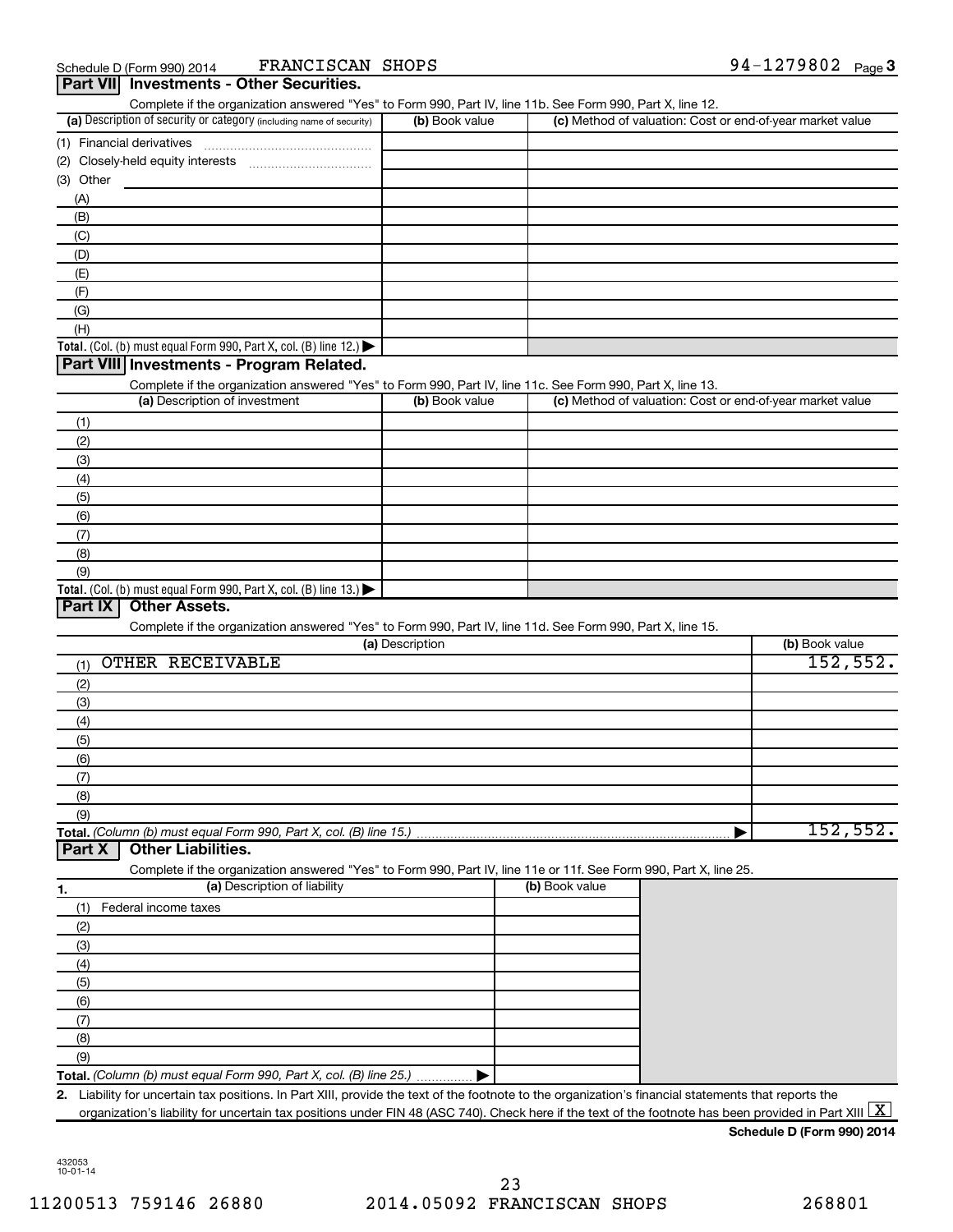|    | FRANCISCAN SHOPS<br>Schedule D (Form 990) 2014                                                                                                                                                                                      |                | 94-1279802 Page 4 |
|----|-------------------------------------------------------------------------------------------------------------------------------------------------------------------------------------------------------------------------------------|----------------|-------------------|
|    | <b>Part XI</b><br>Reconciliation of Revenue per Audited Financial Statements With Revenue per Return.                                                                                                                               |                |                   |
|    | Complete if the organization answered "Yes" to Form 990, Part IV, line 12a.                                                                                                                                                         |                |                   |
| 1  | Total revenue, gains, and other support per audited financial statements [[[[[[[[[[[[[[[[[[[[[[[[[]]]]]]]]]]]                                                                                                                       |                | $\mathbf{1}$      |
| 2  | Amounts included on line 1 but not on Form 990, Part VIII, line 12:                                                                                                                                                                 |                |                   |
| a  |                                                                                                                                                                                                                                     | 2a             |                   |
| b  |                                                                                                                                                                                                                                     | 2 <sub>b</sub> |                   |
| с  | Recoveries of prior year grants [11,111] Recoveries of prior year grants [11,111] Recoveries of prior year grants                                                                                                                   | 2c             |                   |
| d  |                                                                                                                                                                                                                                     | 2d             |                   |
| е  | Add lines 2a through 2d                                                                                                                                                                                                             |                | <b>2e</b>         |
| 3  |                                                                                                                                                                                                                                     |                | 3                 |
|    | Amounts included on Form 990, Part VIII, line 12, but not on line 1:                                                                                                                                                                |                |                   |
| a  |                                                                                                                                                                                                                                     | 4a             |                   |
| b  |                                                                                                                                                                                                                                     | 4 <sub>b</sub> |                   |
|    | Add lines 4a and 4b                                                                                                                                                                                                                 |                | 4с                |
| 5  |                                                                                                                                                                                                                                     |                | 5                 |
|    | Part XII   Reconciliation of Expenses per Audited Financial Statements With Expenses per Return.                                                                                                                                    |                |                   |
|    | Complete if the organization answered "Yes" to Form 990, Part IV, line 12a.                                                                                                                                                         |                |                   |
| 1  |                                                                                                                                                                                                                                     |                | $\mathbf{1}$      |
| 2  | Amounts included on line 1 but not on Form 990, Part IX, line 25:                                                                                                                                                                   |                |                   |
| a  |                                                                                                                                                                                                                                     | 2a             |                   |
| b  |                                                                                                                                                                                                                                     | 2 <sub>b</sub> |                   |
|    |                                                                                                                                                                                                                                     | 2c             |                   |
| d  |                                                                                                                                                                                                                                     | 2d             |                   |
| е  | Add lines 2a through 2d <b>[10]</b> University of the state of the state of the state of the state of the state of the state of the state of the state of the state of the state of the state of the state of the state of the stat |                | <b>2e</b>         |
| 3  |                                                                                                                                                                                                                                     |                | 3                 |
| 4  | Amounts included on Form 990, Part IX, line 25, but not on line 1:                                                                                                                                                                  |                |                   |
| a  |                                                                                                                                                                                                                                     | 4a             |                   |
|    |                                                                                                                                                                                                                                     | 4b             |                   |
|    | Add lines 4a and 4b                                                                                                                                                                                                                 |                | 4c                |
| 5. |                                                                                                                                                                                                                                     |                | 5                 |
|    | Part XIII Supplemental Information.                                                                                                                                                                                                 |                |                   |

Provide the descriptions required for Part II, lines 3, 5, and 9; Part III, lines 1a and 4; Part IV, lines 1b and 2b; Part V, line 4; Part X, line 2; Part XI, lines 2d and 4b; and Part XII, lines 2d and 4b. Also complete this part to provide any additional information.

PART X, LINE 2:

| THE CORPORATION IS A NOT-FOR-PROFIT CORPORATION AND IS EXEMPT FROM FEDERAL |
|----------------------------------------------------------------------------|
| AND STATE INCOME TAXES UNDER PROVISIONS OF SECTION $501(C)(3)$ OF THE      |
| INTERNAL REVENUE CODE AND THE CALIFORNIA TAX CODE. CONTINUANCE OF SUCH     |
| EXEMPTION IS SUBJECT TO COMPLIANCE WITH LAWS AND REGULATIONS OF THE TAXING |
| AUTHORITIES. CERTAIN ACTIVITIES CONSIDERED UNRELATED TO THE TAX EXEMPT     |
| PURPOSES OF THE CORPORATION MAY GENERATE INCOME THAT IS TAXABLE. NO        |
| PROVISION HAS BEEN RECORDED FOR INCOME TAXES, AS THE NET INCOME, IF ANY,   |
| FROM UNRELATED BUSINESS IN THE OPINION OF MANAGEMENT; IT IS NOT MATERIAL   |
| TO THE BASIC FINANCIAL STATEMENTS TAKEN AS A WHOLE.                        |
|                                                                            |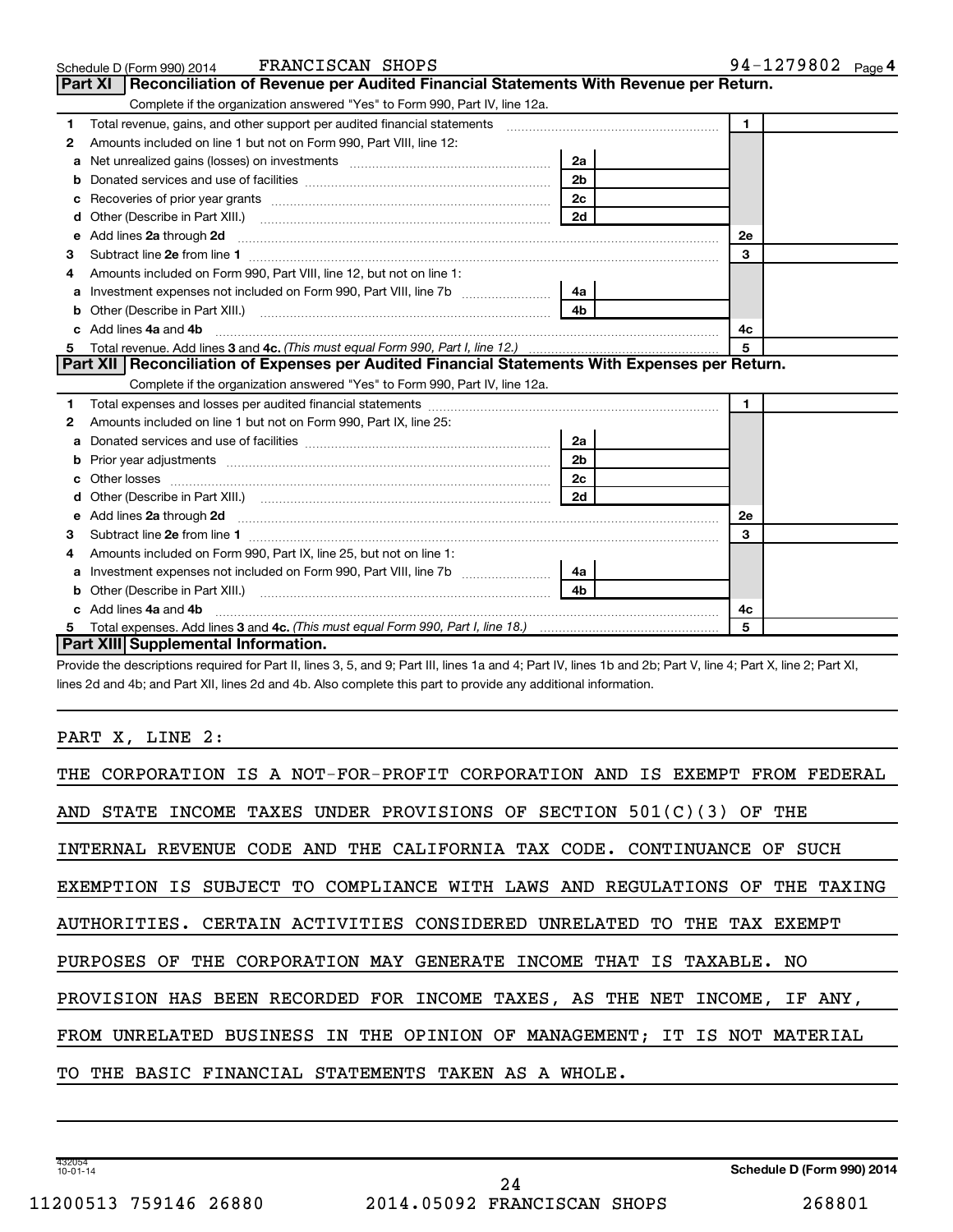|   | <b>SCHEDULE J</b>                       | <b>Compensation Information</b>                                                                                           |                                       | OMB No. 1545-0047          |     |                         |
|---|-----------------------------------------|---------------------------------------------------------------------------------------------------------------------------|---------------------------------------|----------------------------|-----|-------------------------|
|   | (Form 990)                              | For certain Officers, Directors, Trustees, Key Employees, and Highest                                                     |                                       | <b>2014</b>                |     |                         |
|   |                                         | <b>Compensated Employees</b><br>Complete if the organization answered "Yes" on Form 990, Part IV, line 23.                |                                       |                            |     |                         |
|   | Department of the Treasury              | Attach to Form 990.                                                                                                       |                                       | <b>Open to Public</b>      |     |                         |
|   | Internal Revenue Service                | Information about Schedule J (Form 990) and its instructions is at www.irs.gov/form990.                                   |                                       | Inspection                 |     |                         |
|   | Name of the organization                |                                                                                                                           | <b>Employer identification number</b> | 94-1279802                 |     |                         |
|   | Part I                                  | FRANCISCAN SHOPS<br><b>Questions Regarding Compensation</b>                                                               |                                       |                            |     |                         |
|   |                                         |                                                                                                                           |                                       |                            |     |                         |
|   |                                         | 1a Check the appropriate box(es) if the organization provided any of the following to or for a person listed in Form 990, |                                       |                            | Yes | No                      |
|   |                                         | Part VII, Section A, line 1a. Complete Part III to provide any relevant information regarding these items.                |                                       |                            |     |                         |
|   | First-class or charter travel           | Housing allowance or residence for personal use                                                                           |                                       |                            |     |                         |
|   | Travel for companions                   | Payments for business use of personal residence                                                                           |                                       |                            |     |                         |
|   |                                         | Tax indemnification and gross-up payments<br>Health or social club dues or initiation fees                                |                                       |                            |     |                         |
|   |                                         | Discretionary spending account<br>Personal services (e.g., maid, chauffeur, chef)                                         |                                       |                            |     |                         |
|   |                                         |                                                                                                                           |                                       |                            |     |                         |
|   |                                         | <b>b</b> If any of the boxes on line 1a are checked, did the organization follow a written policy regarding payment or    |                                       |                            |     |                         |
|   |                                         |                                                                                                                           |                                       | 1b                         |     |                         |
| 2 |                                         | Did the organization require substantiation prior to reimbursing or allowing expenses incurred by all directors,          |                                       |                            |     |                         |
|   |                                         |                                                                                                                           |                                       | $\mathbf{2}$               |     |                         |
|   |                                         |                                                                                                                           |                                       |                            |     |                         |
| 3 |                                         | Indicate which, if any, of the following the filing organization used to establish the compensation of the organization's |                                       |                            |     |                         |
|   |                                         | CEO/Executive Director. Check all that apply. Do not check any boxes for methods used by a related organization to        |                                       |                            |     |                         |
|   |                                         | establish compensation of the CEO/Executive Director, but explain in Part III.                                            |                                       |                            |     |                         |
|   | Compensation committee                  | Written employment contract                                                                                               |                                       |                            |     |                         |
|   |                                         | Independent compensation consultant<br>Compensation survey or study                                                       |                                       |                            |     |                         |
|   |                                         | Form 990 of other organizations<br>Approval by the board or compensation committee                                        |                                       |                            |     |                         |
|   |                                         |                                                                                                                           |                                       |                            |     |                         |
| 4 |                                         | During the year, did any person listed in Form 990, Part VII, Section A, line 1a, with respect to the filing              |                                       |                            |     |                         |
|   | organization or a related organization: |                                                                                                                           |                                       |                            |     |                         |
| а |                                         | Receive a severance payment or change-of-control payment?                                                                 |                                       | 4a                         |     | х                       |
| b |                                         |                                                                                                                           |                                       | 4b                         |     | $\overline{\textbf{x}}$ |
| с |                                         |                                                                                                                           |                                       | 4c                         |     | $\overline{\textbf{x}}$ |
|   |                                         | If "Yes" to any of lines 4a-c, list the persons and provide the applicable amounts for each item in Part III.             |                                       |                            |     |                         |
|   |                                         |                                                                                                                           |                                       |                            |     |                         |
|   |                                         | Only section 501(c)(3), 501(c)(4), and 501(c)(29) organizations must complete lines 5-9.                                  |                                       |                            |     |                         |
|   |                                         | For persons listed in Form 990, Part VII, Section A, line 1a, did the organization pay or accrue any compensation         |                                       |                            |     |                         |
|   | contingent on the revenues of:          |                                                                                                                           |                                       |                            |     |                         |
|   |                                         |                                                                                                                           |                                       | 5а                         |     | X.                      |
|   |                                         |                                                                                                                           |                                       | 5b                         |     | $\overline{\mathbf{X}}$ |
|   |                                         | If "Yes" to line 5a or 5b, describe in Part III.                                                                          |                                       |                            |     |                         |
| 6 |                                         | For persons listed in Form 990, Part VII, Section A, line 1a, did the organization pay or accrue any compensation         |                                       |                            |     |                         |
|   | contingent on the net earnings of:      |                                                                                                                           |                                       |                            |     |                         |
|   |                                         |                                                                                                                           |                                       | 6a                         |     | X.                      |
|   |                                         |                                                                                                                           |                                       | 6b                         |     | $\overline{\text{X}}$   |
|   |                                         | If "Yes" to line 6a or 6b, describe in Part III.                                                                          |                                       |                            |     |                         |
|   |                                         | 7 For persons listed in Form 990, Part VII, Section A, line 1a, did the organization provide any non-fixed payments       |                                       |                            |     |                         |
|   |                                         |                                                                                                                           |                                       | 7                          |     | х                       |
| 8 |                                         | Were any amounts reported in Form 990, Part VII, paid or accrued pursuant to a contract that was subject to the           |                                       |                            |     |                         |
|   |                                         |                                                                                                                           |                                       | 8                          |     | x                       |
| 9 |                                         | If "Yes" to line 8, did the organization also follow the rebuttable presumption procedure described in                    |                                       |                            |     |                         |
|   |                                         |                                                                                                                           |                                       | 9                          |     |                         |
|   |                                         | LHA For Paperwork Reduction Act Notice, see the Instructions for Form 990.                                                |                                       | Schedule J (Form 990) 2014 |     |                         |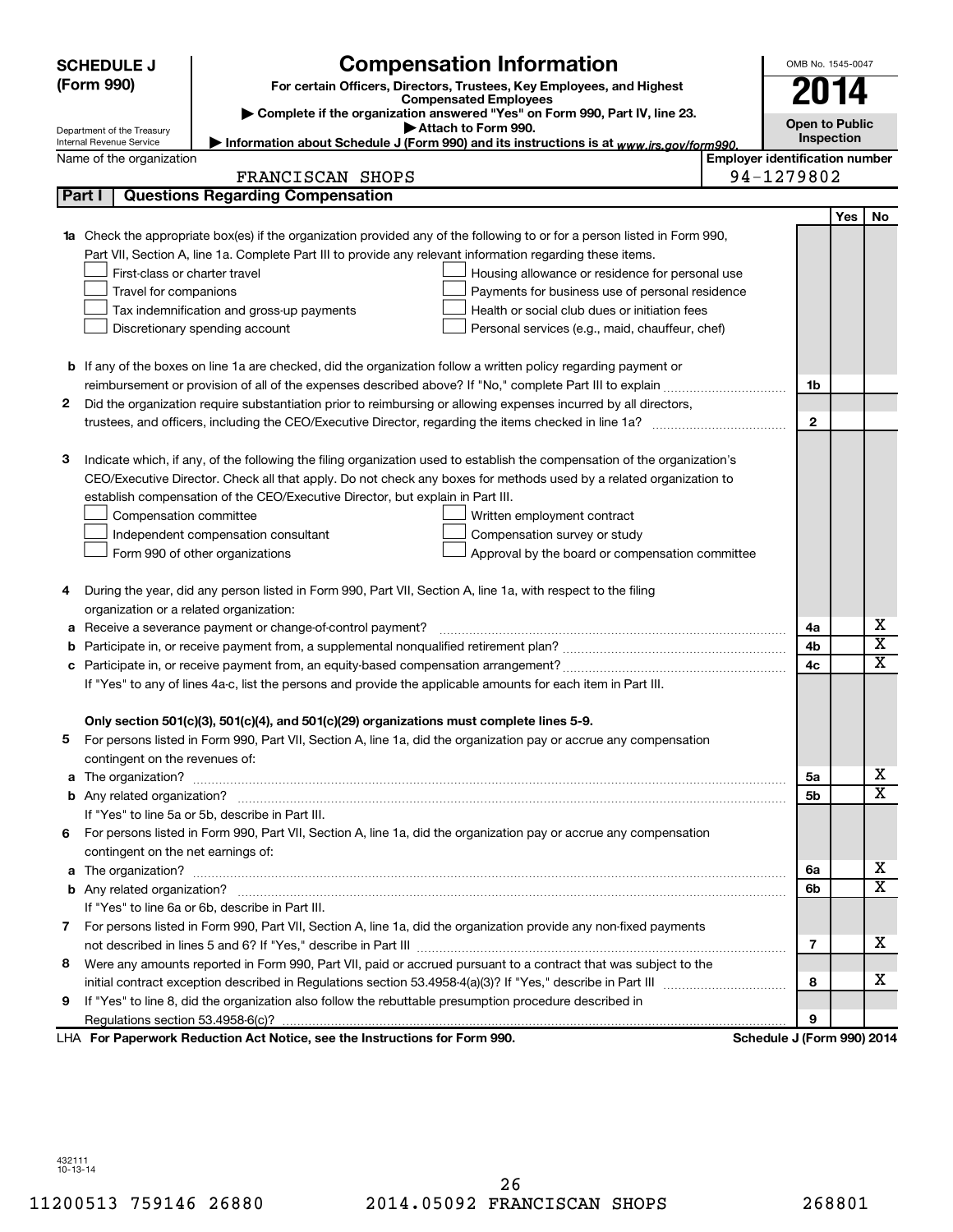#### Part II | Officers, Directors, Trustees, Key Employees, and Highest Compensated Employees. Use duplicate copies if additional space is needed.

For each individual whose compensation must be reported in Schedule J, report compensation from the organization on row (i) and from related organizations, described in the instructions, on row (ii). Do not list any individuals that are not listed on Form 990, Part VII.

Note. The sum of columns (B)(i)-(iii) for each listed individual must equal the total amount of Form 990, Part VII, Section A, line 1a, applicable column (D) and (E) amounts for that individual.

|                           |      |                          | (B) Breakdown of W-2 and/or 1099-MISC compensation |                                           | (C) Retirement and<br>other deferred | (D) Nontaxable<br>benefits | (E) Total of columns | (F) Compensation<br>in column (B)         |
|---------------------------|------|--------------------------|----------------------------------------------------|-------------------------------------------|--------------------------------------|----------------------------|----------------------|-------------------------------------------|
| (A) Name and Title        |      | (i) Base<br>compensation | (ii) Bonus &<br>incentive<br>compensation          | (iii) Other<br>reportable<br>compensation | compensation                         |                            | $(B)(i)-(D)$         | reported as deferred<br>in prior Form 990 |
| JO VOLKERT<br>(1)         | (i)  | 0.                       | О.                                                 | 0.                                        | о.                                   | 0.                         | $\mathbf 0$ .        | 0.                                        |
| VICE CHAIR                | (ii) | 182,577.                 | $\overline{0}$ .                                   | $\overline{0}$ .                          | 41,472.                              | 17,048                     | 241,097.             | $\overline{0}$ .                          |
| CHARLOTTE FERRETTI<br>(2) | (i)  | 0.                       | $\overline{0}$ .                                   | 0.                                        | О.                                   | $\mathbf 0$ .              | 0.                   | $\overline{0}$ .                          |
| CHAIR OF BOD              | (ii) | 152,925.                 | о.                                                 | 0.                                        | 34,696.                              | 15,916.                    | 203,537.             | $\overline{0}$ .                          |
| <b>JASON PORTH</b><br>(3) | (i)  | 0.                       | о.                                                 | $\overline{0}$ .                          | О.                                   | 0.                         | $\mathbf 0$ .        | $\overline{0}$ .                          |
| EXECUTIVE DIRECTOR        | (ii) | 118,744.                 | 0.                                                 | $\overline{0}$ .                          | 27,969.                              | 10, 136.                   | 156,849.             | $\overline{0}$ .                          |
| ALVIN ALVAREZ<br>(4)      | (i)  | 0.                       | 0.                                                 | 0.                                        | О.                                   | 0.                         | $\mathbf 0$ .        | $\overline{0}$ .                          |
| <b>BOARD MEMBER</b>       | (ii) | 132,623.                 | 0.                                                 | $\overline{0}$ .                          | 31,649.                              | 21,140                     | 185,412.             | $\overline{\mathbf{0}}$ .                 |
| TREVOR GETZ<br>(5)        | (i)  | 0.                       | 0.                                                 | 0.                                        | О.                                   | 0.                         | $\overline{0}$ .     | $\overline{0}$ .                          |
| <b>BOARD MEMBER</b>       | (ii) | 110,666.                 | $\overline{0}$ .                                   | $\overline{\mathfrak{o}}$ .               | 23,377.                              | 21,029                     | 155,072.             | $\overline{\mathbf{0}}$ .                 |
| RONALD CORTEZ<br>(6)      | (i)  | 0.                       | $\overline{0}$ .                                   | 0.                                        | О.                                   | $\mathbf 0$ .              | $\mathbf 0$ .        | $\overline{0}$ .                          |
| BOARD MEMBER              | (ii) | 220, 329.                | $\overline{\mathbf{0}}$ .                          | 4,800.                                    | 50,591.                              | 21,140.                    | 296,860.             | $\overline{0}$ .                          |
|                           | (i)  |                          |                                                    |                                           |                                      |                            |                      |                                           |
|                           | (ii) |                          |                                                    |                                           |                                      |                            |                      |                                           |
|                           | (i)  |                          |                                                    |                                           |                                      |                            |                      |                                           |
|                           | (ii) |                          |                                                    |                                           |                                      |                            |                      |                                           |
|                           | (i)  |                          |                                                    |                                           |                                      |                            |                      |                                           |
|                           | (ii) |                          |                                                    |                                           |                                      |                            |                      |                                           |
|                           | (i)  |                          |                                                    |                                           |                                      |                            |                      |                                           |
|                           | (ii) |                          |                                                    |                                           |                                      |                            |                      |                                           |
|                           | (i)  |                          |                                                    |                                           |                                      |                            |                      |                                           |
|                           | (ii) |                          |                                                    |                                           |                                      |                            |                      |                                           |
|                           | (i)  |                          |                                                    |                                           |                                      |                            |                      |                                           |
|                           | (ii) |                          |                                                    |                                           |                                      |                            |                      |                                           |
|                           | (i)  |                          |                                                    |                                           |                                      |                            |                      |                                           |
|                           | (ii) |                          |                                                    |                                           |                                      |                            |                      |                                           |
|                           | (i)  |                          |                                                    |                                           |                                      |                            |                      |                                           |
|                           | (ii) |                          |                                                    |                                           |                                      |                            |                      |                                           |
|                           | (i)  |                          |                                                    |                                           |                                      |                            |                      |                                           |
|                           | (ii) |                          |                                                    |                                           |                                      |                            |                      |                                           |
|                           | (i)  |                          |                                                    |                                           |                                      |                            |                      |                                           |
|                           | (ii) |                          |                                                    |                                           |                                      |                            |                      |                                           |

**Schedule J (Form 990) 2014**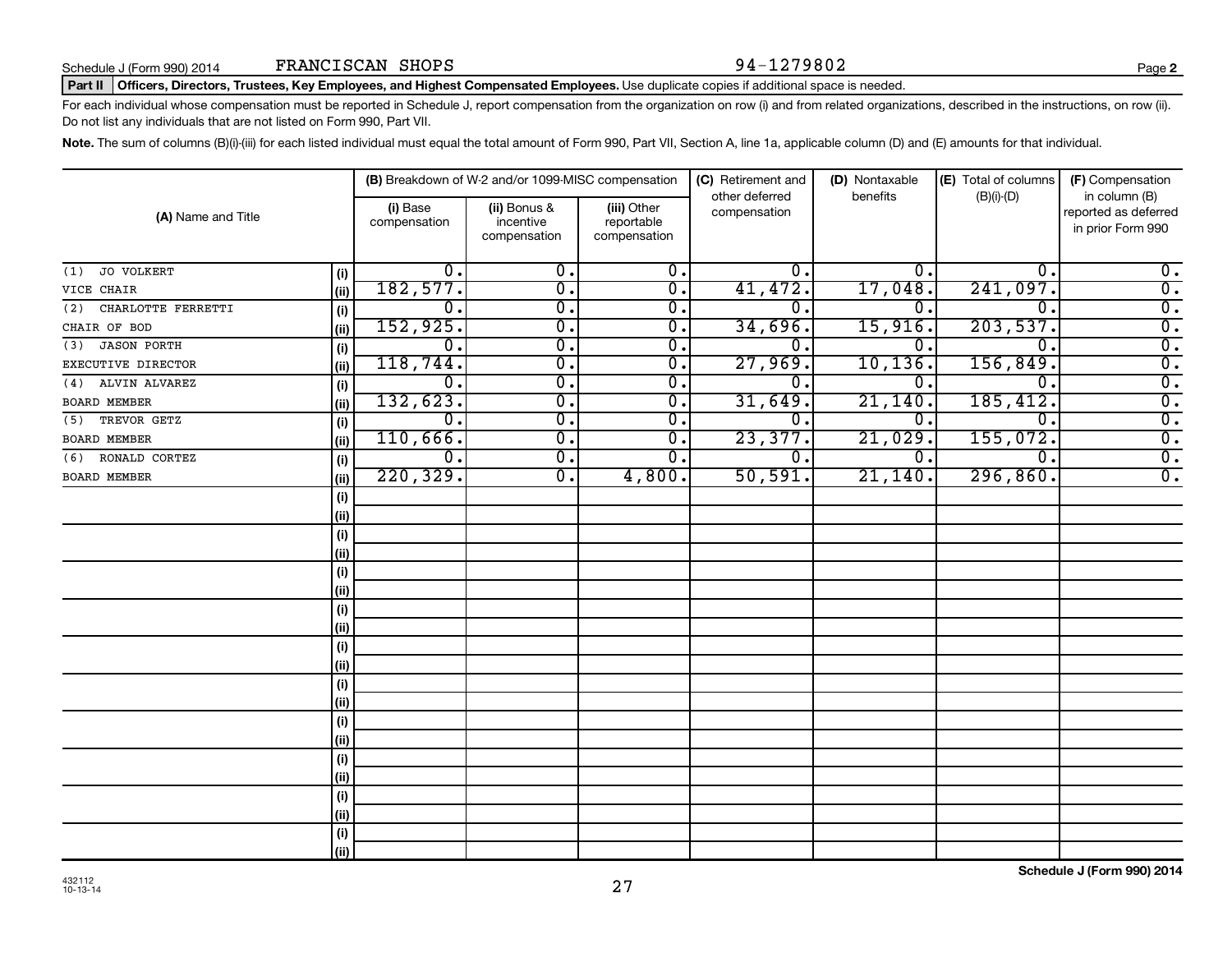#### **Part III Supplemental Information**

Provide the information, explanation, or descriptions required for Part I, lines 1a, 1b, 3, 4a, 4b, 4c, 5a, 5b, 6a, 6b, 7, and 8, and for Part II. Also complete this part for any additional information.

## PART I, LINE 3:

COMPENSATION SURVEY AND STUDY, FORM 990 OF OTHER ORGANIZATIONS, AND BOARD

OR COMMITTEE APPROVAL ARE USED BY SAN FRANCISCO STATE UNIVERSITY, A RELATED

ORGANIZATION, TO ESTABLISH THE COMPENSATION OF THE ORGANIZATION'S EXECUTIVE

DIRECTOR.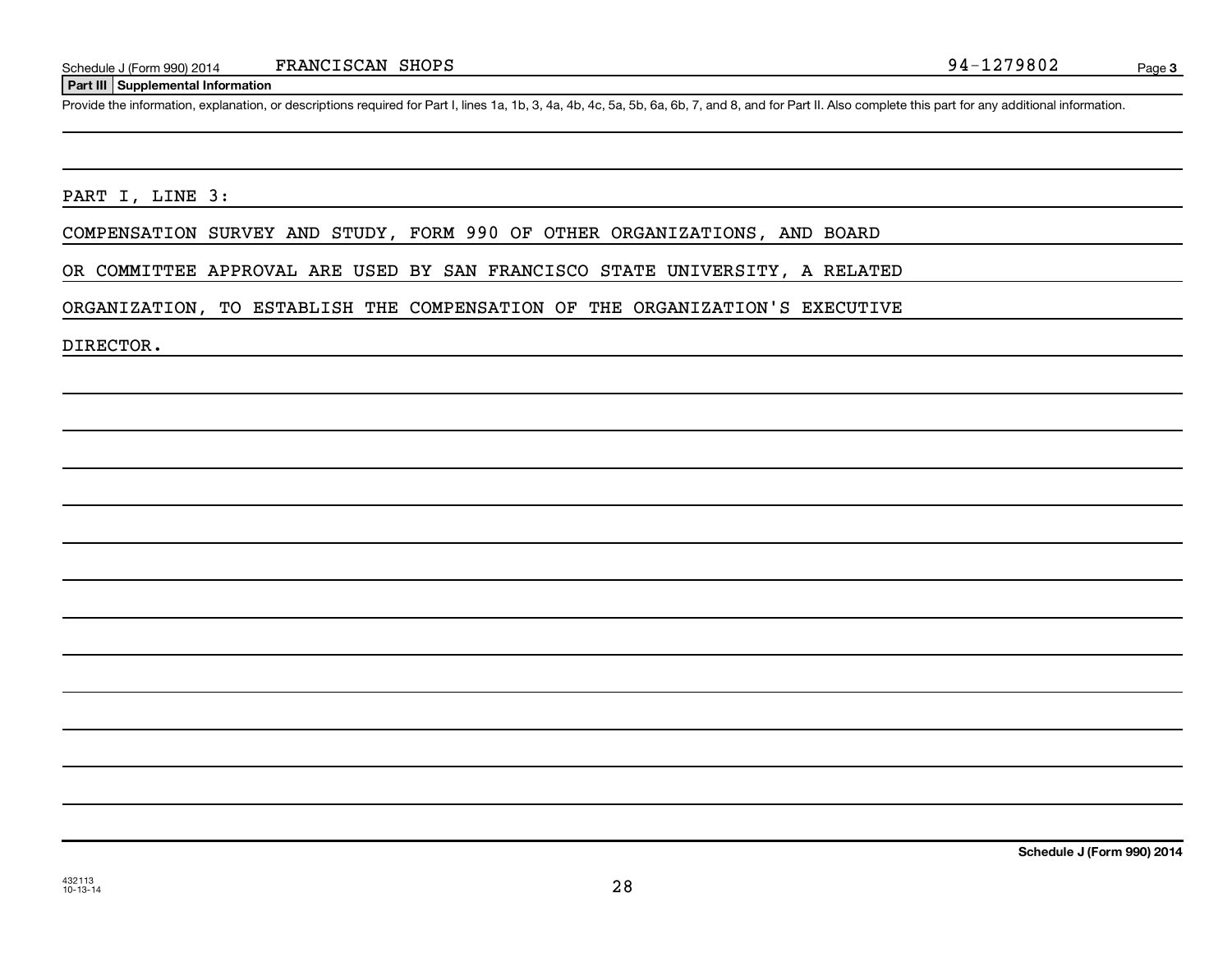|              | <b>SCHEDULE N</b><br>(Form 990 or 990-EZ)              |                                                                                  |                               | Liquidation, Termination, Dissolution, or Significant Disposition of Assets<br>▶ Complete if the organization answered "Yes" to Form 990, Part IV, lines 31 or 32; or Form 990-EZ, line 36.<br>Attach certified copies of any articles of dissolution, resolutions, or plans. |                                                                                         |                      |                                   |                                       | OMB No. 1545-0047<br>2014                 |                               |    |
|--------------|--------------------------------------------------------|----------------------------------------------------------------------------------|-------------------------------|-------------------------------------------------------------------------------------------------------------------------------------------------------------------------------------------------------------------------------------------------------------------------------|-----------------------------------------------------------------------------------------|----------------------|-----------------------------------|---------------------------------------|-------------------------------------------|-------------------------------|----|
|              | Department of the Treasury<br>Internal Revenue Service |                                                                                  | Attach to Form 990 or 990-EZ. | Information about Schedule N (Form 990 or 990-EZ) and its instructions is at www.irs.gov/form990.                                                                                                                                                                             |                                                                                         |                      |                                   |                                       | <b>Open to Public</b>                     | Inspection                    |    |
|              | Name of the organization                               |                                                                                  | FRANCISCAN SHOPS              |                                                                                                                                                                                                                                                                               |                                                                                         |                      |                                   | <b>Employer identification number</b> | 94-1279802                                |                               |    |
| Part I       | space is needed.                                       |                                                                                  |                               | Liquidation, Termination, or Dissolution. Complete this part if the organization answered "Yes" to Form 990, Part IV, line 31, or Form 990-EZ, line 36. Part I can be duplicated if additional                                                                                |                                                                                         |                      |                                   |                                       |                                           |                               |    |
| $\mathbf{1}$ |                                                        | (a) Description of asset(s)<br>distributed or transaction<br>expenses paid       | (b) Date of<br>distribution   | (c) Fair market value of<br>asset(s) distributed or<br>amount of transaction<br>expenses                                                                                                                                                                                      | (d) Method of<br>determining FMV for<br>asset(s) distributed or<br>transaction expenses | (e) EIN of recipient | (f) Name and address of recipient |                                       | (g) IRC section of<br>tax-exempt) or type | recipient(s) (if<br>of entity |    |
|              |                                                        |                                                                                  |                               |                                                                                                                                                                                                                                                                               |                                                                                         |                      |                                   |                                       |                                           |                               |    |
|              |                                                        |                                                                                  |                               |                                                                                                                                                                                                                                                                               |                                                                                         |                      |                                   |                                       |                                           |                               |    |
|              |                                                        |                                                                                  |                               |                                                                                                                                                                                                                                                                               |                                                                                         |                      |                                   |                                       |                                           |                               |    |
|              |                                                        |                                                                                  |                               |                                                                                                                                                                                                                                                                               |                                                                                         |                      |                                   |                                       |                                           |                               |    |
|              |                                                        |                                                                                  |                               |                                                                                                                                                                                                                                                                               |                                                                                         |                      |                                   |                                       |                                           |                               |    |
|              |                                                        |                                                                                  |                               |                                                                                                                                                                                                                                                                               |                                                                                         |                      |                                   |                                       |                                           |                               |    |
|              |                                                        |                                                                                  |                               |                                                                                                                                                                                                                                                                               |                                                                                         |                      |                                   |                                       |                                           |                               |    |
|              |                                                        |                                                                                  |                               |                                                                                                                                                                                                                                                                               |                                                                                         |                      |                                   |                                       |                                           | Yes                           | No |
| 2            |                                                        | Did or will any officer, director, trustee, or key employee of the organization: |                               |                                                                                                                                                                                                                                                                               |                                                                                         |                      |                                   |                                       | 2a                                        |                               |    |
|              |                                                        |                                                                                  |                               |                                                                                                                                                                                                                                                                               |                                                                                         |                      |                                   |                                       | 2b                                        |                               |    |
|              |                                                        |                                                                                  |                               | If the examination enquaved "Veal" to any of the questions on lines 20 through 2d, provide the name of the nersen involved and evolvin in Dert III                                                                                                                            |                                                                                         |                      |                                   |                                       | 2c<br>2d                                  |                               |    |

**e** If the organization answered "Yes" to any of the questions on lines 2a through 2d, provide the name of the person involved and explain in Part III. |

For Paperwork Reduction Act Notice, see the Instructions for Form 990 or Form 990-EZ. Schedule N (Form 990 or 990-EZ) (2014)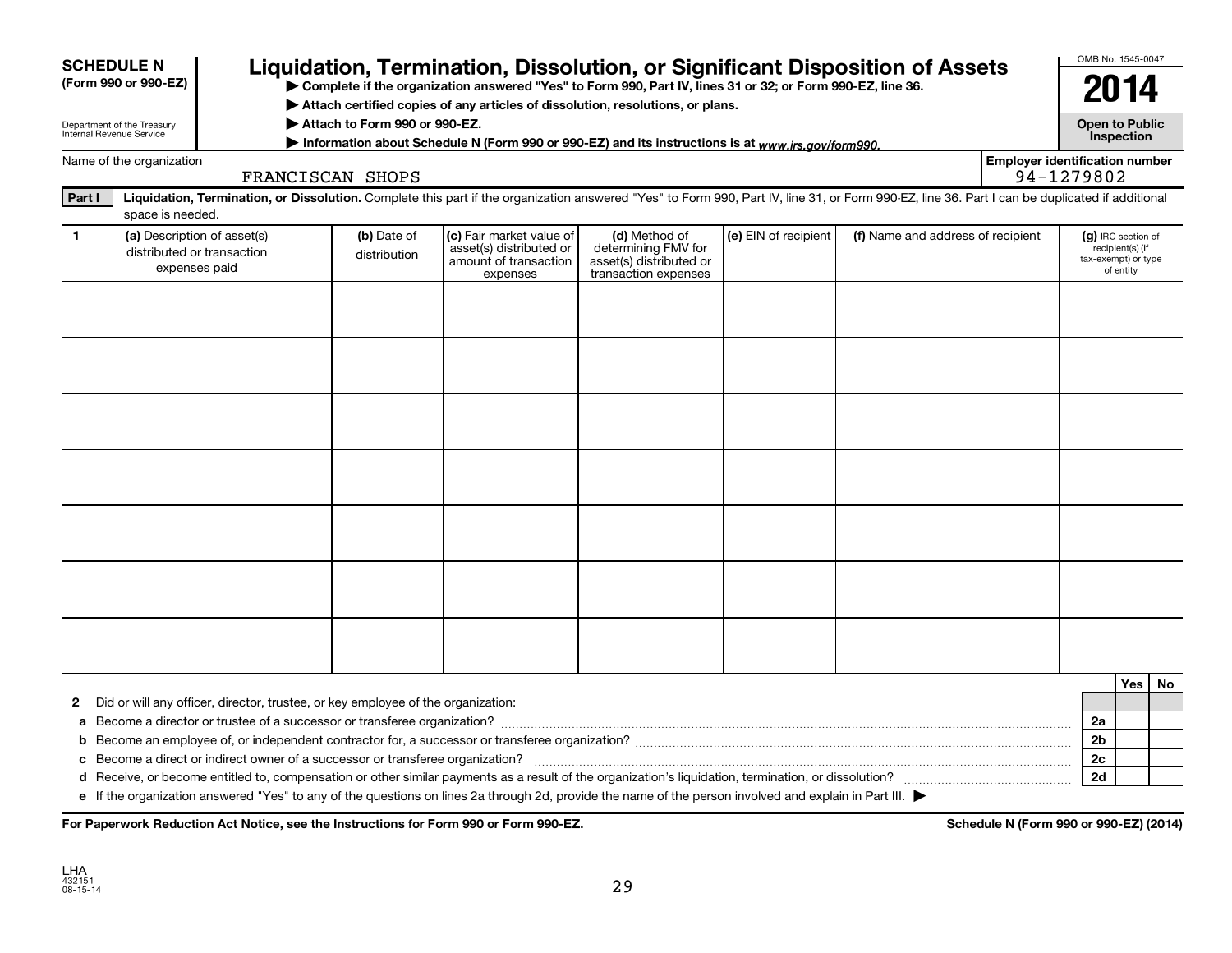| o line 6b, describe in Part III how the organization defeased or otherwise set | o line 6a, did the organization discharge or defease all of its tax-exempt bonc |
|--------------------------------------------------------------------------------|---------------------------------------------------------------------------------|
|                                                                                |                                                                                 |

Part II | Sale, Exchange, Disposition, or Other Transfer of More Than 25% of the Organization's Assets.Complete this part if the organization answered "Yes" to Form 990, Part IV, line 32, or Form 990-EZ, line 36. Part II can be duplicated if additional space is needed.

| (a) Description of asset(s)<br>$\mathbf{1}$<br>distributed or transaction<br>expenses paid | (b) Date of<br>distribution | (c) Fair market value of<br>asset(s) distributed or<br>amount of transaction<br>expenses | (d) Method of<br>determining FMV for<br>asset(s) distributed or<br>transaction expenses | (e) EIN of recipient | (f) Name and address of recipient | (g) IRC section of<br>recipient(s) (if<br>tax-exempt) or type<br>of entity |
|--------------------------------------------------------------------------------------------|-----------------------------|------------------------------------------------------------------------------------------|-----------------------------------------------------------------------------------------|----------------------|-----------------------------------|----------------------------------------------------------------------------|
|                                                                                            |                             |                                                                                          |                                                                                         |                      | UNIVERSITY CORPORATION, SAN FR    |                                                                            |
|                                                                                            |                             |                                                                                          |                                                                                         |                      | 1600 HOLLOWAY AVENUE ADM 350      |                                                                            |
| NET ASSETS                                                                                 | 06/30/15                    |                                                                                          | 90,300. BOOK VALUE                                                                      | 94-1384645           | SAN FRANCISCO, CA 94132           | 501(C)(3)                                                                  |
|                                                                                            |                             |                                                                                          |                                                                                         |                      |                                   |                                                                            |
|                                                                                            |                             |                                                                                          |                                                                                         |                      |                                   |                                                                            |
|                                                                                            |                             |                                                                                          |                                                                                         |                      |                                   |                                                                            |
|                                                                                            |                             |                                                                                          |                                                                                         |                      |                                   |                                                                            |
|                                                                                            |                             |                                                                                          |                                                                                         |                      |                                   |                                                                            |
|                                                                                            |                             |                                                                                          |                                                                                         |                      |                                   |                                                                            |
|                                                                                            |                             |                                                                                          |                                                                                         |                      |                                   |                                                                            |
|                                                                                            |                             |                                                                                          |                                                                                         |                      |                                   |                                                                            |
|                                                                                            |                             |                                                                                          |                                                                                         |                      |                                   |                                                                            |
|                                                                                            |                             |                                                                                          |                                                                                         |                      |                                   |                                                                            |
|                                                                                            |                             |                                                                                          |                                                                                         |                      |                                   |                                                                            |
|                                                                                            |                             |                                                                                          |                                                                                         |                      |                                   |                                                                            |

|                                                                                                                                                       |    | Yes l | - No |
|-------------------------------------------------------------------------------------------------------------------------------------------------------|----|-------|------|
| 2 Did or will any officer, director, trustee, or key employee of the organization:                                                                    |    |       |      |
| a Become a director or trustee of a successor or transferee organization?                                                                             | 2a |       |      |
| <b>b</b> Become an employee of, or independent contractor for, a successor or transferee organization?                                                |    |       |      |
| c Become a direct or indirect owner of a successor or transferee organization?                                                                        | 2с |       |      |
| d Receive, or become entitled to, compensation or other similar payments as a result of the organization's significant disposition of assets?         |    |       |      |
| e If the organization answered "Yes" to any of the questions on lines 2a through 2d, provide the name of the person involved and explain in Part III. |    |       |      |

30

**c** If "Yes," t ttled these liabilities. If "No" to line 6b, explain in Part III.

| Part I | Liquidation, Termination, or Dissolution (continued)                                                                                                                                              |    |  |  |  |  |  |
|--------|---------------------------------------------------------------------------------------------------------------------------------------------------------------------------------------------------|----|--|--|--|--|--|
|        | Note. If the organization distributed all of its assets during the tax year, then Form 990, Part X, column (B), line 16 (Total assets), and line 26 (Total liabilities), should equal -0-.<br>Yes |    |  |  |  |  |  |
|        | 3 Did the organization distribute its assets in accordance with its governing instrument(s)? If "No," describe in Part III                                                                        |    |  |  |  |  |  |
|        | 4a Is the organization required to notify the attorney general or other appropriate state official of its intent to dissolve, liquidate, or terminate?                                            |    |  |  |  |  |  |
|        | <b>b</b> If "Yes," did the organization provide such notice?                                                                                                                                      | 4b |  |  |  |  |  |
|        | 5 Did the organization discharge or pay all of its liabilities in accordance with state laws?                                                                                                     |    |  |  |  |  |  |
|        | 6a Did the organization have any tax-exempt bonds outstanding during the year?                                                                                                                    |    |  |  |  |  |  |
|        | <b>b</b> If "Yes" to line 6a, did the organization discharge or defease all of its tax-exempt bond liabilities during the tax yr in accordance with the Internal Revenue Code and state laws?     | 6b |  |  |  |  |  |

Schedule N (Form 990 or 990-EZ) (2014) FRANCISCAN SHOPS 94-1279802

Page **2**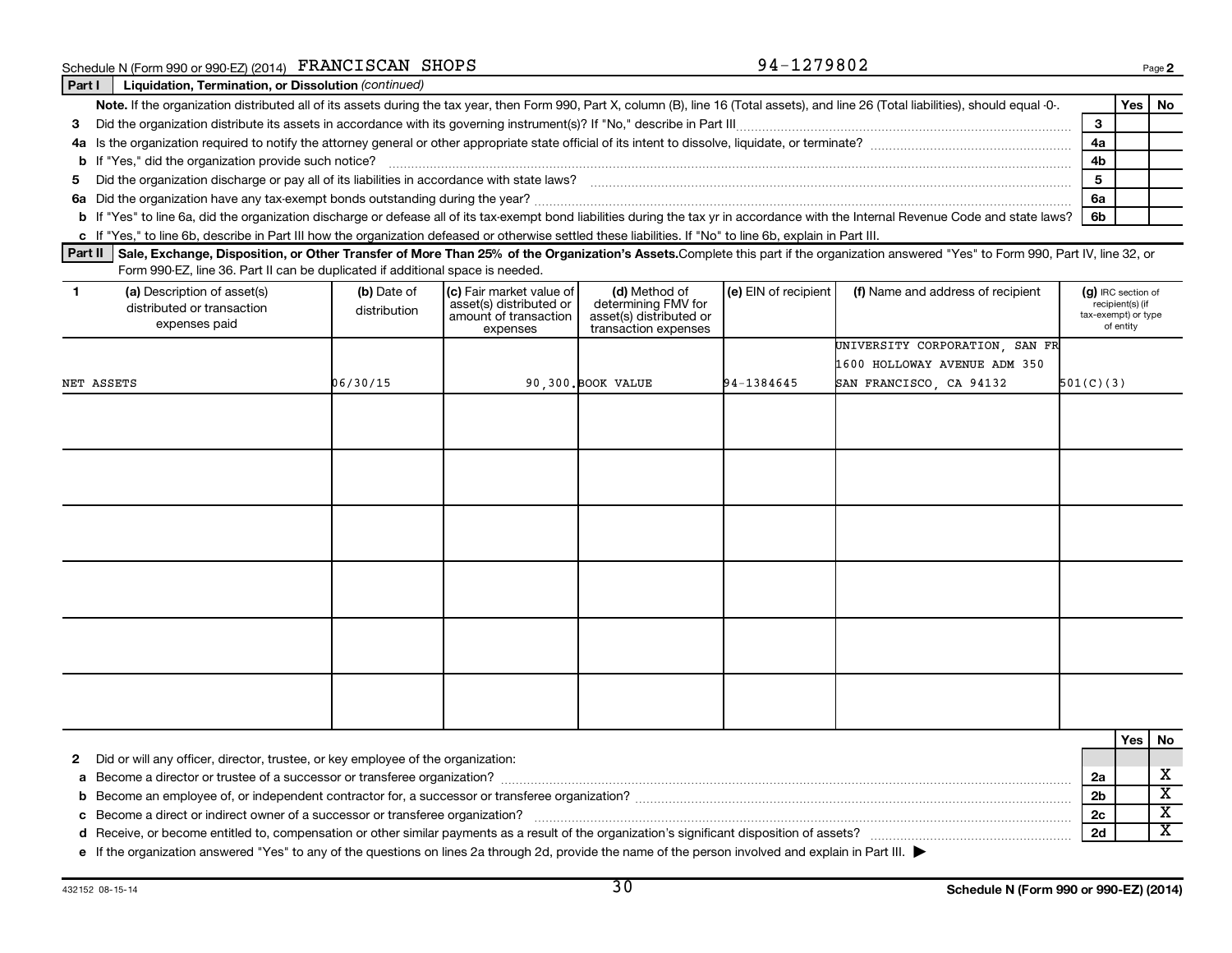| <b>SCHEDULE O</b><br>(Form 990 or 990-EZ)              | Supplemental Information to Form 990 or 990-EZ<br>Complete to provide information for responses to specific questions on<br>Form 990 or 990-EZ or to provide any additional information. | OMB No. 1545-0047                                   |
|--------------------------------------------------------|------------------------------------------------------------------------------------------------------------------------------------------------------------------------------------------|-----------------------------------------------------|
| Department of the Treasury<br>Internal Revenue Service | Attach to Form 990 or 990-EZ.<br>Information about Schedule O (Form 990 or 990-EZ) and its instructions is at www.irs.gov/form990.                                                       | <b>Open to Public</b><br>Inspection                 |
| Name of the organization                               | FRANCISCAN SHOPS                                                                                                                                                                         | <b>Employer identification number</b><br>94-1279802 |
|                                                        | FORM 990, PART VI, SECTION B, LINE 11:                                                                                                                                                   |                                                     |
|                                                        | HOOD & STRONG FORWARDED THE FORM 990 TO THE DIRECTOR OF BUSINESS SERVICES                                                                                                                |                                                     |
|                                                        | OF UNIVERSITY CORPORATION ("DBS"). THE DBS FORWARDED THE FORM 990 TO THE                                                                                                                 |                                                     |
|                                                        | ASSOCIATE DIRECTOR AND FULL BOARD OF DIRECTORS FOR REVIEW. THE BOARD OF                                                                                                                  |                                                     |
|                                                        | DIRECTORS REVIEWED THE FORM AND SUBMITTED QUESTIONS TO THE DBS.                                                                                                                          |                                                     |
|                                                        | ANSWERS/CLARIFICATION WERE PROVIDED BY THE DBS OR HOOD & STRONG PRIOR TO                                                                                                                 |                                                     |
| FILING THE FORM 990.                                   |                                                                                                                                                                                          |                                                     |
|                                                        |                                                                                                                                                                                          |                                                     |
|                                                        | FORM 990, PART VI, SECTION B, LINE 12C:                                                                                                                                                  |                                                     |
| THE                                                    | CONFLICT OF INTEREST POLICY IS REQUIRED TO BE REVIEWED/SIGNED ANNUALLY                                                                                                                   |                                                     |
|                                                        | BY ALL BOARD MEMBERS AS WELL AS KEY EMPLOYEES.                                                                                                                                           |                                                     |
|                                                        |                                                                                                                                                                                          |                                                     |
|                                                        | FORM 990, PART VI, SECTION C, LINE 19:                                                                                                                                                   |                                                     |
|                                                        | FINANCIAL STATEMENTS, CONFLICT OF INTEREST POLICIES AND GOVERNING DOCUMENTS                                                                                                              |                                                     |
|                                                        | ARE AVAILABLE UPON REQUEST FOR THE SAME PERIOD OF TIME SET FORTH IN SEC.                                                                                                                 |                                                     |
|                                                        | $6104(D)$ .                                                                                                                                                                              |                                                     |
|                                                        |                                                                                                                                                                                          |                                                     |
|                                                        | FORM 990, PART VII, SECTION A, LINE 1A, COLUMN (B)                                                                                                                                       |                                                     |
|                                                        | ZERO HOURS ARE REPORTED ON COLUMN (B) AS THE ORGANIZATION WAS IN                                                                                                                         |                                                     |
|                                                        | LIQUIDATION SINCE FY2013. THE BOARD OF DIRECTORS ROLES WERE OVERSEEN BY                                                                                                                  |                                                     |
|                                                        | UNIVERSITY CORPORATION, A RELATED ORGANIZATION.                                                                                                                                          |                                                     |
|                                                        |                                                                                                                                                                                          |                                                     |
|                                                        | FORM 990, PART XI, LINE 9, CHANGES IN NET ASSETS:                                                                                                                                        |                                                     |
|                                                        | TRANSFER TO UNIVERSITY CORPORATION                                                                                                                                                       | $-90,300.$                                          |
|                                                        |                                                                                                                                                                                          |                                                     |

432211 08-27-14 LHA For Paperwork Reduction Act Notice, see the Instructions for Form 990 or 990-EZ. Schedule O (Form 990 or 990-EZ) (2014)

31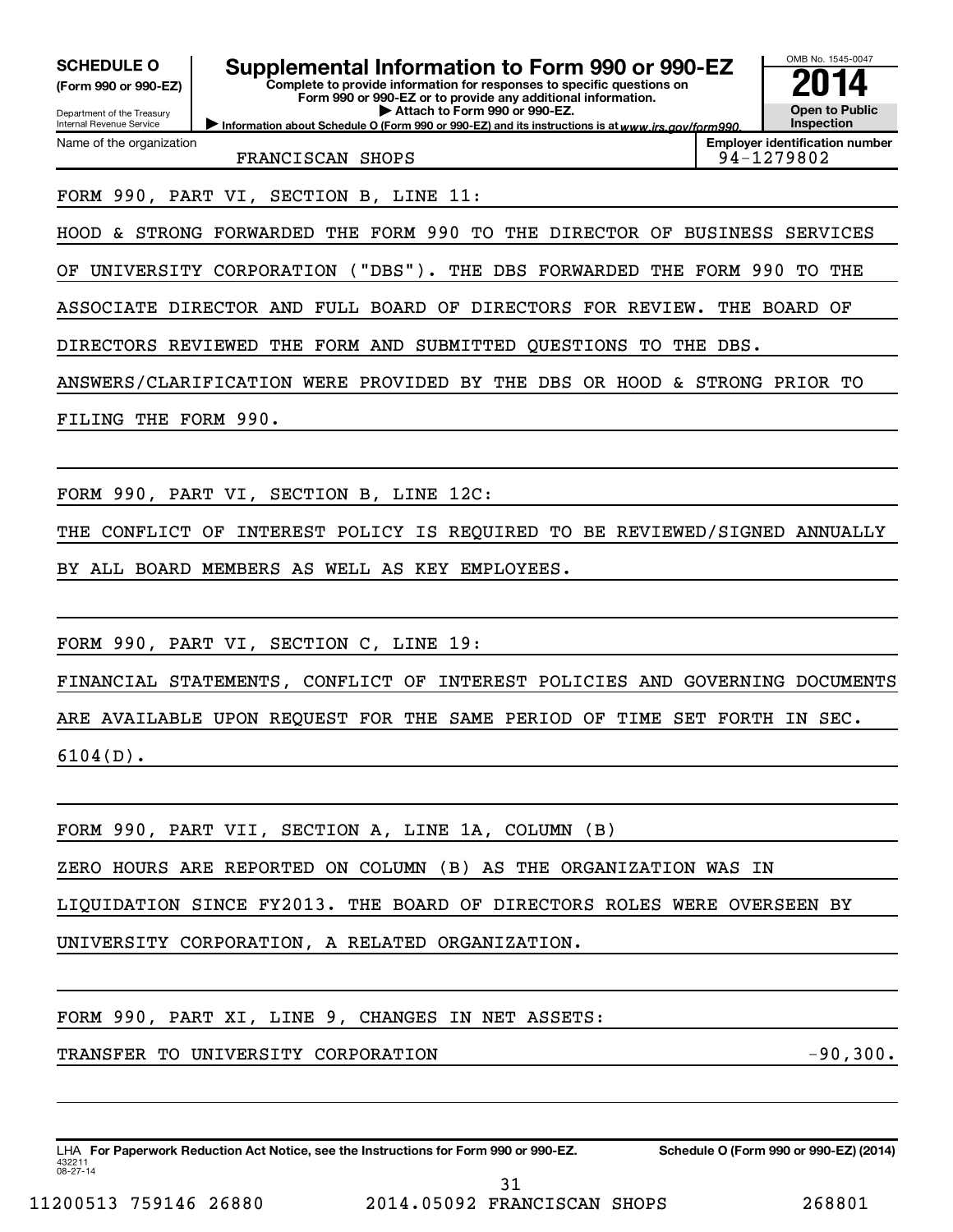| <b>SCHEDULE R</b> |
|-------------------|
|                   |

# **Related Organizations and Unrelated Partnerships**

**(Form 990) Complete if the organization answered "Yes" on Form 990, Part IV, line 33, 34, 35b, 36, or 37.** |

▶ Attach to Form 990. **Open to Public** 

OMB No. 1545-0047

**2014**<br>Open to Public

**Employer identification number**

Department of the Treasury Internal Revenue Service

Information about Schedule R (Form 990) and its instructions is at www.irs.gov/form990.

Name of the organization

FRANCISCAN SHOPS

Part I ldentification of Disregarded Entities Complete if the organization answered "Yes" on Form 990, Part IV, line 33.

| (a)<br>Name, address, and EIN (if applicable)<br>of disregarded entity | (b)<br>Primary activity | (c)<br>Legal domicile (state or<br>foreign country) | (d)<br>Total income | (e)<br>End-of-year assets | (f)<br>Direct controlling<br>entity |
|------------------------------------------------------------------------|-------------------------|-----------------------------------------------------|---------------------|---------------------------|-------------------------------------|
|                                                                        |                         |                                                     |                     |                           |                                     |
|                                                                        |                         |                                                     |                     |                           |                                     |
|                                                                        |                         |                                                     |                     |                           |                                     |
|                                                                        |                         |                                                     |                     |                           |                                     |

#### **Part II** Identification of Related Tax-Exempt Organizations Complete if the organization answered "Yes" on Form 990, Part IV, line 34 because it had one or more related tax-exempt<br>Complete it is a seriest of the two wears organizations during the tax year.

| (a)<br>Name, address, and EIN<br>of related organization | (b)<br>Primary activity | (c)<br>Legal domicile (state or<br>foreign country) | (d)<br>Exempt Code<br>section | (e)<br>Public charity<br>status (if section | (f)<br>Direct controlling<br>entity |     | $(g)$<br>Section 512(b)(13)<br>controlled<br>entity? |
|----------------------------------------------------------|-------------------------|-----------------------------------------------------|-------------------------------|---------------------------------------------|-------------------------------------|-----|------------------------------------------------------|
|                                                          |                         |                                                     |                               | 501(c)(3))                                  |                                     | Yes | No                                                   |
| SAN FRANCISCO STATE UNIVERSITY - 93-1137247              |                         |                                                     |                               |                                             |                                     |     |                                                      |
| 1600 HOLLOWAY AVENUE                                     |                         |                                                     |                               |                                             |                                     |     |                                                      |
| SAN FRANCISCO, CA 94132                                  | EDUCATION               | CALIFORNIA                                          | 501(C)(3)                     | LINE 2                                      | N/A                                 |     | X                                                    |
| UNIVERSITY CORPORATION, SAN FRANCISCO STATE              |                         |                                                     |                               |                                             |                                     |     |                                                      |
| UNIVERSITY - 94-1384645, 1600 HOLLOWAY                   | SUPPORT SAN FRANCISCO   |                                                     |                               |                                             | SAN FRANCISCO                       |     |                                                      |
| AVENUE ADM 350, SAN FRANCISCO, CA 94132                  | STATE UNIVERSITY        | CALIFORNIA                                          | 501(C)(3)                     | LINE 5                                      | STATE UNIVERSITY                    |     | х                                                    |
|                                                          |                         |                                                     |                               |                                             |                                     |     |                                                      |
|                                                          |                         |                                                     |                               |                                             |                                     |     |                                                      |
|                                                          |                         |                                                     |                               |                                             |                                     |     |                                                      |
|                                                          |                         |                                                     |                               |                                             |                                     |     |                                                      |

**For Paperwork Reduction Act Notice, see the Instructions for Form 990. Schedule R (Form 990) 2014**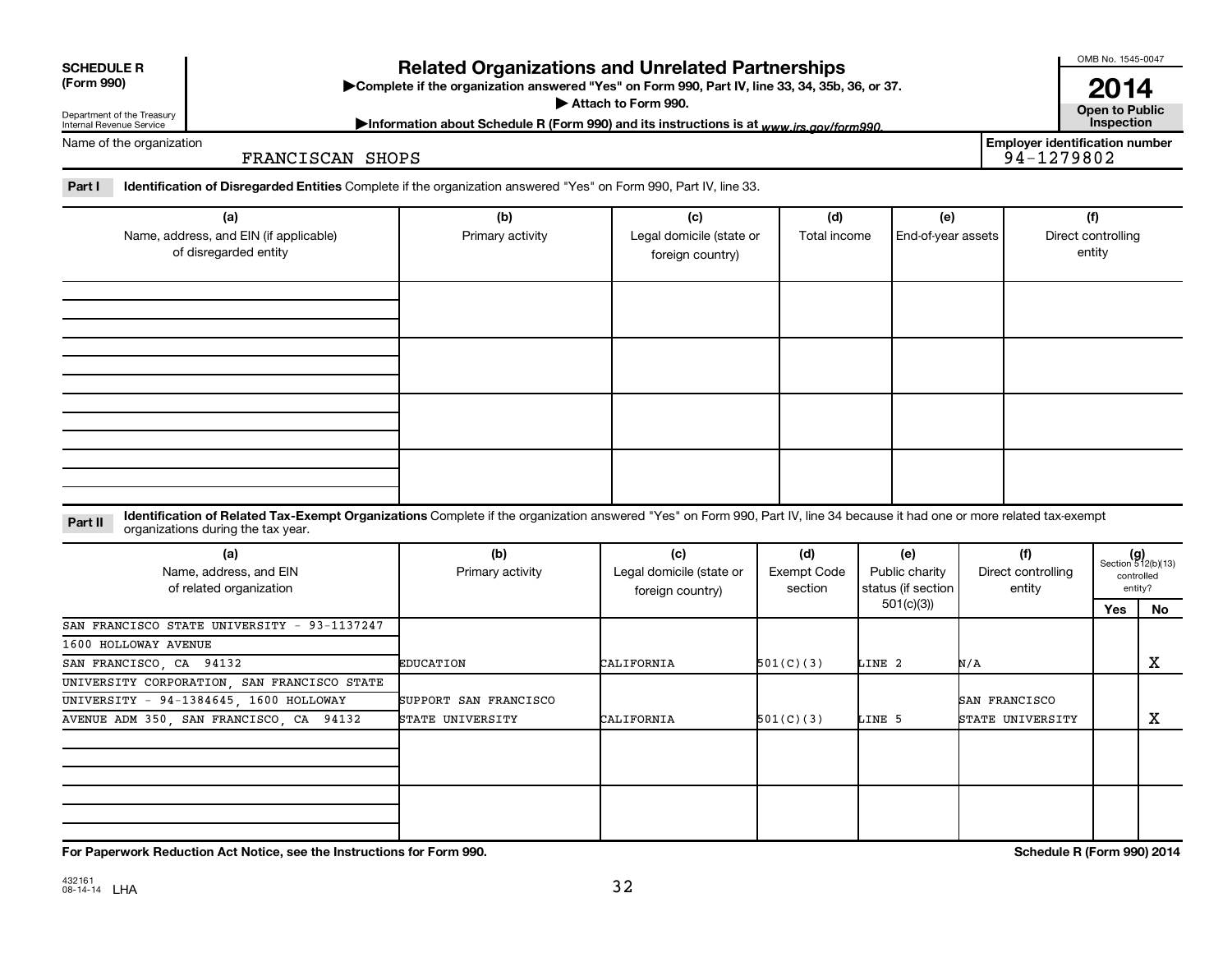#### Schedule R (Form 990) 2014 FRANCISCAN SHOPS and the state of the state of the state of the state of the state of the state of the state of the state of the state of the state of the state of the state of the state of the s

Part III Identification of Related Organizations Taxable as a Partnership Complete if the organization answered "Yes" on Form 990, Part IV, line 34 because it had one or more related<br>Read to the organizations tracted as a organizations treated as a partnership during the tax year.

| (a)                                                                                                                                                                                               | (b)              | (c)                                       | (d)                          | (e)                                                                   | (f)                      | (g)                               |     | (h)                              | (i)                                           | (i) | (k)                                         |
|---------------------------------------------------------------------------------------------------------------------------------------------------------------------------------------------------|------------------|-------------------------------------------|------------------------------|-----------------------------------------------------------------------|--------------------------|-----------------------------------|-----|----------------------------------|-----------------------------------------------|-----|---------------------------------------------|
| Name, address, and EIN<br>of related organization                                                                                                                                                 | Primary activity | Legal<br>domicile<br>(state or<br>foreign | Direct controlling<br>entity | Predominant income<br>(related, unrelated,<br>excluded from tax under | Share of total<br>income | Share of<br>end-of-year<br>assets |     | Disproportionate<br>allocations? | Code V-UBI<br>amount in box<br>20 of Schedule |     | General or Percentage<br>managing ownership |
|                                                                                                                                                                                                   |                  | country)                                  |                              | sections $512-514$ )                                                  |                          |                                   | Yes | No                               | K-1 (Form 1065) Yes No                        |     |                                             |
|                                                                                                                                                                                                   |                  |                                           |                              |                                                                       |                          |                                   |     |                                  |                                               |     |                                             |
|                                                                                                                                                                                                   |                  |                                           |                              |                                                                       |                          |                                   |     |                                  |                                               |     |                                             |
|                                                                                                                                                                                                   |                  |                                           |                              |                                                                       |                          |                                   |     |                                  |                                               |     |                                             |
|                                                                                                                                                                                                   |                  |                                           |                              |                                                                       |                          |                                   |     |                                  |                                               |     |                                             |
|                                                                                                                                                                                                   |                  |                                           |                              |                                                                       |                          |                                   |     |                                  |                                               |     |                                             |
|                                                                                                                                                                                                   |                  |                                           |                              |                                                                       |                          |                                   |     |                                  |                                               |     |                                             |
|                                                                                                                                                                                                   |                  |                                           |                              |                                                                       |                          |                                   |     |                                  |                                               |     |                                             |
|                                                                                                                                                                                                   |                  |                                           |                              |                                                                       |                          |                                   |     |                                  |                                               |     |                                             |
|                                                                                                                                                                                                   |                  |                                           |                              |                                                                       |                          |                                   |     |                                  |                                               |     |                                             |
|                                                                                                                                                                                                   |                  |                                           |                              |                                                                       |                          |                                   |     |                                  |                                               |     |                                             |
|                                                                                                                                                                                                   |                  |                                           |                              |                                                                       |                          |                                   |     |                                  |                                               |     |                                             |
|                                                                                                                                                                                                   |                  |                                           |                              |                                                                       |                          |                                   |     |                                  |                                               |     |                                             |
|                                                                                                                                                                                                   |                  |                                           |                              |                                                                       |                          |                                   |     |                                  |                                               |     |                                             |
|                                                                                                                                                                                                   |                  |                                           |                              |                                                                       |                          |                                   |     |                                  |                                               |     |                                             |
|                                                                                                                                                                                                   |                  |                                           |                              |                                                                       |                          |                                   |     |                                  |                                               |     |                                             |
|                                                                                                                                                                                                   |                  |                                           |                              |                                                                       |                          |                                   |     |                                  |                                               |     |                                             |
| Identification of Related Organizations Taxable as a Corporation or Trust Complete if the organization answered "Yes" on Form 990, Part IV, line 34 because it had one or more related<br>Part IV |                  |                                           |                              |                                                                       |                          |                                   |     |                                  |                                               |     |                                             |

**Part IV** Identification of Related Organizations Taxable as a Corporation or Trust lorganizations treated as a corporation or trust lorganizations treated as a corporation or trust during the tax year.

| (a)<br>Name, address, and EIN<br>of related organization | (b)<br>Primary activity | (c)<br>Legal domicile<br>state or<br>foreign | (d)<br>Direct controlling<br>entity | (e)<br>Type of entity<br>(C corp, S corp,<br>or trust) | (f)<br>Share of total<br>income | (g)<br>Share of<br>end-of-year<br>assets | (h)<br>Percentage<br>ownership | $\begin{array}{c} \textbf{(i)}\\ \text{Section}\\ 512 \text{(b)} \text{(13)}\\ \text{controlled} \\ \text{entity?} \end{array}$ |
|----------------------------------------------------------|-------------------------|----------------------------------------------|-------------------------------------|--------------------------------------------------------|---------------------------------|------------------------------------------|--------------------------------|---------------------------------------------------------------------------------------------------------------------------------|
|                                                          |                         | country)                                     |                                     |                                                        |                                 |                                          |                                | Yes   No                                                                                                                        |
|                                                          |                         |                                              |                                     |                                                        |                                 |                                          |                                |                                                                                                                                 |
|                                                          |                         |                                              |                                     |                                                        |                                 |                                          |                                |                                                                                                                                 |
|                                                          |                         |                                              |                                     |                                                        |                                 |                                          |                                |                                                                                                                                 |
|                                                          |                         |                                              |                                     |                                                        |                                 |                                          |                                |                                                                                                                                 |
|                                                          |                         |                                              |                                     |                                                        |                                 |                                          |                                |                                                                                                                                 |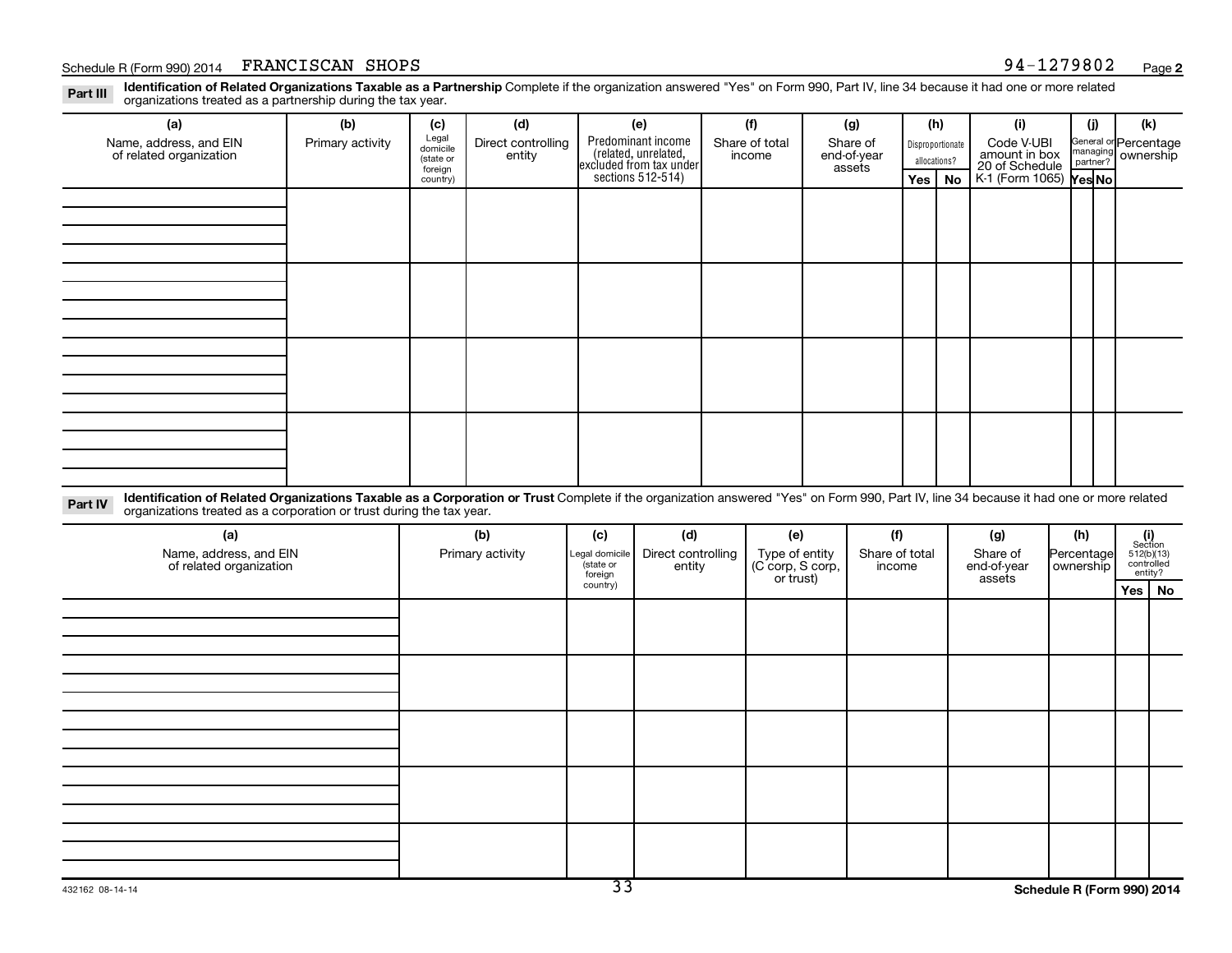#### Schedule R (Form 990) 2014 FRANCISCAN SHOPS and the state of the state of the state of the state of the state of the state of the state of the state of the state of the state of the state of the state of the state of the s

Part V Transactions With Related Organizations Complete if the organization answered "Yes" on Form 990, Part IV, line 34, 35b, or 36.

|  | Note. Complete line 1 if any entity is listed in Parts II, III, or IV of this schedule.                                                                                                                                        |                 | Yes | <b>No</b>                                        |  |  |  |  |
|--|--------------------------------------------------------------------------------------------------------------------------------------------------------------------------------------------------------------------------------|-----------------|-----|--------------------------------------------------|--|--|--|--|
|  | During the tax year, did the organization engage in any of the following transactions with one or more related organizations listed in Parts II-IV?                                                                            |                 |     |                                                  |  |  |  |  |
|  |                                                                                                                                                                                                                                | 1a              |     | X                                                |  |  |  |  |
|  | b Gift, grant, or capital contribution to related organization(s) manufactured content and content of the contribution to related organization(s) manufactured content and content of the content of the content of the conten | 1 <sub>b</sub>  |     | $\overline{\textbf{x}}$<br>$\overline{\text{x}}$ |  |  |  |  |
|  |                                                                                                                                                                                                                                |                 |     |                                                  |  |  |  |  |
|  | d Loans or loan guarantees to or for related organization(s) Entertainment content to contact the content of the content of the content of the content of the content of the content of the content of the content of the cont | 1 <sub>d</sub>  |     | $\overline{\textbf{x}}$                          |  |  |  |  |
|  | e Loans or loan guarantees by related organization(s) manufaction(s) and contain an accountant contained and contained and contained and contained and contained and contained and contained and contained and contained and c | 1e              |     | $\overline{\texttt{x}}$                          |  |  |  |  |
|  |                                                                                                                                                                                                                                |                 |     |                                                  |  |  |  |  |
|  |                                                                                                                                                                                                                                | 1f              |     | х                                                |  |  |  |  |
|  | $g$ Sale of assets to related organization(s) measurements are constructed as a set of assets to related organization(s) measurements are constructed assets to related organization(s) measurements are constructed as a set  | 1 <sub>g</sub>  |     | $\overline{\mathbf{x}}$                          |  |  |  |  |
|  | h Purchase of assets from related organization(s) manufactured and content to content the content of assets from related organization(s) manufactured and content and content of the content of the content of the content of  | 1 <sub>h</sub>  |     | $\overline{\textbf{x}}$                          |  |  |  |  |
|  | Exchange of assets with related organization(s) www.wallen.com/www.wallen.com/www.wallen.com/www.wallen.com/www.wallen.com/www.wallen.com/www.wallen.com/www.wallen.com/www.wallen.com/www.wallen.com/www.wallen.com/www.walle | 1i              |     | $\overline{\text{x}}$                            |  |  |  |  |
|  |                                                                                                                                                                                                                                | 1j              |     | $\mathbf x$                                      |  |  |  |  |
|  |                                                                                                                                                                                                                                |                 |     |                                                  |  |  |  |  |
|  |                                                                                                                                                                                                                                | 1k              |     | х                                                |  |  |  |  |
|  |                                                                                                                                                                                                                                | 11              |     | $\overline{\texttt{x}}$                          |  |  |  |  |
|  |                                                                                                                                                                                                                                | 1 <sub>m</sub>  |     | $\overline{\textbf{x}}$                          |  |  |  |  |
|  |                                                                                                                                                                                                                                | 1n              | х   |                                                  |  |  |  |  |
|  | o Sharing of paid employees with related organization(s) manufaction(s) and contain an examinary contained and the state organization(s) and contained and contained and contained and contained and state or Sharing of Daily | 10 <sub>o</sub> |     | $\overline{\mathbf{x}}$                          |  |  |  |  |
|  |                                                                                                                                                                                                                                |                 |     |                                                  |  |  |  |  |
|  |                                                                                                                                                                                                                                | 1p              |     | х                                                |  |  |  |  |
|  |                                                                                                                                                                                                                                | 1q              |     | $\mathbf x$                                      |  |  |  |  |
|  |                                                                                                                                                                                                                                |                 |     |                                                  |  |  |  |  |
|  | Other transfer of cash or property to related organization(s) COLOGO CONSERVING CONSERVING SUPERFECT OF CASH OF THE CONSERVING SUPERFECT OF CASH OF THE CONSERVING SUPERFECT OF CASH OF THE CONSERVING SUPERFECT OF CONSERVING | 1r              |     | х                                                |  |  |  |  |
|  |                                                                                                                                                                                                                                | 1s              |     | х                                                |  |  |  |  |
|  | If the answer to any of the above is "Yes," see the instructions for information on who must complete this line, including covered relationships and transaction thresholds.                                                   |                 |     |                                                  |  |  |  |  |
|  |                                                                                                                                                                                                                                |                 |     |                                                  |  |  |  |  |

|                 | (a)<br>Name of related organization | (b)<br>Transaction<br>type (a-s) | (c)<br>Amount involved | (d)<br>Method of determining amount involved |
|-----------------|-------------------------------------|----------------------------------|------------------------|----------------------------------------------|
| (1)             |                                     |                                  |                        |                                              |
| (2)             |                                     |                                  |                        |                                              |
| (3)             |                                     |                                  |                        |                                              |
| (4)             |                                     |                                  |                        |                                              |
| (5)             |                                     |                                  |                        |                                              |
| (6)             |                                     |                                  |                        |                                              |
| 432163 08-14-14 |                                     | 34                               |                        | Schedule R (Form 990) 2014                   |